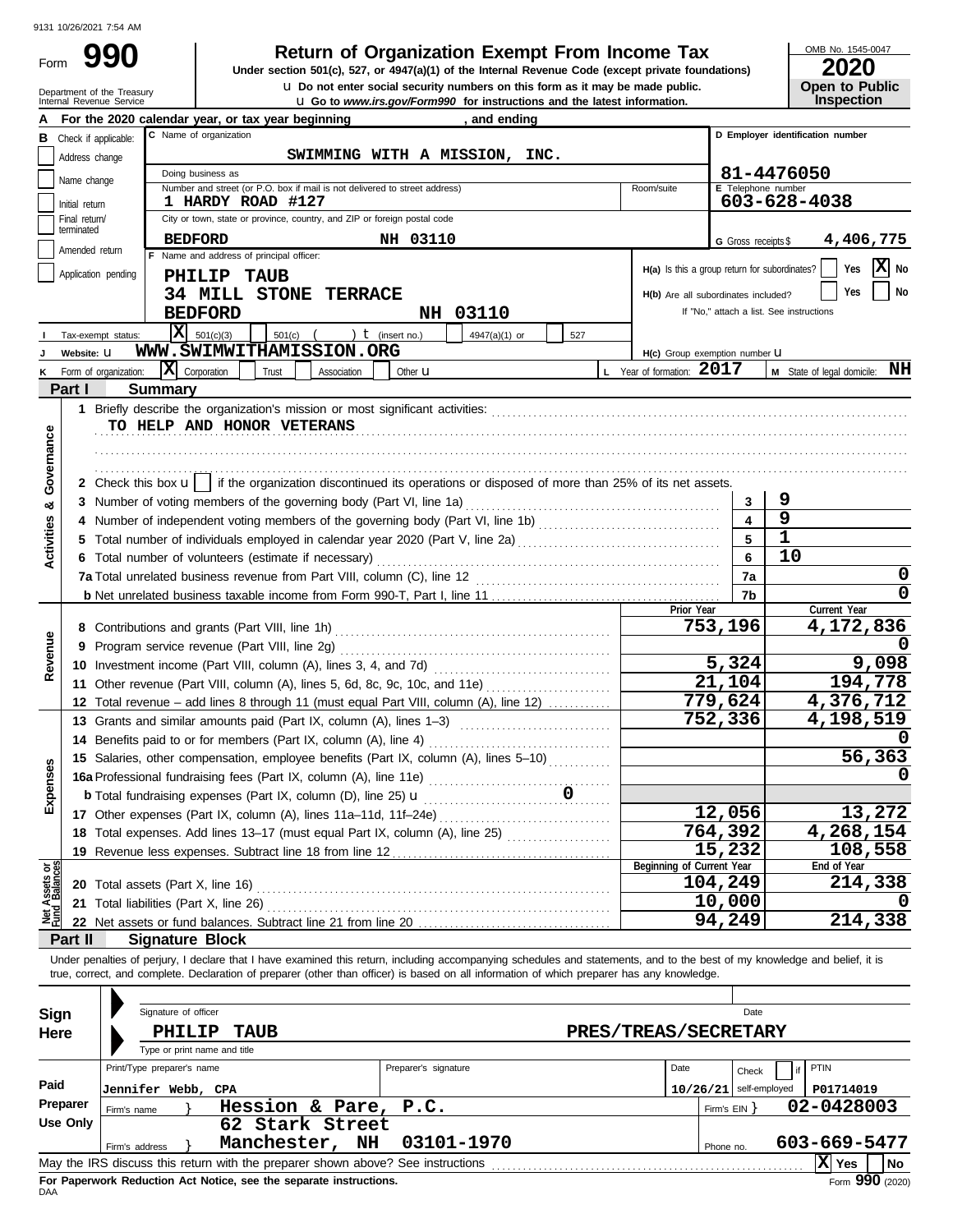|              | 81-4476050<br>Form 990 (2020) SWIMMING WITH A MISSION, INC.                                                                    | Page 2                             |
|--------------|--------------------------------------------------------------------------------------------------------------------------------|------------------------------------|
|              | <b>Statement of Program Service Accomplishments</b><br>Part III                                                                |                                    |
|              |                                                                                                                                |                                    |
| 1.           | Briefly describe the organization's mission:<br>TO HELP AND HONOR VETERANS                                                     |                                    |
|              |                                                                                                                                |                                    |
|              |                                                                                                                                |                                    |
|              |                                                                                                                                |                                    |
| $\mathbf{2}$ | Did the organization undertake any significant program services during the year which were not listed on the                   |                                    |
|              |                                                                                                                                | Yes $\boxed{\mathbf{X}}$ No        |
|              | If "Yes," describe these new services on Schedule O.                                                                           |                                    |
| 3            | Did the organization cease conducting, or make significant changes in how it conducts, any program                             |                                    |
|              | services?                                                                                                                      | $\Box$ Yes $\boxed{\textbf{X}}$ No |
|              | If "Yes," describe these changes on Schedule O.                                                                                |                                    |
| 4            | Describe the organization's program service accomplishments for each of its three largest program services, as measured by     |                                    |
|              | expenses. Section 501(c)(3) and 501(c)(4) organizations are required to report the amount of grants and allocations to others, |                                    |
|              | the total expenses, and revenue, if any, for each program service reported.                                                    |                                    |
|              | ) (Expenses \$                                                                                                                 |                                    |
|              | 4a (Code:<br>TO HELP AND HONOR VETERANS                                                                                        |                                    |
|              |                                                                                                                                |                                    |
|              |                                                                                                                                |                                    |
|              |                                                                                                                                |                                    |
|              |                                                                                                                                |                                    |
|              |                                                                                                                                |                                    |
|              |                                                                                                                                |                                    |
|              |                                                                                                                                |                                    |
|              |                                                                                                                                |                                    |
|              |                                                                                                                                |                                    |
|              |                                                                                                                                |                                    |
|              |                                                                                                                                |                                    |
|              | N/A                                                                                                                            |                                    |
|              |                                                                                                                                |                                    |
|              |                                                                                                                                |                                    |
|              |                                                                                                                                |                                    |
|              |                                                                                                                                |                                    |
|              |                                                                                                                                |                                    |
|              |                                                                                                                                |                                    |
|              |                                                                                                                                |                                    |
|              |                                                                                                                                |                                    |
|              |                                                                                                                                |                                    |
|              |                                                                                                                                |                                    |
|              | ) (Revenue \$                                                                                                                  |                                    |
|              | 4c (Code:<br>$\ldots$ (Expenses \$<br>N/A                                                                                      |                                    |
|              |                                                                                                                                |                                    |
|              |                                                                                                                                |                                    |
|              |                                                                                                                                |                                    |
|              |                                                                                                                                |                                    |
|              |                                                                                                                                |                                    |
|              |                                                                                                                                |                                    |
|              |                                                                                                                                |                                    |
|              |                                                                                                                                |                                    |
|              |                                                                                                                                |                                    |
|              |                                                                                                                                |                                    |
|              |                                                                                                                                |                                    |
|              | 4d Other program services (Describe on Schedule O.)<br>(Expenses \$<br>(Revenue \$<br>including grants of \$                   |                                    |
|              | 4,254,882<br>4e Total program service expenses u                                                                               |                                    |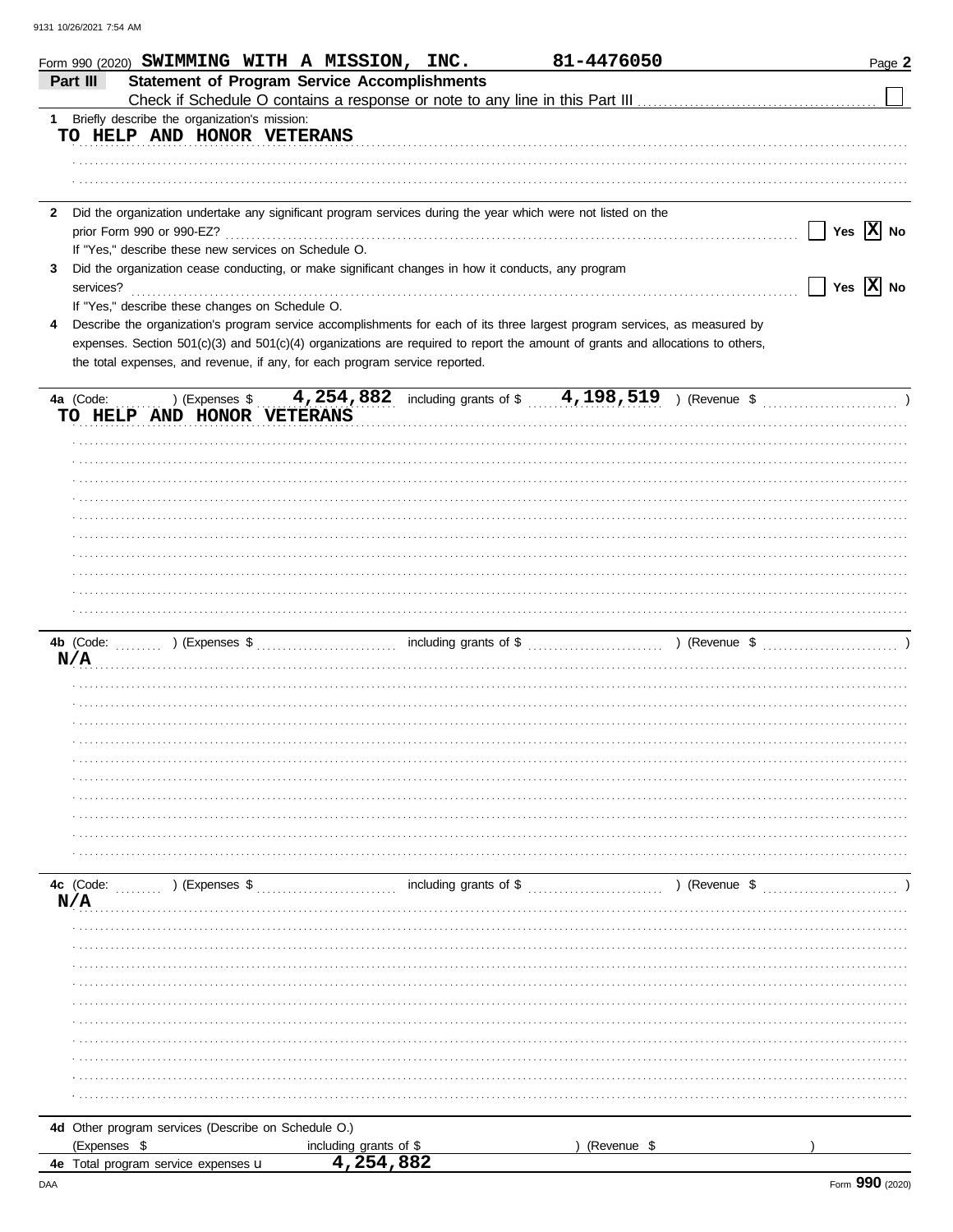|         | Form 990 (2020) SWIMMING WITH A MISSION, |  | INC. | 81-4476050 | $P$ aqe $\sim$ |
|---------|------------------------------------------|--|------|------------|----------------|
| Part IV | <b>Checklist of Required Schedules</b>   |  |      |            |                |

|         |                                                                                                                         |                 | Yes         | No          |
|---------|-------------------------------------------------------------------------------------------------------------------------|-----------------|-------------|-------------|
| 1       | Is the organization described in section 501(c)(3) or $4947(a)(1)$ (other than a private foundation)? If "Yes,"         |                 |             |             |
|         | complete Schedule A                                                                                                     | 1               | X           |             |
| 2       |                                                                                                                         | $\mathbf{2}$    | $\mathbf x$ |             |
| 3       | Did the organization engage in direct or indirect political campaign activities on behalf of or in opposition to        |                 |             |             |
|         |                                                                                                                         | 3               |             | X           |
| 4       | Section 501(c)(3) organizations. Did the organization engage in lobbying activities, or have a section 501(h)           |                 |             |             |
|         |                                                                                                                         | 4               |             | x           |
| 5       | Is the organization a section $501(c)(4)$ , $501(c)(5)$ , or $501(c)(6)$ organization that receives membership dues,    |                 |             |             |
|         | assessments, or similar amounts as defined in Revenue Procedure 98-19? If "Yes," complete Schedule C, Part III          | 5               |             | x           |
| 6       | Did the organization maintain any donor advised funds or any similar funds or accounts for which donors                 |                 |             |             |
|         | have the right to provide advice on the distribution or investment of amounts in such funds or accounts? If             |                 |             |             |
|         | "Yes," complete Schedule D, Part I                                                                                      | 6               |             | X           |
| 7       | Did the organization receive or hold a conservation easement, including easements to preserve open space,               |                 |             |             |
|         | the environment, historic land areas, or historic structures? If "Yes," complete Schedule D, Part II                    | 7               |             | x           |
| 8       | Did the organization maintain collections of works of art, historical treasures, or other similar assets? If "Yes,"     |                 |             |             |
|         | complete Schedule D, Part III                                                                                           | 8               |             | x           |
| 9       | Did the organization report an amount in Part X, line 21, for escrow or custodial account liability, serve as a         |                 |             |             |
|         | custodian for amounts not listed in Part X; or provide credit counseling, debt management, credit repair, or            |                 |             | X           |
|         |                                                                                                                         | 9               |             |             |
| 10      | Did the organization, directly or through a related organization, hold assets in donor-restricted endowments            |                 |             | x           |
| 11      | If the organization's answer to any of the following questions is "Yes," then complete Schedule D, Parts VI,            | 10              |             |             |
|         | VII, VIII, IX, or X as applicable.                                                                                      |                 |             |             |
| a       | Did the organization report an amount for land, buildings, and equipment in Part X, line 10? If "Yes,"                  |                 |             |             |
|         | complete Schedule D, Part VI                                                                                            | 11a             |             | x           |
| b       | Did the organization report an amount for investments—other securities in Part X, line 12, that is 5% or more           |                 |             |             |
|         | of its total assets reported in Part X, line 16? If "Yes," complete Schedule D, Part VII                                | 11 <sub>b</sub> |             | x           |
| c       | Did the organization report an amount for investments—program related in Part X, line 13, that is 5% or more            |                 |             |             |
|         |                                                                                                                         | 11c             |             | X           |
| d       | Did the organization report an amount for other assets in Part X, line 15, that is 5% or more of its total assets       |                 |             |             |
|         | reported in Part X, line 16? If "Yes," complete Schedule D, Part IX                                                     | 11d             |             | X           |
| е       | Did the organization report an amount for other liabilities in Part X, line 25? If "Yes," complete Schedule D, Part X   | 11e             |             | $\mathbf x$ |
| f       | Did the organization's separate or consolidated financial statements for the tax year include a footnote that addresses |                 |             |             |
|         | the organization's liability for uncertain tax positions under FIN 48 (ASC 740)? If "Yes," complete Schedule D, Part X  | 11f             |             | x           |
| 12a     | Did the organization obtain separate, independent audited financial statements for the tax year? If "Yes," complete     |                 |             |             |
|         |                                                                                                                         | 12a             | x           |             |
| b       | Was the organization included in consolidated, independent audited financial statements for the tax year? If            |                 |             |             |
|         | "Yes," and if the organization answered "No" to line 12a, then completing Schedule D, Parts XI and XII is optional      | 12 <sub>b</sub> |             | X           |
| 13      |                                                                                                                         | 13              |             | X           |
| 14a     |                                                                                                                         | 14a             |             | $\mathbf x$ |
| b       | Did the organization have aggregate revenues or expenses of more than \$10,000 from grantmaking,                        |                 |             |             |
|         | fundraising, business, investment, and program service activities outside the United States, or aggregate               |                 |             |             |
|         |                                                                                                                         | 14b             |             | X           |
| 15      | Did the organization report on Part IX, column (A), line 3, more than \$5,000 of grants or other assistance to or       |                 |             |             |
|         | for any foreign organization? If "Yes," complete Schedule F, Parts II and IV                                            | 15              |             | X           |
| 16      | Did the organization report on Part IX, column (A), line 3, more than \$5,000 of aggregate grants or other              |                 |             |             |
|         |                                                                                                                         | 16              |             | х           |
| 17      | Did the organization report a total of more than \$15,000 of expenses for professional fundraising services on          |                 |             |             |
|         |                                                                                                                         | 17              |             | X           |
| 18      | Did the organization report more than \$15,000 total of fundraising event gross income and contributions on             |                 |             |             |
|         | Part VIII, lines 1c and 8a? If "Yes," complete Schedule G, Part II                                                      | 18              | X           |             |
| 19      | Did the organization report more than \$15,000 of gross income from gaming activities on Part VIII, line 9a?            |                 |             |             |
|         |                                                                                                                         | 19              |             | x<br>X      |
| 20a     |                                                                                                                         | 20a             |             |             |
| b<br>21 | Did the organization report more than \$5,000 of grants or other assistance to any domestic organization or             | 20 <sub>b</sub> |             |             |
|         |                                                                                                                         | 21              | X           |             |
|         |                                                                                                                         |                 |             |             |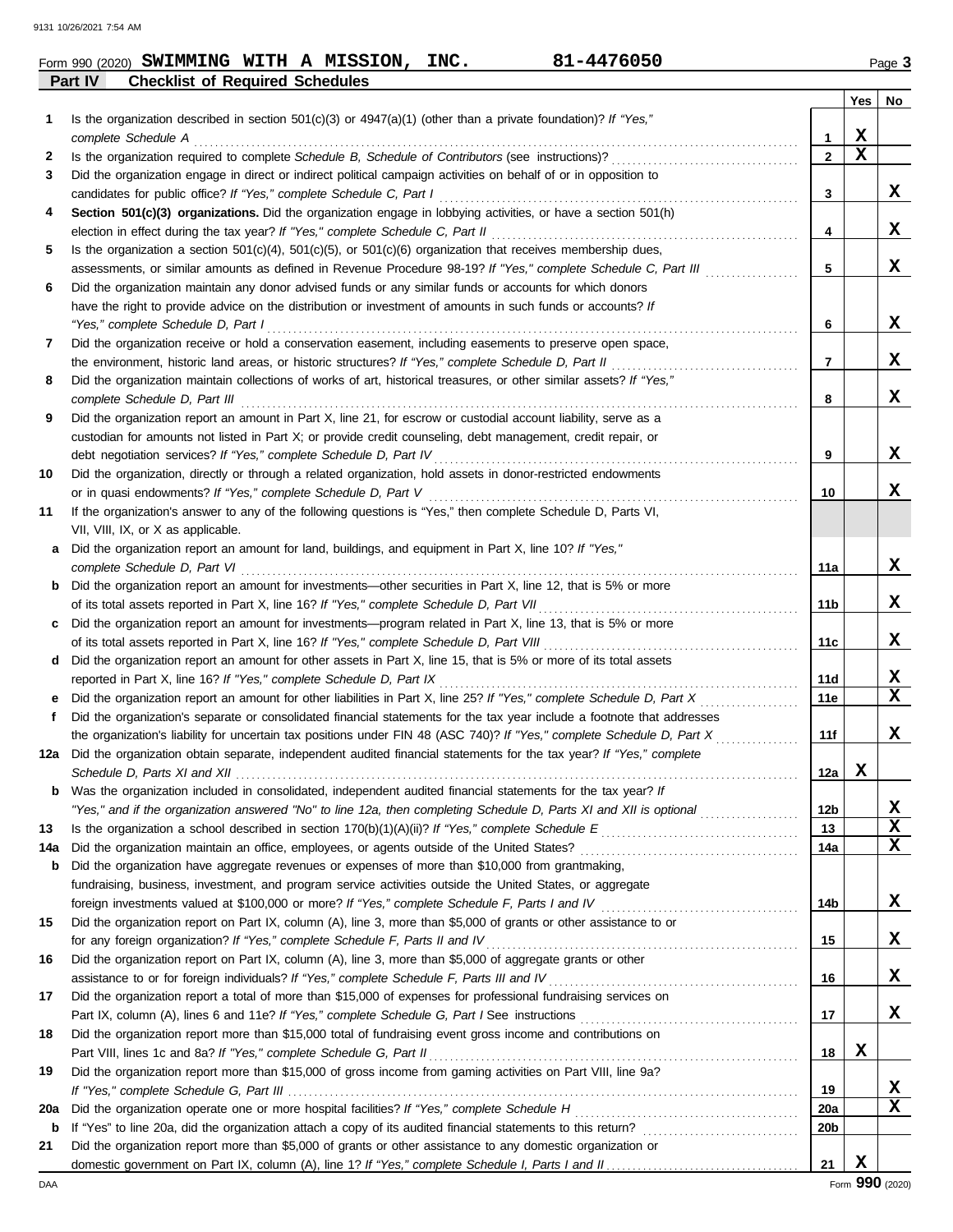|     | Part IV<br><b>Checklist of Required Schedules (continued)</b>                                                                                                                                                     |                 |     |                              |
|-----|-------------------------------------------------------------------------------------------------------------------------------------------------------------------------------------------------------------------|-----------------|-----|------------------------------|
|     |                                                                                                                                                                                                                   |                 | Yes | No                           |
| 22  | Did the organization report more than \$5,000 of grants or other assistance to or for domestic individuals on                                                                                                     |                 |     |                              |
|     | Part IX, column (A), line 2? If "Yes," complete Schedule I, Parts I and III                                                                                                                                       | 22              |     | x                            |
| 23  | Did the organization answer "Yes" to Part VII, Section A, line 3, 4, or 5 about compensation of the                                                                                                               |                 |     |                              |
|     | organization's current and former officers, directors, trustees, key employees, and highest compensated                                                                                                           |                 |     | x                            |
| 24a | employees? If "Yes," complete Schedule J<br>Did the organization have a tax-exempt bond issue with an outstanding principal amount of more than                                                                   | 23              |     |                              |
|     | \$100,000 as of the last day of the year, that was issued after December 31, 2002? If "Yes," answer lines 24b                                                                                                     |                 |     |                              |
|     | through 24d and complete Schedule K. If "No," go to line 25a                                                                                                                                                      | 24a             |     | x                            |
| b   | Did the organization invest any proceeds of tax-exempt bonds beyond a temporary period exception?                                                                                                                 | 24b             |     |                              |
| c   | Did the organization maintain an escrow account other than a refunding escrow at any time during the year                                                                                                         |                 |     |                              |
|     | to defease any tax-exempt bonds?                                                                                                                                                                                  | 24c             |     |                              |
| d   | Did the organization act as an "on behalf of" issuer for bonds outstanding at any time during the year?                                                                                                           | 24d             |     |                              |
| 25a | Section 501(c)(3), 501(c)(4), and 501(c)(29) organizations. Did the organization engage in an excess benefit                                                                                                      |                 |     |                              |
|     | transaction with a disqualified person during the year? If "Yes," complete Schedule L, Part I                                                                                                                     | 25a             |     | x                            |
| b   | Is the organization aware that it engaged in an excess benefit transaction with a disqualified person in a prior                                                                                                  |                 |     |                              |
|     | year, and that the transaction has not been reported on any of the organization's prior Forms 990 or 990-EZ?                                                                                                      |                 |     |                              |
|     | If "Yes," complete Schedule L, Part I                                                                                                                                                                             | 25 <sub>b</sub> |     | x                            |
| 26  | Did the organization report any amount on Part X, line 5 or 22, for receivables from or payables to any current                                                                                                   |                 |     |                              |
|     | or former officer, director, trustee, key employee, creator or founder, substantial contributor, or 35%                                                                                                           |                 |     |                              |
|     | controlled entity or family member of any of these persons? If "Yes," complete Schedule L, Part II                                                                                                                | 26              |     | x                            |
| 27  | Did the organization provide a grant or other assistance to any current or former officer, director, trustee, key                                                                                                 |                 |     |                              |
|     | employee, creator or founder, substantial contributor or employee thereof, a grant selection committee                                                                                                            |                 |     |                              |
|     | member, or to a 35% controlled entity (including an employee thereof) or family member of any of these                                                                                                            |                 |     | x                            |
| 28  | persons? If "Yes," complete Schedule L, Part III<br>Was the organization a party to a business transaction with one of the following parties (see Schedule L, Part                                                | 27              |     |                              |
|     | IV instructions, for applicable filing thresholds, conditions, and exceptions):                                                                                                                                   |                 |     |                              |
| а   | A current or former officer, director, trustee, key employee, creator or founder, or substantial contributor? If                                                                                                  |                 |     |                              |
|     | "Yes," complete Schedule L, Part IV                                                                                                                                                                               | 28a             |     | x                            |
| b   | A family member of any individual described in line 28a? If "Yes," complete Schedule L, Part IV                                                                                                                   | 28 <sub>b</sub> |     | $\overline{\mathbf{x}}$      |
| c   | A 35% controlled entity of one or more individuals and/or organizations described in lines 28a or 28b? If                                                                                                         |                 |     |                              |
|     | "Yes," complete Schedule L, Part IV                                                                                                                                                                               | 28c             |     | x                            |
| 29  |                                                                                                                                                                                                                   | 29              |     | $\overline{\mathbf{x}}$      |
| 30  | Did the organization receive contributions of art, historical treasures, or other similar assets, or qualified                                                                                                    |                 |     |                              |
|     | conservation contributions? If "Yes," complete Schedule M                                                                                                                                                         | 30              |     | X                            |
| 31  | Did the organization liquidate, terminate, or dissolve and cease operations? If "Yes," complete Schedule N, Part I                                                                                                | 31              |     | $\overline{\mathbf{x}}$      |
| 32  | Did the organization sell, exchange, dispose of, or transfer more than 25% of its net assets? If "Yes,"                                                                                                           |                 |     |                              |
|     | complete Schedule N, Part II                                                                                                                                                                                      | 32              |     | X                            |
| 33  | Did the organization own 100% of an entity disregarded as separate from the organization under Regulations                                                                                                        |                 |     |                              |
|     | sections 301.7701-2 and 301.7701-3? If "Yes," complete Schedule R, Part I                                                                                                                                         | 33              |     | X                            |
| 34  | Was the organization related to any tax-exempt or taxable entity? If "Yes," complete Schedule R, Part II, III,                                                                                                    |                 |     |                              |
|     | or IV, and Part V, line 1                                                                                                                                                                                         | 34              |     | x<br>$\overline{\mathbf{x}}$ |
| 35a | Did the organization have a controlled entity within the meaning of section 512(b)(13)?                                                                                                                           | 35a             |     |                              |
| b   | If "Yes" to line 35a, did the organization receive any payment from or engage in any transaction with a                                                                                                           | 35 <sub>b</sub> |     |                              |
| 36  | controlled entity within the meaning of section 512(b)(13)? If "Yes," complete Schedule R, Part V, line 2<br>Section 501(c)(3) organizations. Did the organization make any transfers to an exempt non-charitable |                 |     |                              |
|     | related organization? If "Yes," complete Schedule R, Part V, line 2                                                                                                                                               | 36              |     | X                            |
| 37  | Did the organization conduct more than 5% of its activities through an entity that is not a related organization                                                                                                  |                 |     |                              |
|     | and that is treated as a partnership for federal income tax purposes? If "Yes," complete Schedule R, Part VI                                                                                                      | 37              |     | x                            |
| 38  | Did the organization complete Schedule O and provide explanations in Schedule O for Part VI, lines 11b and                                                                                                        |                 |     |                              |
|     | 19? Note: All Form 990 filers are required to complete Schedule O.                                                                                                                                                | 38              | X   |                              |
|     | Statements Regarding Other IRS Filings and Tax Compliance<br>Part V                                                                                                                                               |                 |     |                              |
|     |                                                                                                                                                                                                                   |                 |     |                              |
|     |                                                                                                                                                                                                                   |                 | Yes | No                           |
| 1а  | $\mathbf 0$<br>Enter the number reported in Box 3 of Form 1096. Enter -0- if not applicable<br>1a                                                                                                                 |                 |     |                              |
| b   | $\overline{\mathbf{0}}$<br>1 <sub>b</sub><br>Enter the number of Forms W-2G included in line 1a. Enter -0- if not applicable                                                                                      |                 |     |                              |
| c   | Did the organization comply with backup withholding rules for reportable payments to vendors and                                                                                                                  |                 |     |                              |
|     |                                                                                                                                                                                                                   | 1c              |     |                              |
| DAA |                                                                                                                                                                                                                   |                 |     | Form 990 (2020)              |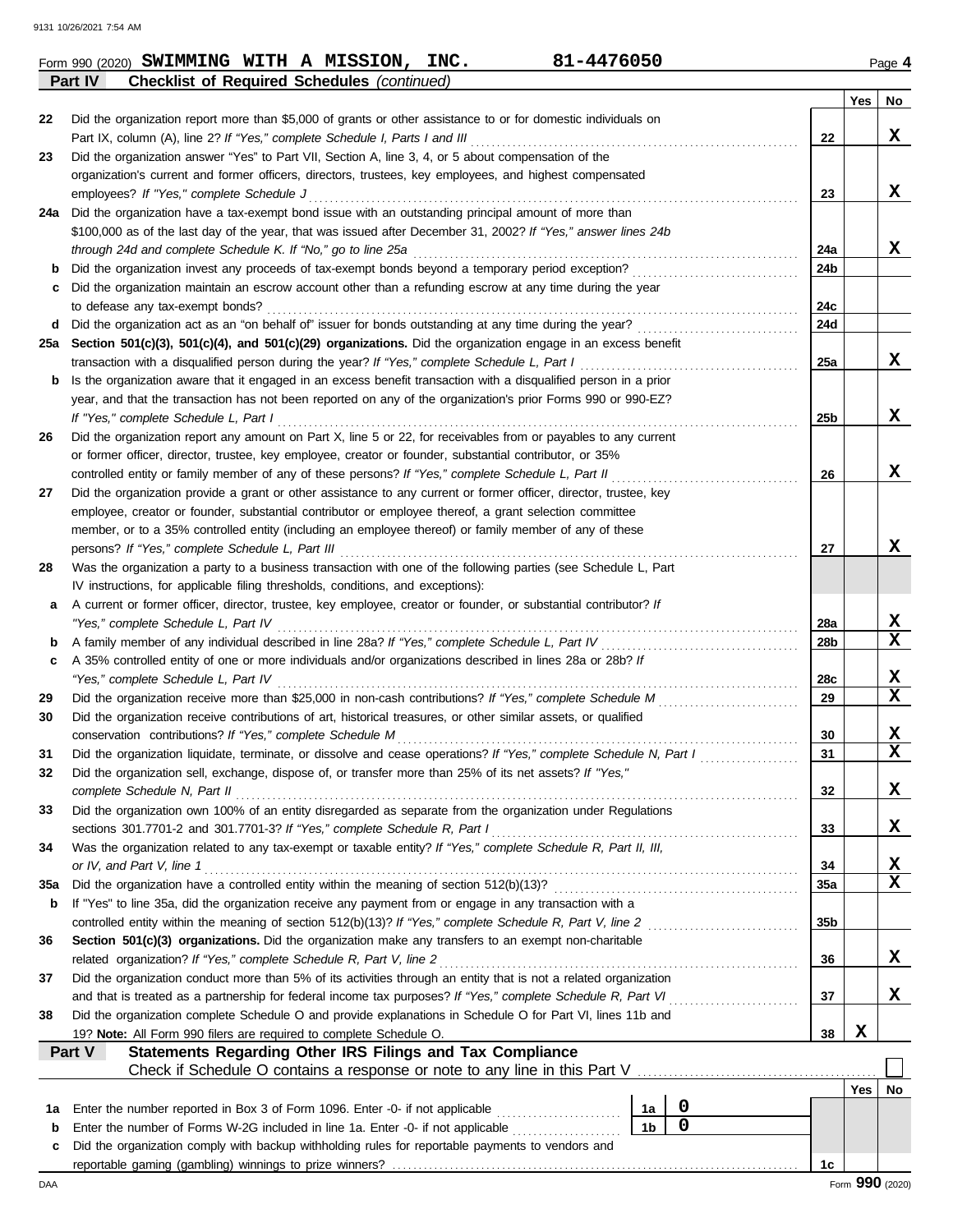|          |                                                                                                                                      |                 |   |                      | Yes | No     |  |  |  |  |  |  |
|----------|--------------------------------------------------------------------------------------------------------------------------------------|-----------------|---|----------------------|-----|--------|--|--|--|--|--|--|
| 2a       | Enter the number of employees reported on Form W-3, Transmittal of Wage and Tax                                                      |                 |   |                      |     |        |  |  |  |  |  |  |
|          | Statements, filed for the calendar year ending with or within the year covered by this return                                        | 2a              | 1 |                      |     |        |  |  |  |  |  |  |
| b        | If at least one is reported on line 2a, did the organization file all required federal employment tax returns?                       |                 |   | 2b                   | X   |        |  |  |  |  |  |  |
|          | Note: If the sum of lines 1a and 2a is greater than 250, you may be required to e-file (see instructions)                            |                 |   |                      |     |        |  |  |  |  |  |  |
| За       | Did the organization have unrelated business gross income of \$1,000 or more during the year?                                        |                 |   | За                   |     | x      |  |  |  |  |  |  |
| b        | If "Yes," has it filed a Form 990-T for this year? If "No" to line 3b, provide an explanation on Schedule O                          |                 |   | 3b                   |     |        |  |  |  |  |  |  |
| 4a       | At any time during the calendar year, did the organization have an interest in, or a signature or other authority over,              |                 |   |                      |     |        |  |  |  |  |  |  |
|          | a financial account in a foreign country (such as a bank account, securities account, or other financial account)?                   |                 |   | 4a                   |     | x      |  |  |  |  |  |  |
| b        | If "Yes," enter the name of the foreign country <b>u</b>                                                                             |                 |   |                      |     |        |  |  |  |  |  |  |
|          | See instructions for filing requirements for FinCEN Form 114, Report of Foreign Bank and Financial Accounts (FBAR).                  |                 |   |                      |     |        |  |  |  |  |  |  |
| 5а       | Was the organization a party to a prohibited tax shelter transaction at any time during the tax year?                                |                 |   | 5a<br>5 <sub>b</sub> |     | x<br>X |  |  |  |  |  |  |
| b        |                                                                                                                                      |                 |   |                      |     |        |  |  |  |  |  |  |
| c        | If "Yes" to line 5a or 5b, did the organization file Form 8886-T?                                                                    |                 |   | 5c                   |     |        |  |  |  |  |  |  |
| 6а       | Does the organization have annual gross receipts that are normally greater than \$100,000, and did the                               |                 |   |                      |     |        |  |  |  |  |  |  |
|          |                                                                                                                                      |                 |   | 6a                   |     | X.     |  |  |  |  |  |  |
| b        | If "Yes," did the organization include with every solicitation an express statement that such contributions or                       |                 |   |                      |     |        |  |  |  |  |  |  |
|          | gifts were not tax deductible?                                                                                                       |                 |   | 6b                   |     |        |  |  |  |  |  |  |
| 7        | Organizations that may receive deductible contributions under section 170(c).                                                        |                 |   |                      |     |        |  |  |  |  |  |  |
| а        | Did the organization receive a payment in excess of \$75 made partly as a contribution and partly for goods                          |                 |   |                      |     | X      |  |  |  |  |  |  |
|          | and services provided to the payor?                                                                                                  |                 |   | 7a<br>7b             |     |        |  |  |  |  |  |  |
| b        | Did the organization sell, exchange, or otherwise dispose of tangible personal property for which it was                             |                 |   |                      |     |        |  |  |  |  |  |  |
| c        |                                                                                                                                      |                 |   | 7c                   |     | X.     |  |  |  |  |  |  |
| d        |                                                                                                                                      | 7d              |   |                      |     |        |  |  |  |  |  |  |
| е        | Did the organization receive any funds, directly or indirectly, to pay premiums on a personal benefit contract?                      |                 |   | 7e                   |     | х      |  |  |  |  |  |  |
| f        | Did the organization, during the year, pay premiums, directly or indirectly, on a personal benefit contract?                         |                 |   | 7f                   |     | X      |  |  |  |  |  |  |
| g        | If the organization received a contribution of qualified intellectual property, did the organization file Form 8899 as required?<br> |                 |   | 7g                   |     |        |  |  |  |  |  |  |
| h        | If the organization received a contribution of cars, boats, airplanes, or other vehicles, did the organization file a Form 1098-C?   |                 |   | 7h                   |     |        |  |  |  |  |  |  |
| 8        | Sponsoring organizations maintaining donor advised funds. Did a donor advised fund maintained by the                                 |                 |   |                      |     |        |  |  |  |  |  |  |
|          | sponsoring organization have excess business holdings at any time during the year?                                                   |                 |   | 8                    |     |        |  |  |  |  |  |  |
| 9        | Sponsoring organizations maintaining donor advised funds.                                                                            |                 |   |                      |     |        |  |  |  |  |  |  |
| а        |                                                                                                                                      |                 |   | 9a                   |     |        |  |  |  |  |  |  |
| b        |                                                                                                                                      |                 |   | 9b                   |     |        |  |  |  |  |  |  |
| 10       | Section 501(c)(7) organizations. Enter:                                                                                              |                 |   |                      |     |        |  |  |  |  |  |  |
| а        | Initiation fees and capital contributions included on Part VIII, line 12                                                             | 10a             |   |                      |     |        |  |  |  |  |  |  |
| b        | Gross receipts, included on Form 990, Part VIII, line 12, for public use of club facilities                                          | 10 <sub>b</sub> |   |                      |     |        |  |  |  |  |  |  |
| 11       | Section 501(c)(12) organizations. Enter:                                                                                             |                 |   |                      |     |        |  |  |  |  |  |  |
| а        | Gross income from members or shareholders                                                                                            | 11a             |   |                      |     |        |  |  |  |  |  |  |
| b        | Gross income from other sources (Do not net amounts due or paid to other sources                                                     |                 |   |                      |     |        |  |  |  |  |  |  |
|          | against amounts due or received from them.)                                                                                          | 11 <sub>b</sub> |   |                      |     |        |  |  |  |  |  |  |
| 12a      | Section 4947(a)(1) non-exempt charitable trusts. Is the organization filing Form 990 in lieu of Form 1041?                           |                 |   | 12a                  |     |        |  |  |  |  |  |  |
| b        | If "Yes," enter the amount of tax-exempt interest received or accrued during the year                                                | 12b             |   |                      |     |        |  |  |  |  |  |  |
| 13       | Section 501(c)(29) qualified nonprofit health insurance issuers.                                                                     |                 |   |                      |     |        |  |  |  |  |  |  |
| а        | Is the organization licensed to issue qualified health plans in more than one state?                                                 |                 |   | 13а                  |     |        |  |  |  |  |  |  |
|          | Note: See the instructions for additional information the organization must report on Schedule O.                                    |                 |   |                      |     |        |  |  |  |  |  |  |
| b        | Enter the amount of reserves the organization is required to maintain by the states in which                                         | 13b             |   |                      |     |        |  |  |  |  |  |  |
|          | Enter the amount of reserves on hand                                                                                                 | 13c             |   |                      |     |        |  |  |  |  |  |  |
| с<br>14a |                                                                                                                                      |                 |   | 14a                  |     | x      |  |  |  |  |  |  |
| b        |                                                                                                                                      |                 |   | 14b                  |     |        |  |  |  |  |  |  |
| 15       | Is the organization subject to the section 4960 tax on payment(s) of more than \$1,000,000 in remuneration or                        |                 |   |                      |     |        |  |  |  |  |  |  |
|          | excess parachute payment(s) during the year?                                                                                         |                 |   | 15                   |     | x      |  |  |  |  |  |  |
|          | If "Yes," see instructions and file Form 4720, Schedule N.                                                                           |                 |   |                      |     |        |  |  |  |  |  |  |
| 16       | Is the organization an educational institution subject to the section 4968 excise tax on net investment income?                      |                 |   | 16                   |     | x      |  |  |  |  |  |  |
|          | If "Yes," complete Form 4720, Schedule O.                                                                                            |                 |   |                      |     |        |  |  |  |  |  |  |
|          |                                                                                                                                      |                 |   |                      |     |        |  |  |  |  |  |  |

**Part V Statements Regarding Other IRS Filings and Tax Compliance** *(continued)*

Form 990 (2020) Page **5 SWIMMING WITH A MISSION, INC. 81-4476050**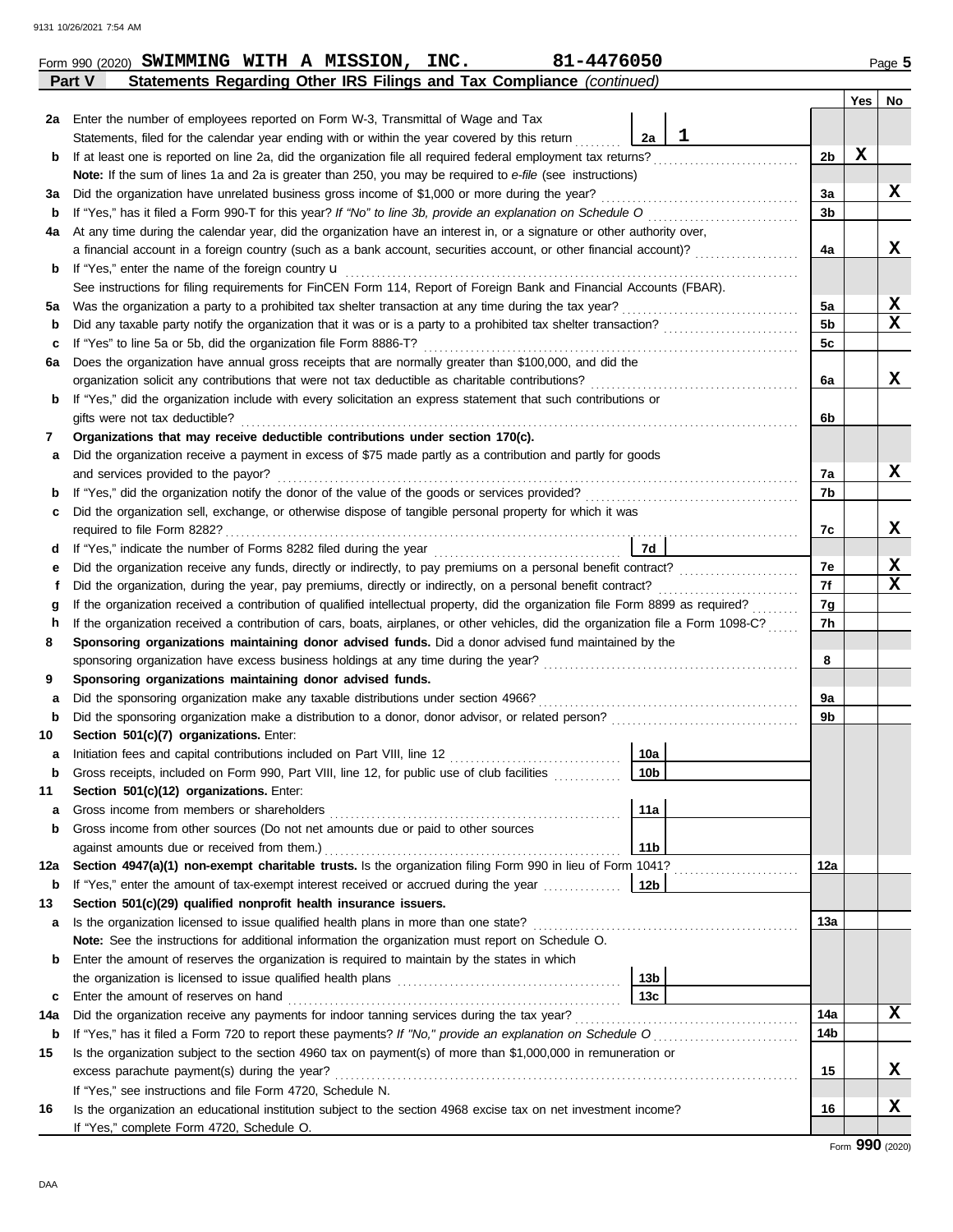|     | 81-4476050<br>Form 990 (2020) SWIMMING WITH A MISSION, INC.                                                                         |                 |                 | Page 6      |
|-----|-------------------------------------------------------------------------------------------------------------------------------------|-----------------|-----------------|-------------|
|     | Part VI<br>Governance, Management, and Disclosure For each "Yes" response to lines 2 through 7b below, and for a "No"               |                 |                 |             |
|     | response to line 8a, 8b, or 10b below, describe the circumstances, processes, or changes on Schedule O. See instructions.           |                 |                 |             |
|     |                                                                                                                                     |                 |                 | ΙXΙ         |
|     | Section A. Governing Body and Management                                                                                            |                 |                 |             |
|     |                                                                                                                                     |                 | Yes             | No          |
| 1а  | 9<br>1a<br>Enter the number of voting members of the governing body at the end of the tax year                                      |                 |                 |             |
|     | If there are material differences in voting rights among members of the governing body, or                                          |                 |                 |             |
|     | if the governing body delegated broad authority to an executive committee or similar                                                |                 |                 |             |
|     | committee, explain on Schedule O.                                                                                                   |                 |                 |             |
| b   | 9<br>1b<br>Enter the number of voting members included on line 1a, above, who are independent                                       |                 |                 |             |
| 2   | Did any officer, director, trustee, or key employee have a family relationship or a business relationship with                      |                 |                 |             |
|     | any other officer, director, trustee, or key employee?                                                                              | $\mathbf{2}$    | X               |             |
| 3   | Did the organization delegate control over management duties customarily performed by or under the direct                           |                 |                 |             |
|     | supervision of officers, directors, trustees, or key employees to a management company or other person?                             | 3               |                 | X           |
| 4   | Did the organization make any significant changes to its governing documents since the prior Form 990 was filed?                    | 4               |                 | $\mathbf x$ |
| 5   | Did the organization become aware during the year of a significant diversion of the organization's assets?                          | 5               |                 | X           |
| 6   | Did the organization have members or stockholders?                                                                                  | 6               |                 | $\mathbf x$ |
| 7a  | Did the organization have members, stockholders, or other persons who had the power to elect or appoint                             |                 |                 |             |
|     | one or more members of the governing body?                                                                                          | 7a              |                 | X           |
| b   | Are any governance decisions of the organization reserved to (or subject to approval by) members,                                   |                 |                 |             |
|     | stockholders, or persons other than the governing body?                                                                             | 7b              |                 | x           |
| 8   | Did the organization contemporaneously document the meetings held or written actions undertaken during the year by the following:   |                 |                 |             |
| а   | The governing body?                                                                                                                 | 8а              | X               |             |
| b   | Each committee with authority to act on behalf of the governing body?                                                               | 8b              | X               |             |
| 9   | Is there any officer, director, trustee, or key employee listed in Part VII, Section A, who cannot be reached at                    |                 |                 |             |
|     |                                                                                                                                     | 9               |                 | X           |
|     | Section B. Policies (This Section B requests information about policies not required by the Internal Revenue Code.)                 |                 |                 |             |
|     |                                                                                                                                     |                 |                 | No          |
|     |                                                                                                                                     |                 | Yes             | x           |
| 10a | Did the organization have local chapters, branches, or affiliates?                                                                  | 10a             |                 |             |
| b   | If "Yes," did the organization have written policies and procedures governing the activities of such chapters,                      |                 |                 |             |
|     |                                                                                                                                     | 10b             | X               |             |
| 11a | Has the organization provided a complete copy of this Form 990 to all members of its governing body before filing the form?         | 11a             |                 |             |
| b   | Describe in Schedule O the process, if any, used by the organization to review this Form 990.                                       |                 |                 |             |
| 12a | Did the organization have a written conflict of interest policy? If "No," go to line 13                                             | 12a             | X               |             |
| b   | Were officers, directors, or trustees, and key employees required to disclose annually interests that could give rise to conflicts? | 12 <sub>b</sub> | X               |             |
| с   | Did the organization regularly and consistently monitor and enforce compliance with the policy? If "Yes,"                           |                 |                 |             |
|     | describe in Schedule O how this was done                                                                                            | 12c             | $\mathbf x$     |             |
| 13  | Did the organization have a written whistleblower policy?                                                                           | 13              |                 | X           |
| 14  | Did the organization have a written document retention and destruction policy?                                                      | 14              |                 | x           |
| 15  | Did the process for determining compensation of the following persons include a review and approval by                              |                 |                 |             |
|     | independent persons, comparability data, and contemporaneous substantiation of the deliberation and decision?                       |                 |                 |             |
| а   | The organization's CEO, Executive Director, or top management official                                                              | 15a             |                 | X           |
| b   | Other officers or key employees of the organization                                                                                 | 15 <sub>b</sub> |                 | X           |
|     | If "Yes" to line 15a or 15b, describe the process in Schedule O (see instructions).                                                 |                 |                 |             |
| 16a | Did the organization invest in, contribute assets to, or participate in a joint venture or similar arrangement                      |                 |                 |             |
|     | with a taxable entity during the year?                                                                                              | 16a             |                 | X           |
| b   | If "Yes," did the organization follow a written policy or procedure requiring the organization to evaluate its                      |                 |                 |             |
|     | participation in joint venture arrangements under applicable federal tax law, and take steps to safeguard the                       |                 |                 |             |
|     |                                                                                                                                     | 16b             |                 |             |
|     | <b>Section C. Disclosure</b>                                                                                                        |                 |                 |             |
| 17  | List the states with which a copy of this Form 990 is required to be filed $\mathbf{u}$ NH                                          |                 |                 |             |
| 18  | Section 6104 requires an organization to make its Forms 1023 (1024 or 1024-A, if applicable), 990, and 990-T (Section 501(c)        |                 |                 |             |
|     | (3)s only) available for public inspection. Indicate how you made these available. Check all that apply.                            |                 |                 |             |
|     | Another's website $ \mathbf{X} $ Upon request<br>Own website<br>Other (explain on Schedule O)                                       |                 |                 |             |
| 19  | Describe on Schedule O whether (and if so, how) the organization made its governing documents, conflict of interest policy, and     |                 |                 |             |
|     | financial statements available to the public during the tax year.                                                                   |                 |                 |             |
| 20  | State the name, address, and telephone number of the person who possesses the organization's books and records u                    |                 |                 |             |
|     | <b>34 MILL STONE TERRACE</b><br><b>PHILIP TAUB</b>                                                                                  |                 |                 |             |
|     | NH 03110<br><b>BEDFORD</b>                                                                                                          | 603-628-4038    |                 |             |
| DAA |                                                                                                                                     |                 | Form 990 (2020) |             |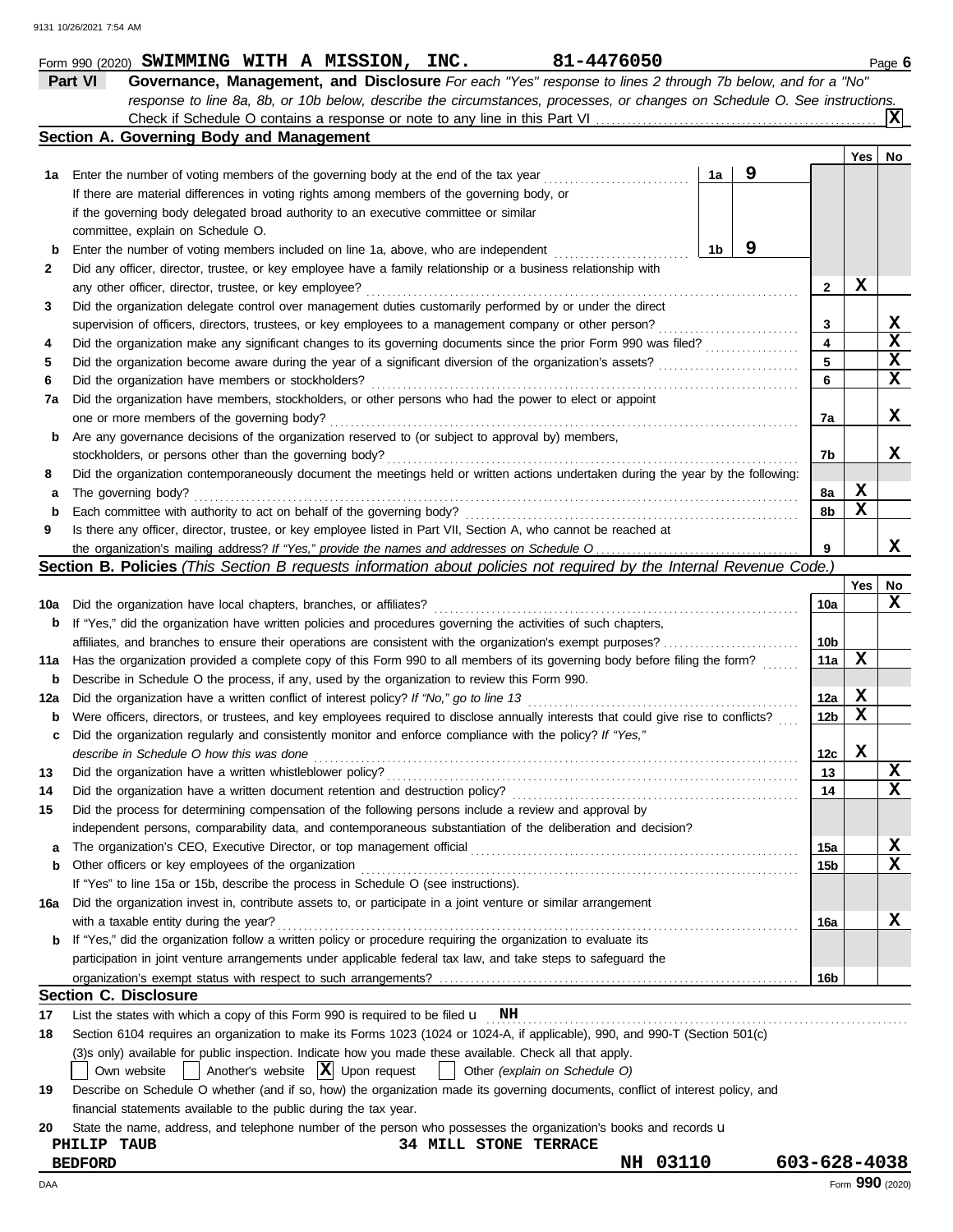|                          | 81-4476050<br>Form 990 (2020) SWIMMING WITH A MISSION, INC.                                                                                                                                                                         | Page 7 |
|--------------------------|-------------------------------------------------------------------------------------------------------------------------------------------------------------------------------------------------------------------------------------|--------|
| <b>Part VII</b>          | Compensation of Officers, Directors, Trustees, Key Employees, Highest Compensated Employees, and                                                                                                                                    |        |
|                          | <b>Independent Contractors</b>                                                                                                                                                                                                      |        |
|                          |                                                                                                                                                                                                                                     |        |
| Section A.               | Officers, Directors, Trustees, Key Employees, and Highest Compensated Employees                                                                                                                                                     |        |
| organization's tax year. | 1a Complete this table for all persons required to be listed. Report compensation for the calendar year ending with or within the                                                                                                   |        |
|                          | • List all of the organization's current officers, directors, trustees (whether individuals or organizations), regardless of amount of<br>compensation. Enter -0- in columns $(D)$ , $(E)$ , and $(F)$ if no compensation was paid. |        |
|                          | • List all of the organization's current key employees, if any. See instructions for definition of "key employee."                                                                                                                  |        |
|                          | • List the organization's five current highest compensated employees (other than an officer, director, trustee, or key employee)                                                                                                    |        |

who received reportable compensation (Box 5 of Form W-2 and/or Box 7 of Form 1099-MISC) of more than \$100,000 from the organization and any related organizations. **•**

■ List all of the organization's **former** officers, key employees, and highest compensated employees who received more than<br> **•** 00.00 of reportable compensation from the ergonization and any related ergonizations \$100,000 of reportable compensation from the organization and any related organizations.

List all of the organization's **former directors or trustees** that received, in the capacity as a former director or trustee of the organization, more than \$10,000 of reportable compensation from the organization and any related organizations. See instructions for the order in which to list the persons above. **•**

Check this box if neither the organization nor any related organization compensated any current officer, director, or trustee. **X**

| (A)<br>Name and title             | (B)<br>Average<br>hours                                        |                                   |                       | (C)<br>Position |                 | (do not check more than one                                      |        | (D)<br>Reportable<br>compensation | (E)<br>Reportable<br>compensation | (F)<br>Estimated amount<br>of other       |
|-----------------------------------|----------------------------------------------------------------|-----------------------------------|-----------------------|-----------------|-----------------|------------------------------------------------------------------|--------|-----------------------------------|-----------------------------------|-------------------------------------------|
|                                   | per week<br>(list any                                          |                                   |                       |                 |                 | box, unless person is both an<br>officer and a director/trustee) |        | from the<br>organization          | from related<br>organizations     | compensation<br>from the                  |
|                                   | hours for<br>related<br>organizations<br>below<br>dotted line) | Individual trustee<br>or director | Institutional trustee | <b>Officer</b>  | Key<br>employee | Highest compensated<br>employee                                  | Former | (W-2/1099-MISC)                   | (W-2/1099-MISC)                   | organization and<br>related organizations |
| (1) PHILIP TAUB                   | 5.00                                                           |                                   |                       |                 |                 |                                                                  |        |                                   |                                   |                                           |
| PRES/TREAS/SECRETARY              | 0.00                                                           | $\mathbf x$                       |                       | $\mathbf x$     |                 |                                                                  |        | 0                                 | 0                                 | 0                                         |
| (2) JULIE TAUB                    |                                                                |                                   |                       |                 |                 |                                                                  |        |                                   |                                   |                                           |
|                                   | 5.00                                                           |                                   |                       |                 |                 |                                                                  |        |                                   |                                   |                                           |
| VICE PRESIDENT                    | 0.00                                                           | X                                 |                       | $\mathbf x$     |                 |                                                                  |        | 0                                 | 0                                 | $\mathbf 0$                               |
| (3) KELLY AYOTTE                  |                                                                |                                   |                       |                 |                 |                                                                  |        |                                   |                                   |                                           |
|                                   | 1.00                                                           |                                   |                       |                 |                 |                                                                  |        |                                   |                                   |                                           |
| <b>DIRECTOR</b>                   | 0.00                                                           | X                                 |                       |                 |                 |                                                                  |        | 0                                 | 0                                 | $\mathbf 0$                               |
| (4) ANDY CREWS                    |                                                                |                                   |                       |                 |                 |                                                                  |        |                                   |                                   |                                           |
|                                   | 1.00                                                           |                                   |                       |                 |                 |                                                                  |        |                                   |                                   |                                           |
| <b>DIRECTOR</b>                   | 0.00                                                           | $\mathbf x$                       |                       |                 |                 |                                                                  |        | 0                                 | 0                                 | 0                                         |
| (5) JOSEPH GRAHAM                 |                                                                |                                   |                       |                 |                 |                                                                  |        |                                   |                                   |                                           |
|                                   | 1.00<br>0.00                                                   |                                   |                       |                 |                 |                                                                  |        | 0                                 |                                   | $\mathbf 0$                               |
| <b>DIRECTOR</b><br>(6) JEFF HIATT |                                                                | $\mathbf x$                       |                       |                 |                 |                                                                  |        |                                   | 0                                 |                                           |
|                                   | 1.00                                                           |                                   |                       |                 |                 |                                                                  |        |                                   |                                   |                                           |
| <b>DIRECTOR</b>                   | 0.00                                                           | $\mathbf x$                       |                       |                 |                 |                                                                  |        | 0                                 | 0                                 | 0                                         |
| (7) ANGELO<br>MAZZELLA            |                                                                |                                   |                       |                 |                 |                                                                  |        |                                   |                                   |                                           |
|                                   | 1.00                                                           |                                   |                       |                 |                 |                                                                  |        |                                   |                                   |                                           |
| <b>DIRECTOR</b>                   | 0.00                                                           | $\mathbf x$                       |                       |                 |                 |                                                                  |        | 0                                 | 0                                 | 0                                         |
| (8) MARK PRESTIPINO               |                                                                |                                   |                       |                 |                 |                                                                  |        |                                   |                                   |                                           |
|                                   | 1.00                                                           |                                   |                       |                 |                 |                                                                  |        |                                   |                                   |                                           |
| <b>DIRECTOR</b>                   | 0.00                                                           | X                                 |                       |                 |                 |                                                                  |        | 0                                 | 0                                 | $\mathbf 0$                               |
| <b>TALARICO</b><br>$(9)$ STEVE    |                                                                |                                   |                       |                 |                 |                                                                  |        |                                   |                                   |                                           |
|                                   | 1.00                                                           |                                   |                       |                 |                 |                                                                  |        |                                   |                                   |                                           |
| <b>DIRECTOR</b>                   | 0.00                                                           | $\mathbf x$                       |                       |                 |                 |                                                                  |        | 0                                 | 0                                 | 0                                         |
| (10)                              |                                                                |                                   |                       |                 |                 |                                                                  |        |                                   |                                   |                                           |
|                                   |                                                                |                                   |                       |                 |                 |                                                                  |        |                                   |                                   |                                           |
| (11)                              |                                                                |                                   |                       |                 |                 |                                                                  |        |                                   |                                   |                                           |
|                                   |                                                                |                                   |                       |                 |                 |                                                                  |        |                                   |                                   |                                           |

Form **990** (2020)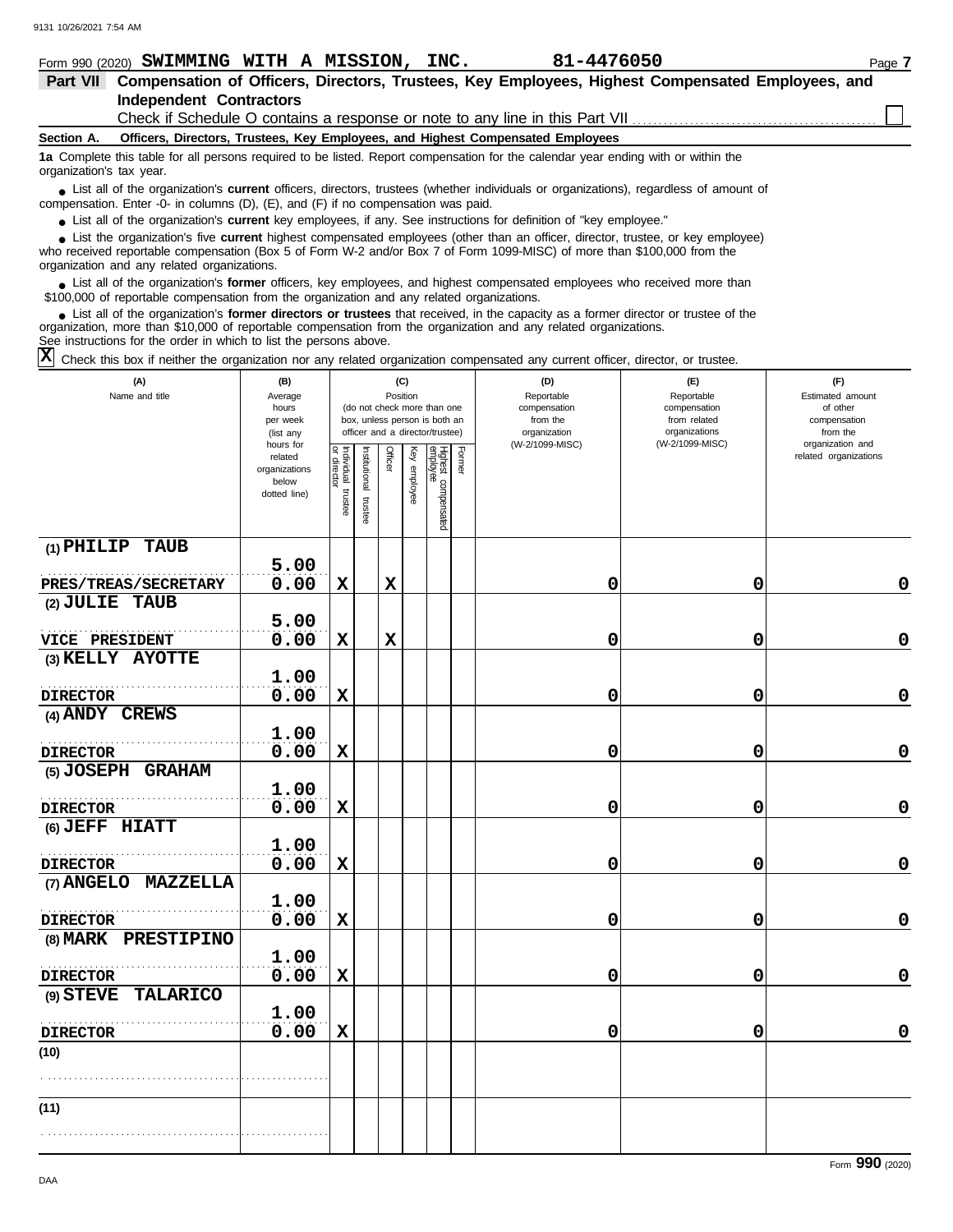| Form 990 (2020)<br>Part VII | SWIMMING WITH A MISSION, INC.                                                                                                                                                   |                                                                |                                                                                                                    |                       |         |              |                                 |             | 81-4476050<br>Section A. Officers, Directors, Trustees, Key Employees, and Highest Compensated Employees (continued)                                                                                                 |                                                                                                                                  |        |                                                                 | Page 8 |
|-----------------------------|---------------------------------------------------------------------------------------------------------------------------------------------------------------------------------|----------------------------------------------------------------|--------------------------------------------------------------------------------------------------------------------|-----------------------|---------|--------------|---------------------------------|-------------|----------------------------------------------------------------------------------------------------------------------------------------------------------------------------------------------------------------------|----------------------------------------------------------------------------------------------------------------------------------|--------|-----------------------------------------------------------------|--------|
|                             | (A)<br>Name and title                                                                                                                                                           | (B)<br>Average<br>hours<br>per week<br>(list any               | (C)<br>Position<br>(do not check more than one<br>box, unless person is both an<br>officer and a director/trustee) |                       |         |              |                                 |             | (D)<br>Reportable<br>compensation<br>from the<br>organization                                                                                                                                                        | (E)<br>Reportable<br>compensation<br>from related<br>organizations                                                               |        | (F)<br>Estimated amount<br>of other<br>compensation<br>from the |        |
|                             |                                                                                                                                                                                 | hours for<br>related<br>organizations<br>below<br>dotted line) | Individual 1<br>trustee                                                                                            | Institutional trustee | Officer | Key employee | Highest compensated<br>employee | Former      | (W-2/1099-MISC)                                                                                                                                                                                                      | (W-2/1099-MISC)                                                                                                                  |        | organization and<br>related organizations                       |        |
|                             |                                                                                                                                                                                 |                                                                |                                                                                                                    |                       |         |              |                                 |             |                                                                                                                                                                                                                      |                                                                                                                                  |        |                                                                 |        |
|                             |                                                                                                                                                                                 |                                                                |                                                                                                                    |                       |         |              |                                 |             |                                                                                                                                                                                                                      |                                                                                                                                  |        |                                                                 |        |
|                             |                                                                                                                                                                                 | .                                                              |                                                                                                                    |                       |         |              |                                 |             |                                                                                                                                                                                                                      |                                                                                                                                  |        |                                                                 |        |
|                             |                                                                                                                                                                                 |                                                                |                                                                                                                    |                       |         |              |                                 |             |                                                                                                                                                                                                                      |                                                                                                                                  |        |                                                                 |        |
|                             |                                                                                                                                                                                 |                                                                |                                                                                                                    |                       |         |              |                                 |             |                                                                                                                                                                                                                      |                                                                                                                                  |        |                                                                 |        |
|                             |                                                                                                                                                                                 |                                                                |                                                                                                                    |                       |         |              |                                 |             |                                                                                                                                                                                                                      |                                                                                                                                  |        |                                                                 |        |
|                             |                                                                                                                                                                                 |                                                                |                                                                                                                    |                       |         |              |                                 |             |                                                                                                                                                                                                                      |                                                                                                                                  |        |                                                                 |        |
|                             |                                                                                                                                                                                 |                                                                |                                                                                                                    |                       |         |              |                                 |             |                                                                                                                                                                                                                      |                                                                                                                                  |        |                                                                 |        |
| d                           | c Total from continuation sheets to Part VII, Section A                                                                                                                         |                                                                |                                                                                                                    |                       |         |              |                                 | u<br>u<br>u |                                                                                                                                                                                                                      |                                                                                                                                  |        |                                                                 |        |
| 2                           | reportable compensation from the organization $\bf{u}$ 0                                                                                                                        |                                                                |                                                                                                                    |                       |         |              |                                 |             | Total number of individuals (including but not limited to those listed above) who received more than \$100,000 of                                                                                                    |                                                                                                                                  |        |                                                                 |        |
| 3                           |                                                                                                                                                                                 |                                                                |                                                                                                                    |                       |         |              |                                 |             | Did the organization list any former officer, director, trustee, key employee, or highest compensated                                                                                                                |                                                                                                                                  |        | Yes                                                             | No     |
| 4                           |                                                                                                                                                                                 |                                                                |                                                                                                                    |                       |         |              |                                 |             | For any individual listed on line 1a, is the sum of reportable compensation and other compensation from the<br>organization and related organizations greater than \$150,000? If "Yes," complete Schedule J for such |                                                                                                                                  | 3      |                                                                 | x      |
| 5                           |                                                                                                                                                                                 |                                                                |                                                                                                                    |                       |         |              |                                 |             | Did any person listed on line 1a receive or accrue compensation from any unrelated organization or individual                                                                                                        |                                                                                                                                  | 4<br>5 |                                                                 | X<br>x |
|                             | Section B. Independent Contractors                                                                                                                                              |                                                                |                                                                                                                    |                       |         |              |                                 |             |                                                                                                                                                                                                                      |                                                                                                                                  |        |                                                                 |        |
| 1                           |                                                                                                                                                                                 |                                                                |                                                                                                                    |                       |         |              |                                 |             | Complete this table for your five highest compensated independent contractors that received more than \$100,000 of                                                                                                   | compensation from the organization. Report compensation for the calendar year ending with or within the organization's tax year. |        |                                                                 |        |
|                             |                                                                                                                                                                                 | (A)<br>Name and business address                               |                                                                                                                    |                       |         |              |                                 |             |                                                                                                                                                                                                                      | (B)<br>Description of services                                                                                                   |        | (C)<br>Compensation                                             |        |
|                             |                                                                                                                                                                                 |                                                                |                                                                                                                    |                       |         |              |                                 |             |                                                                                                                                                                                                                      |                                                                                                                                  |        |                                                                 |        |
|                             |                                                                                                                                                                                 |                                                                |                                                                                                                    |                       |         |              |                                 |             |                                                                                                                                                                                                                      |                                                                                                                                  |        |                                                                 |        |
|                             |                                                                                                                                                                                 |                                                                |                                                                                                                    |                       |         |              |                                 |             |                                                                                                                                                                                                                      |                                                                                                                                  |        |                                                                 |        |
| 2                           | Total number of independent contractors (including but not limited to those listed above) who<br>received more than \$100,000 of compensation from the organization $\mathbf u$ |                                                                |                                                                                                                    |                       |         |              |                                 |             |                                                                                                                                                                                                                      | 0                                                                                                                                |        |                                                                 |        |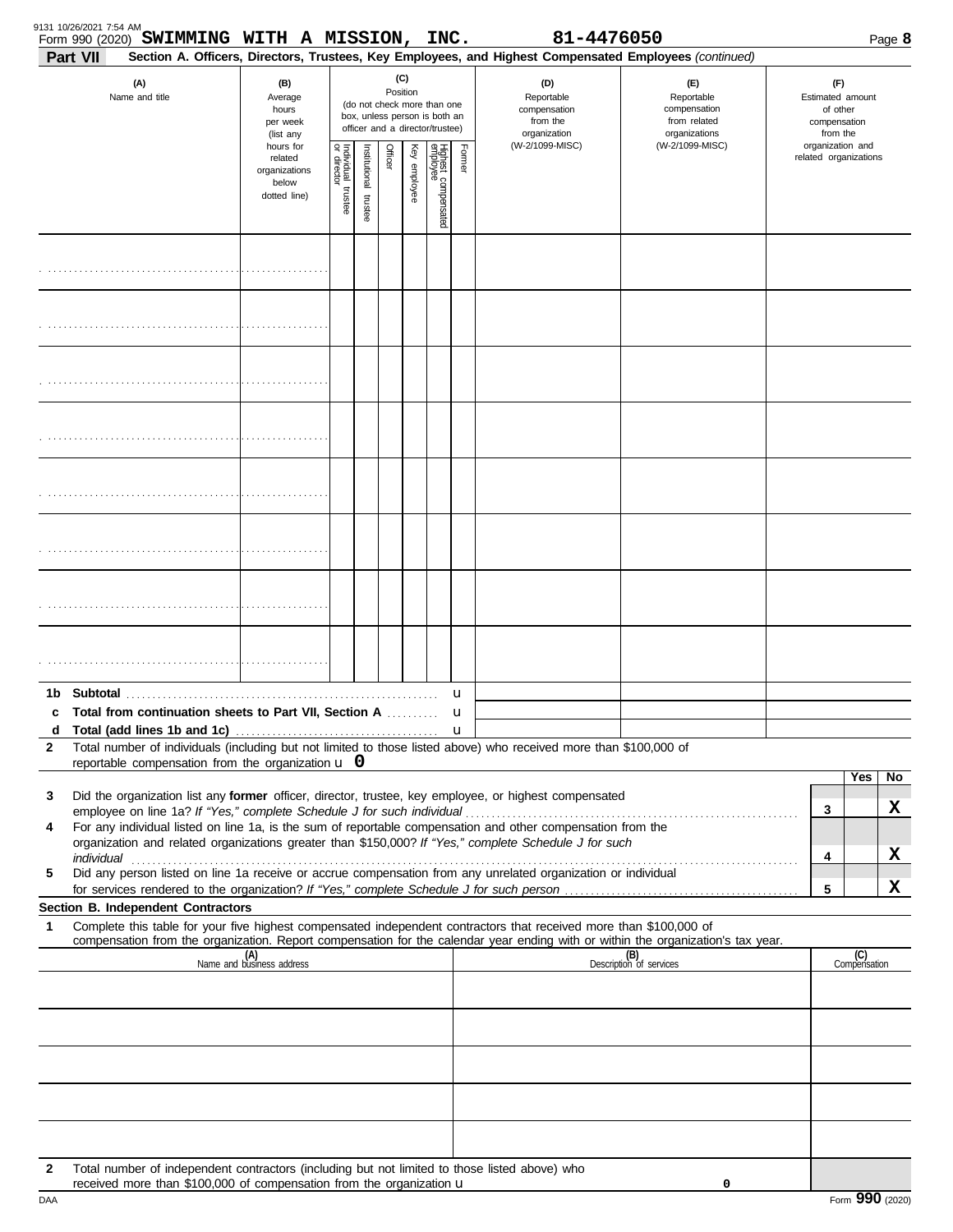# Form 990 (2020) Page **9 SWIMMING WITH A MISSION, INC. 81-4476050**

## **Part VIII Statement of Revenue**

|                                                           |     |                                                            |    |            |                 |            |                      | (A)<br>Total revenue | (B)<br>Related or exempt<br>function revenue | (C)<br>Unrelated<br>business revenue | (D)<br>Revenue excluded<br>from tax under<br>sections 512-514 |
|-----------------------------------------------------------|-----|------------------------------------------------------------|----|------------|-----------------|------------|----------------------|----------------------|----------------------------------------------|--------------------------------------|---------------------------------------------------------------|
|                                                           |     |                                                            |    |            |                 |            |                      |                      |                                              |                                      |                                                               |
|                                                           |     | 1a Federated campaigns                                     |    | .          | 1a              |            |                      |                      |                                              |                                      |                                                               |
|                                                           |     | <b>b</b> Membership dues                                   |    | .          | 1b              |            |                      |                      |                                              |                                      |                                                               |
|                                                           |     | c Fundraising events                                       |    |            | 1c              |            | 166,000              |                      |                                              |                                      |                                                               |
|                                                           |     | d Related organizations                                    |    | .          | 1 <sub>d</sub>  |            |                      |                      |                                              |                                      |                                                               |
| Contributions, Gifts, Grants<br>and Other Similar Amounts | е   | Government grants (contributions)                          |    |            | 1e              |            | 4,000,000            |                      |                                              |                                      |                                                               |
|                                                           |     | f All other contributions, gifts, grants,                  |    |            |                 |            |                      |                      |                                              |                                      |                                                               |
|                                                           |     | and similar amounts not included above                     |    |            | 1f              |            | 6,836                |                      |                                              |                                      |                                                               |
|                                                           | a   | Noncash contributions included in lines 1a-1f              |    |            | 1g $\sqrt{5}$   |            |                      |                      |                                              |                                      |                                                               |
|                                                           |     |                                                            |    |            |                 |            | $\mathbf u$          | 4,172,836            |                                              |                                      |                                                               |
|                                                           |     |                                                            |    |            |                 |            | <b>Business Code</b> |                      |                                              |                                      |                                                               |
| Program Service<br>Revenue                                | 2a  |                                                            |    |            |                 |            |                      |                      |                                              |                                      |                                                               |
|                                                           | b   |                                                            |    |            |                 |            |                      |                      |                                              |                                      |                                                               |
|                                                           | c   |                                                            |    |            |                 |            |                      |                      |                                              |                                      |                                                               |
|                                                           | d   |                                                            |    |            |                 |            |                      |                      |                                              |                                      |                                                               |
|                                                           |     |                                                            |    |            |                 |            |                      |                      |                                              |                                      |                                                               |
|                                                           |     | f All other program service revenue $\ldots$ , $\ldots$    |    |            |                 |            |                      |                      |                                              |                                      |                                                               |
|                                                           |     |                                                            |    |            |                 |            | u                    |                      |                                              |                                      |                                                               |
|                                                           | 3   | Investment income (including dividends, interest, and      |    |            |                 |            |                      |                      |                                              |                                      |                                                               |
|                                                           |     | other similar amounts)                                     |    |            |                 |            | u                    | 7,525                |                                              |                                      | 7,525                                                         |
|                                                           | 4   | Income from investment of tax-exempt bond proceeds         |    |            |                 |            | u                    |                      |                                              |                                      |                                                               |
|                                                           | 5   |                                                            |    |            |                 |            | u                    |                      |                                              |                                      |                                                               |
|                                                           |     |                                                            |    | (i) Real   |                 |            | (ii) Personal        |                      |                                              |                                      |                                                               |
|                                                           | 6а  | Gross rents                                                | 6a |            |                 |            |                      |                      |                                              |                                      |                                                               |
|                                                           |     |                                                            | 6b |            |                 |            |                      |                      |                                              |                                      |                                                               |
|                                                           | b   | Less: rental expenses                                      |    |            |                 |            |                      |                      |                                              |                                      |                                                               |
|                                                           |     | Rental inc. or (loss)                                      | 6с |            |                 |            |                      |                      |                                              |                                      |                                                               |
|                                                           | d   | Net rental income or (loss)<br><b>7a</b> Gross amount from |    |            |                 |            | u                    |                      |                                              |                                      |                                                               |
|                                                           |     | (i) Securities<br>sales of assets                          |    |            |                 | (ii) Other |                      |                      |                                              |                                      |                                                               |
|                                                           |     | other than inventory                                       | 7a |            |                 |            | 1,573                |                      |                                              |                                      |                                                               |
| <b>Other Revenue</b>                                      | b   | Less: cost or other                                        |    |            |                 |            |                      |                      |                                              |                                      |                                                               |
|                                                           |     | basis and sales exps.                                      | 7b |            |                 |            |                      |                      |                                              |                                      |                                                               |
|                                                           |     | c Gain or (loss)                                           | 7c |            |                 |            | 1,573                |                      |                                              |                                      |                                                               |
|                                                           | d   |                                                            |    |            |                 |            | u                    | 1,573                |                                              |                                      | 1,573                                                         |
|                                                           |     | 8a Gross income from fundraising events                    |    |            |                 |            |                      |                      |                                              |                                      |                                                               |
|                                                           |     | (not including $$$ 166,000                                 |    |            |                 |            |                      |                      |                                              |                                      |                                                               |
|                                                           |     | of contributions reported on line 1c).                     |    |            |                 |            |                      |                      |                                              |                                      |                                                               |
|                                                           |     | See Part IV, line 18                                       |    | .          | 8a              |            | 223,525              |                      |                                              |                                      |                                                               |
|                                                           |     | <b>b</b> Less: direct expenses                             |    |            | 8b              |            | 17,441               |                      |                                              |                                      |                                                               |
|                                                           | C   | Net income or (loss) from fundraising events               |    |            |                 |            | u                    | 206,084              |                                              |                                      |                                                               |
|                                                           |     | 9a Gross income from gaming activities.                    |    |            |                 |            |                      |                      |                                              |                                      |                                                               |
|                                                           |     | See Part IV, line 19                                       |    | .          | 9а              |            |                      |                      |                                              |                                      |                                                               |
|                                                           |     | <b>b</b> Less: direct expenses                             |    |            | 9 <sub>b</sub>  |            |                      |                      |                                              |                                      |                                                               |
|                                                           |     |                                                            |    |            |                 |            |                      |                      |                                              |                                      |                                                               |
|                                                           |     | 10a Gross sales of inventory, less                         |    |            |                 |            |                      |                      |                                              |                                      |                                                               |
|                                                           |     | returns and allowances                                     |    | de de 2000 | 10a             |            | 1,316                |                      |                                              |                                      |                                                               |
|                                                           |     | <b>b</b> Less: cost of goods sold                          |    |            | 10 <sub>b</sub> |            | 12,622               |                      |                                              |                                      |                                                               |
|                                                           |     | <b>c</b> Net income or (loss) from sales of inventory      |    |            |                 |            | $\mathbf{u}$         | $-11,306$            |                                              |                                      | $-11,306$                                                     |
|                                                           |     |                                                            |    |            |                 |            | <b>Business Code</b> |                      |                                              |                                      |                                                               |
|                                                           | 11a |                                                            |    |            |                 |            |                      |                      |                                              |                                      |                                                               |
|                                                           | b   |                                                            |    |            |                 |            |                      |                      |                                              |                                      |                                                               |
|                                                           |     |                                                            |    |            |                 |            |                      |                      |                                              |                                      |                                                               |
| Miscellaneous<br>Revenue                                  |     |                                                            |    |            |                 |            |                      |                      |                                              |                                      |                                                               |
|                                                           | е   |                                                            |    |            |                 |            |                      |                      |                                              |                                      |                                                               |
|                                                           | 12  |                                                            |    |            |                 |            | $\mathbf{u}$         | 4,376,712            | 0                                            | 0                                    | $-2,208$                                                      |
|                                                           |     |                                                            |    |            |                 |            |                      |                      |                                              |                                      |                                                               |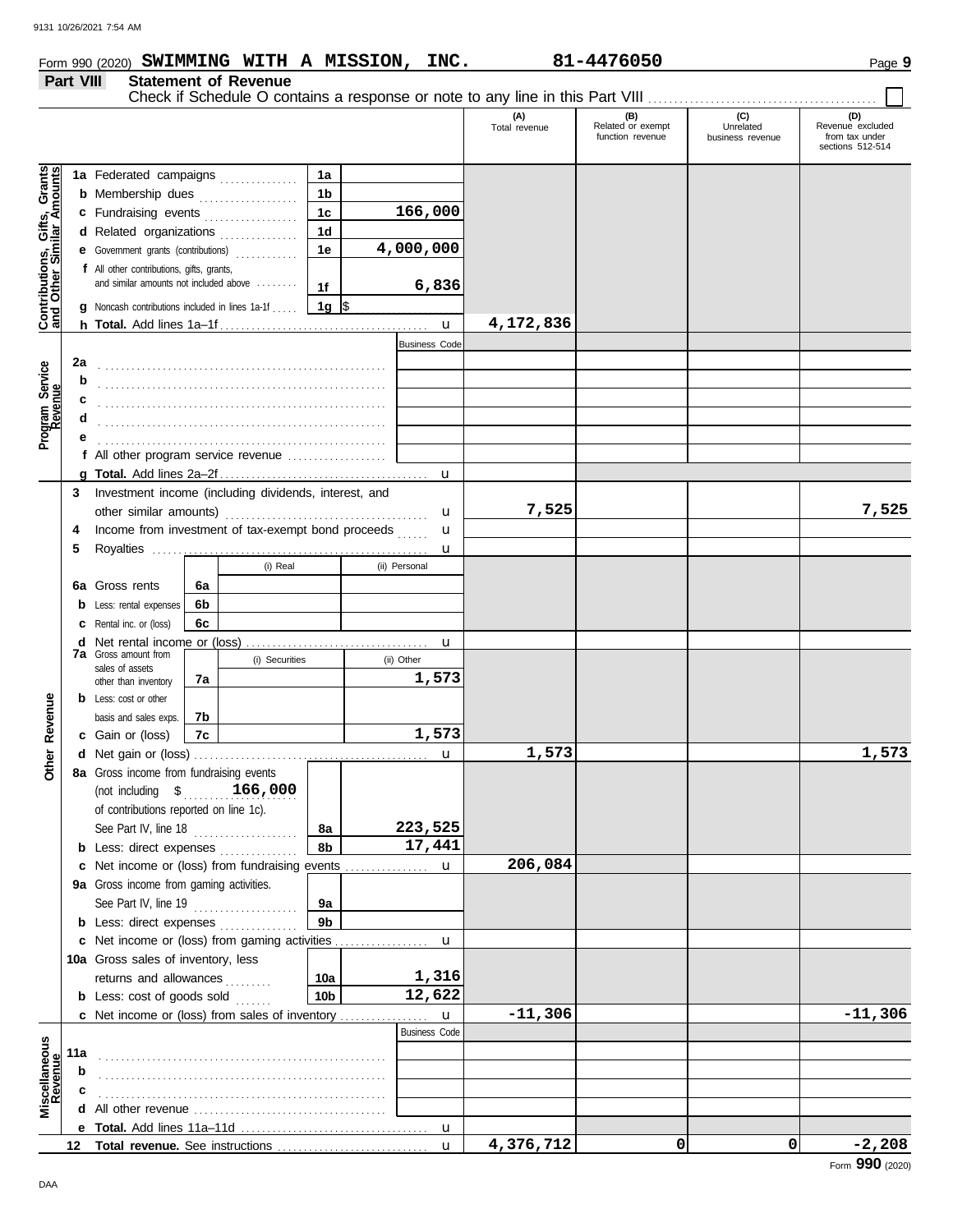#### **Part IX Statement of Functional Expenses** Form 990 (2020) Page **10 SWIMMING WITH A MISSION, INC. 81-4476050**

*Section 501(c)(3) and 501(c)(4) organizations must complete all columns. All other organizations must complete column (A).*

#### *Do not include amounts reported on lines 6b, 7b, 8b, 9b, and 10b of Part VIII.* **1 2 3** Grants and other assistance to foreign **4 5 6 7 8 9 10 11 a** Management ................................ **b** Legal . . . . . . . . . . . . . . . . . . . . . . . . . . . . . . . . . . . . . . . . . **c** Accounting . . . . . . . . . . . . . . . . . . . . . . . . . . . . . . . . . . . **d** Lobbying . . . . . . . . . . . . . . . . . . . . . . . . . . . . . . . . . . . . . **e** Professional fundraising services. See Part IV, line 17 **f g** Other. (If line 11g amount exceeds 10% of line 25, column **12** Advertising and promotion . . . . . . . . . . . . . . . . . . **13 14 15 16 17 18 19 20 21 22** Depreciation, depletion, and amortization ... **23 24 a b c d e** All other expenses . . . . . . . . . . . . . . . . . . . . . . . . . . . **25 Total functional expenses.** Add lines 1 through 24e . . . . . **26** Grants and other assistance to domestic organizations and domestic governments. See Part IV, line 21 . . . . . . . . . . Grants and other assistance to domestic individuals. See Part IV, line 22 .............. organizations, foreign governments, and foreign individuals. See Part IV, lines 15 and 16 Benefits paid to or for members ............. Compensation of current officers, directors, trustees, and key employees . . . . . . . . . . . . . . . . Compensation not included above to disqualified persons (as defined under section 4958(f)(1)) and persons described in section  $4958(c)(3)(B)$  ....... Other salaries and wages ................... Pension plan accruals and contributions (include section 401(k) and 403(b) employer contributions) Other employee benefits .................... Payroll taxes . . . . . . . . . . . . . . . . . . . . . . . . . . . . . . . . . Fees for services (nonemployees): Investment management fees ................ Office expenses ................................. Information technology . . . . . . . . . . . . . . . . . . . . . . Royalties . . . . . . . . . . . . . . . . . . . . . . . . . . . . . . . . . . . . . Occupancy . . . . . . . . . . . . . . . . . . . . . . . . . . . . . . . . . . Travel . . . . . . . . . . . . . . . . . . . . . . . . . . . . . . . . . . . . . . . . Payments of travel or entertainment expenses for any federal, state, or local public officials Conferences, conventions, and meetings Interest . . . . . . . . . . . . . . . . . . . . . . . . . . . . . . . . . . . . . . Payments to affiliates . . . . . . . . . . . . . . . . . . . . . . . . Insurance . . . . . . . . . . . . . . . . . . . . . . . . . . . . . . . . . . . . Other expenses. Itemize expenses not covered above (List miscellaneous expenses on line 24e. If line 24e amount exceeds 10% of line 25, column (A) amount, list line 24e expenses on Schedule O.) fundraising solicitation. Check here  $\mathbf{u}$ organization reported in column (B) joint costs from a combined educational campaign and following SOP 98-2 (ASC 958-720) **(A) (B) (C) (D)** Total expenses Program service Management and expenses and general expenses (D)<br>Fundraising expenses . . . . . . . . . . . . . . . . . . . . . . . . . . . . . . . . . . . . . . . . . . . . . . . . . . . . . . . . . . . . . . . . . . . . . . . . . . . . . . . . . . . . . . . . . . . . . . . . . . . . . . . . . . . . . . . . . . . . . . . . . . . . . . . . . . . . . . . . . . . . . Check if Schedule O contains a response or note to any line in this Part IX **Joint costs.** Complete this line only if the (A) amount, list line 11g expenses on Schedule O.) ........ **4,198,519 4,198,519 44,900 44,900 6,272 6,272 5,191 5,191 620 620 731 731 10,751 10,751 1,170 1,170 4,268,154 4,254,882 13,272 0**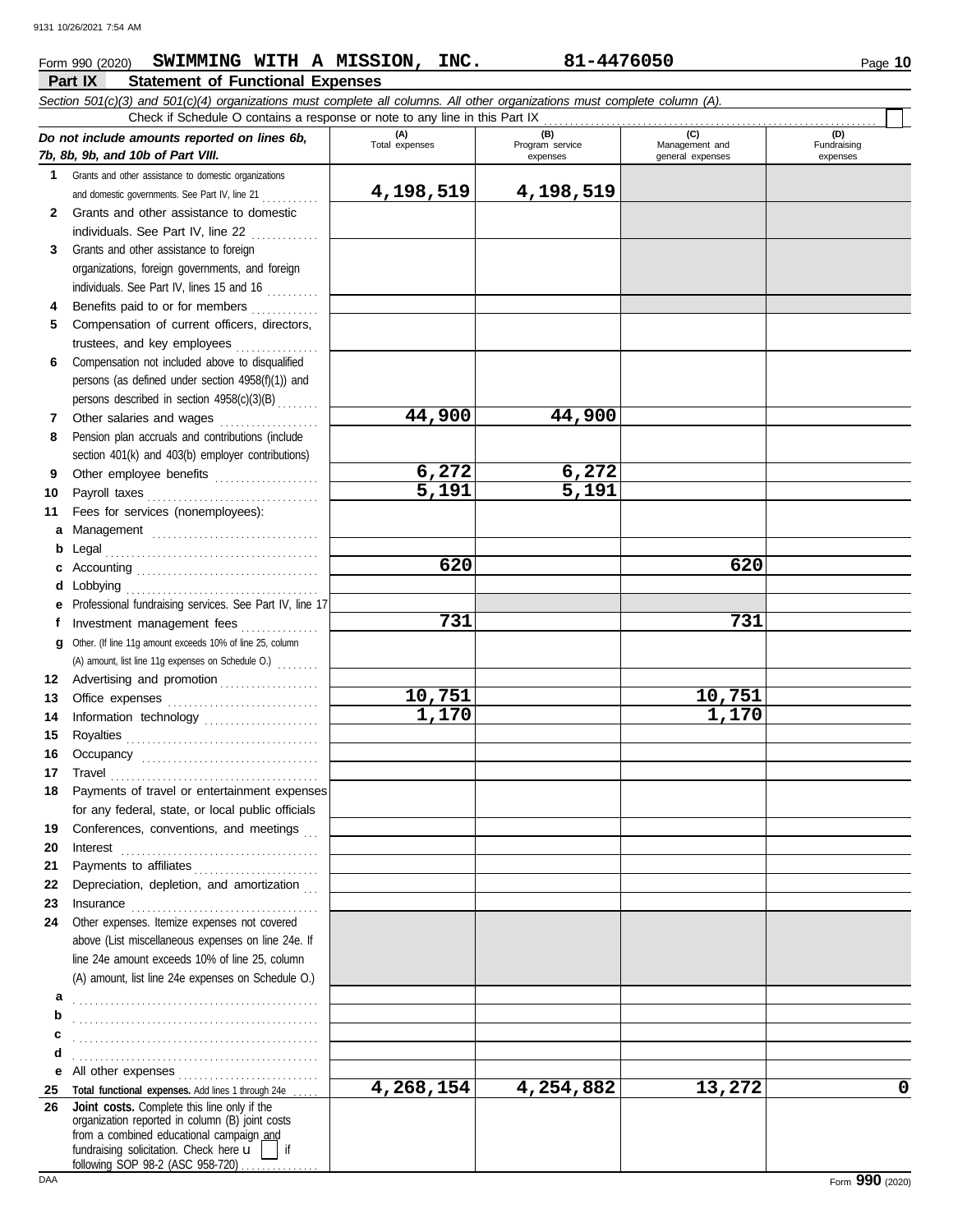|                 |          | SWIMMING WITH A MISSION, INC.<br>Form 990 (2020)                                                                                                                                                                                    | 81-4476050        |                         | Page 11     |
|-----------------|----------|-------------------------------------------------------------------------------------------------------------------------------------------------------------------------------------------------------------------------------------|-------------------|-------------------------|-------------|
|                 | Part X   | <b>Balance Sheet</b>                                                                                                                                                                                                                |                   |                         |             |
|                 |          |                                                                                                                                                                                                                                     |                   |                         |             |
|                 |          |                                                                                                                                                                                                                                     | (A)               |                         | (B)         |
|                 |          |                                                                                                                                                                                                                                     | Beginning of year |                         | End of year |
|                 | 1        | Cash-non-interest-bearing                                                                                                                                                                                                           | 8,629             | $\mathbf{1}$            | 6,821       |
|                 | 2        |                                                                                                                                                                                                                                     | 18,231            | $\mathbf{2}$            | 86,703      |
|                 | 3        |                                                                                                                                                                                                                                     |                   | 3                       |             |
|                 | 4        |                                                                                                                                                                                                                                     |                   | $\overline{\mathbf{4}}$ |             |
|                 | 5        | Loans and other receivables from any current or former officer, director,                                                                                                                                                           |                   |                         |             |
|                 |          | trustee, key employee, creator or founder, substantial contributor, or 35%                                                                                                                                                          |                   |                         |             |
|                 |          |                                                                                                                                                                                                                                     |                   | 5                       |             |
|                 | 6        | Loans and other receivables from other disqualified persons (as defined                                                                                                                                                             |                   |                         |             |
|                 |          | under section 4958(f)(1)), and persons described in section 4958(c)(3)(B)                                                                                                                                                           |                   | 6                       |             |
| Assets          | 7        |                                                                                                                                                                                                                                     |                   | $\overline{7}$          |             |
|                 | 8        | Inventories for sale or use <i>communication</i> and the state of the state or use of the state of the state of the state of the state of the state of the state of the state of the state of the state of the state of the state o |                   | 8                       |             |
|                 | 9        |                                                                                                                                                                                                                                     |                   | 9                       |             |
|                 |          | 10a Land, buildings, and equipment: cost or other                                                                                                                                                                                   |                   |                         |             |
|                 |          |                                                                                                                                                                                                                                     |                   |                         |             |
|                 |          |                                                                                                                                                                                                                                     |                   | 10c                     |             |
|                 | 11       |                                                                                                                                                                                                                                     | 77,389            | 11                      | 120,814     |
|                 | 12       |                                                                                                                                                                                                                                     |                   | 12                      |             |
|                 | 13       |                                                                                                                                                                                                                                     |                   | 13                      |             |
|                 | 14       | Intangible assets                                                                                                                                                                                                                   |                   | 14                      |             |
|                 | 15       |                                                                                                                                                                                                                                     |                   | 15                      |             |
|                 | 16       |                                                                                                                                                                                                                                     | 104,249           | 16                      | 214,338     |
|                 | 17       |                                                                                                                                                                                                                                     | 10,000            | 17                      |             |
|                 | 18<br>19 |                                                                                                                                                                                                                                     |                   | 18<br>19                |             |
|                 | 20       |                                                                                                                                                                                                                                     |                   | 20                      |             |
|                 | 21       | Escrow or custodial account liability. Complete Part IV of Schedule D                                                                                                                                                               |                   | 21                      |             |
|                 | 22       | Loans and other payables to any current or former officer, director,                                                                                                                                                                |                   |                         |             |
| Liabilities     |          | trustee, key employee, creator or founder, substantial contributor, or 35%                                                                                                                                                          |                   |                         |             |
|                 |          |                                                                                                                                                                                                                                     |                   | 22                      |             |
|                 | 23       | Secured mortgages and notes payable to unrelated third parties [[[[[[[[[[[[[[[[[[[[[[[[[[[[[]]]]]]]]                                                                                                                                |                   | 23                      |             |
|                 | 24       |                                                                                                                                                                                                                                     |                   | 24                      |             |
|                 | 25       | Other liabilities (including federal income tax, payables to related third                                                                                                                                                          |                   |                         |             |
|                 |          | parties, and other liabilities not included on lines 17-24). Complete Part X                                                                                                                                                        |                   |                         |             |
|                 |          | of Schedule D                                                                                                                                                                                                                       |                   | 25                      |             |
|                 | 26       |                                                                                                                                                                                                                                     | 10,000            | 26                      | 0           |
|                 |          | Organizations that follow FASB ASC 958, check here $\mathbf{u}[\overline{\mathbf{X}}]$                                                                                                                                              |                   |                         |             |
|                 |          | and complete lines 27, 28, 32, and 33.                                                                                                                                                                                              |                   |                         |             |
| <b>Balances</b> | 27       |                                                                                                                                                                                                                                     | 94,249            | 27                      | 214,338     |
|                 | 28       |                                                                                                                                                                                                                                     |                   | 28                      |             |
|                 |          | Organizations that do not follow FASB ASC 958, check here u                                                                                                                                                                         |                   |                         |             |
| Fund            |          | and complete lines 29 through 33.                                                                                                                                                                                                   |                   |                         |             |
| ŏ               | 29       |                                                                                                                                                                                                                                     |                   | 29                      |             |
|                 | 30       |                                                                                                                                                                                                                                     |                   | 30                      |             |
| Assets          | 31       | Retained earnings, endowment, accumulated income, or other funds                                                                                                                                                                    |                   | 31                      |             |
| <b>Net</b>      | 32       | Total net assets or fund balances                                                                                                                                                                                                   | 94,249            | 32                      | 214,338     |
|                 | 33       |                                                                                                                                                                                                                                     | 104,249           | 33                      | 214,338     |

Form **990** (2020)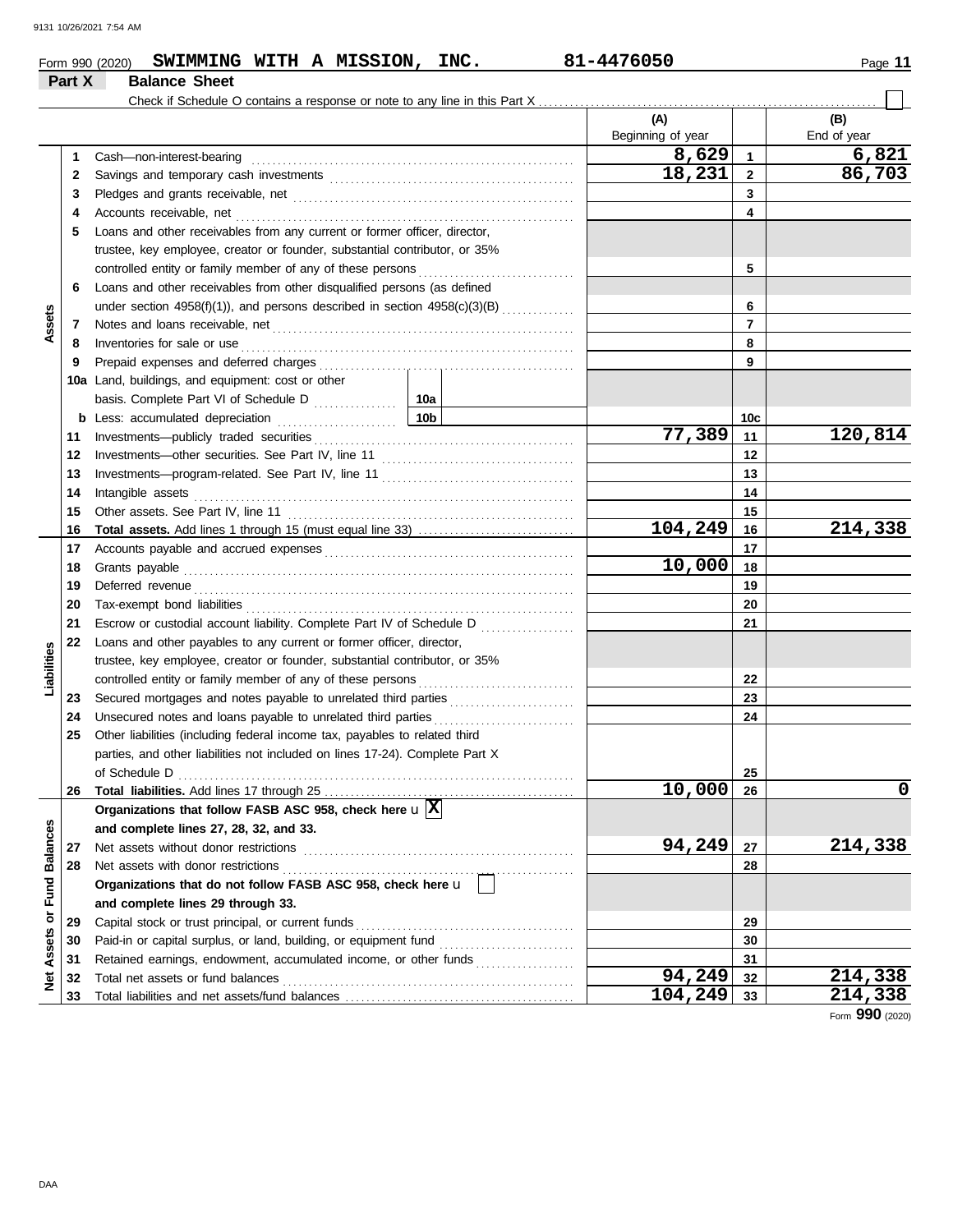|    | 81-4476050<br>Form 990 (2020) SWIMMING WITH A MISSION, INC.                                                                     |                         |                |                                | Page 12 |
|----|---------------------------------------------------------------------------------------------------------------------------------|-------------------------|----------------|--------------------------------|---------|
|    | <b>Reconciliation of Net Assets</b><br>Part XI                                                                                  |                         |                |                                |         |
|    |                                                                                                                                 |                         |                |                                |         |
| 1  |                                                                                                                                 |                         | 4,376,712      |                                |         |
| 2  | Total expenses (must equal Part IX, column (A), line 25) Mathematic material expenses (must equal Part IX, column (A), line 25) | $\overline{2}$          | 4,268,154      |                                |         |
| 3  | Revenue less expenses. Subtract line 2 from line 1                                                                              | $\overline{3}$          |                | 108,558                        |         |
| 4  |                                                                                                                                 | $\overline{\mathbf{4}}$ |                | 94,249                         |         |
| 5  |                                                                                                                                 | 5                       |                | 11,531                         |         |
| 6  |                                                                                                                                 | 6                       |                |                                |         |
| 7  | Investment expenses                                                                                                             | $\overline{7}$          |                |                                |         |
| 8  | Prior period adjustments <b>construction and construction of the construction</b> and construction of the construction          | 8                       |                |                                |         |
| 9  | Other changes in net assets or fund balances (explain on Schedule O)                                                            | 9                       |                |                                |         |
| 10 | Net assets or fund balances at end of year. Combine lines 3 through 9 (must equal Part X, line                                  |                         |                |                                |         |
|    | 32, column (B))                                                                                                                 | 10                      |                | 214,338                        |         |
|    | <b>Financial Statements and Reporting</b><br>Part XII                                                                           |                         |                |                                |         |
|    |                                                                                                                                 |                         |                |                                |         |
|    |                                                                                                                                 |                         |                | Yes                            | No      |
| 1  | x <br>Accounting method used to prepare the Form 990:<br>Cash<br>Accrual<br>Other                                               |                         |                |                                |         |
|    | If the organization changed its method of accounting from a prior year or checked "Other," explain in                           |                         |                |                                |         |
|    | Schedule O.                                                                                                                     |                         |                |                                |         |
|    | 2a Were the organization's financial statements compiled or reviewed by an independent accountant?                              |                         | 2a             |                                | X       |
|    | If "Yes," check a box below to indicate whether the financial statements for the year were compiled or                          |                         |                |                                |         |
|    | reviewed on a separate basis, consolidated basis, or both:                                                                      |                         |                |                                |         |
|    | Consolidated basis<br>Separate basis<br>Both consolidated and separate basis                                                    |                         |                |                                |         |
|    | <b>b</b> Were the organization's financial statements audited by an independent accountant?                                     |                         | 2b             | x                              |         |
|    | If "Yes," check a box below to indicate whether the financial statements for the year were audited on a                         |                         |                |                                |         |
|    | separate basis, consolidated basis, or both:                                                                                    |                         |                |                                |         |
|    | $ X $ Separate basis<br>Consolidated basis<br>  Both consolidated and separate basis                                            |                         |                |                                |         |
|    | If "Yes" to line 2a or 2b, does the organization have a committee that assumes responsibility for oversight of                  |                         |                |                                |         |
|    | the audit, review, or compilation of its financial statements and selection of an independent accountant?                       |                         | 2c             | X                              |         |
|    | If the organization changed either its oversight process or selection process during the tax year, explain on                   |                         |                |                                |         |
|    | Schedule O.                                                                                                                     |                         |                |                                |         |
|    | 3a As a result of a federal award, was the organization required to undergo an audit or audits as set forth in the              |                         |                |                                |         |
|    | Single Audit Act and OMB Circular A-133?                                                                                        |                         | 3a             | X                              |         |
|    | <b>b</b> If "Yes," did the organization undergo the required audit or audits? If the organization did not undergo the           |                         |                |                                |         |
|    | required audit or audits, explain why on Schedule O and describe any steps taken to undergo such audits                         |                         | 3 <sub>b</sub> | $\mathbf x$<br>0 <sub>00</sub> |         |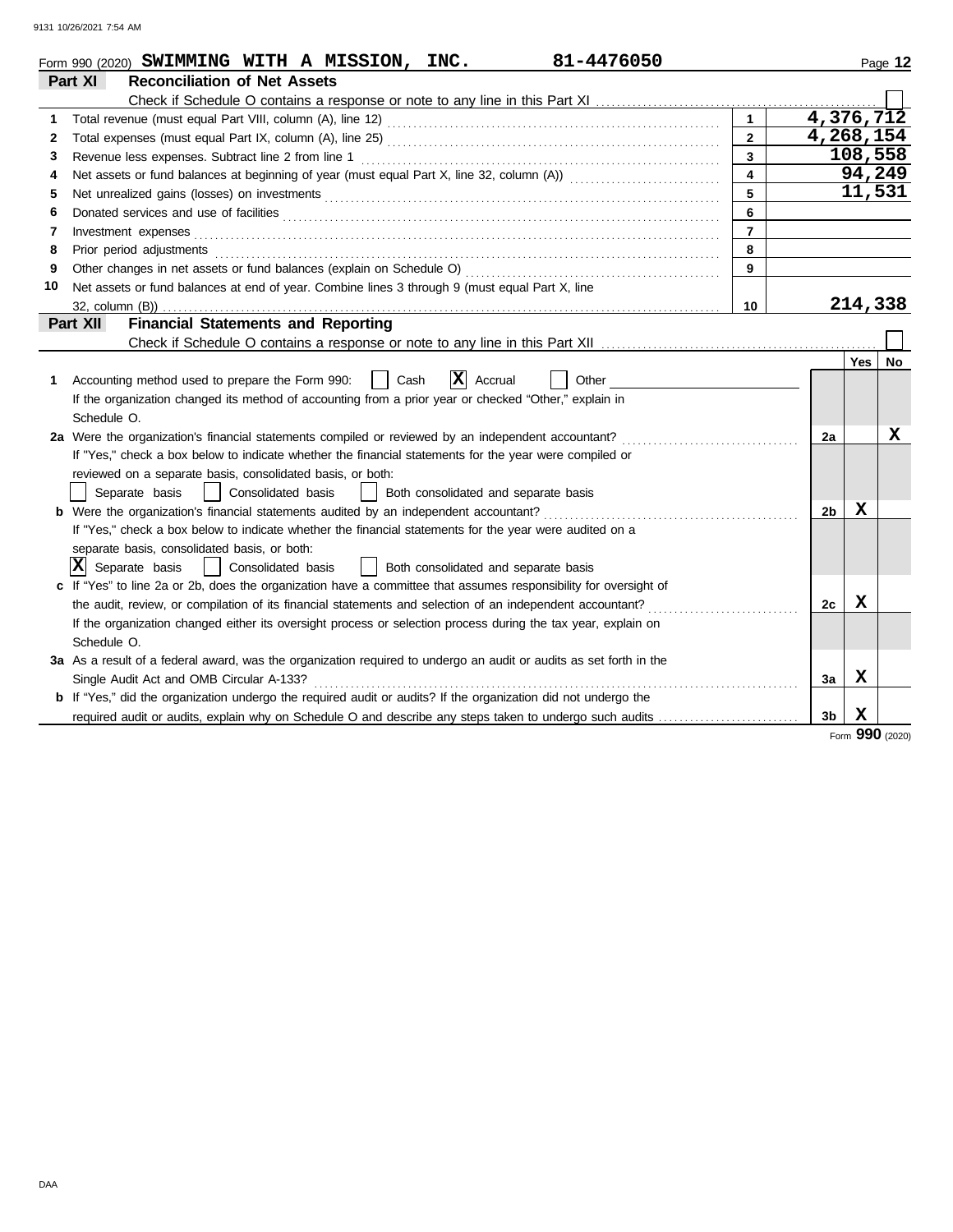|                                                                                                        |              | <b>SCHEDULE A</b>                     |                                                            | <b>Public Charity Status and Public Support</b>                                                                                                                                                                                                     |      |                                                      |                                        | OMB No. 1545-0047                    |
|--------------------------------------------------------------------------------------------------------|--------------|---------------------------------------|------------------------------------------------------------|-----------------------------------------------------------------------------------------------------------------------------------------------------------------------------------------------------------------------------------------------------|------|------------------------------------------------------|----------------------------------------|--------------------------------------|
|                                                                                                        |              | (Form 990 or 990-EZ)                  |                                                            | Complete if the organization is a section $501(c)(3)$ organization or a section $4947(a)(1)$ nonexempt charitable trust.                                                                                                                            | 2020 |                                                      |                                        |                                      |
|                                                                                                        |              | Department of the Treasury            |                                                            | La Attach to Form 990 or Form 990-EZ.                                                                                                                                                                                                               |      |                                                      |                                        | Open to Public                       |
|                                                                                                        |              | Internal Revenue Service              |                                                            | <b>u</b> Go to www.irs.gov/Form990 for instructions and the latest information.                                                                                                                                                                     |      |                                                      |                                        | Inspection                           |
|                                                                                                        |              | Name of the organization              |                                                            |                                                                                                                                                                                                                                                     |      |                                                      | 81-4476050                             | Employer identification number       |
|                                                                                                        | Part I       |                                       |                                                            | SWIMMING WITH A MISSION, INC.<br>Reason for Public Charity Status. (All organizations must complete this part.)                                                                                                                                     |      |                                                      | See instructions.                      |                                      |
|                                                                                                        |              |                                       |                                                            | The organization is not a private foundation because it is: (For lines 1 through 12, check only one box.)                                                                                                                                           |      |                                                      |                                        |                                      |
| 1                                                                                                      |              |                                       |                                                            | A church, convention of churches, or association of churches described in <b>section 170(b)(1)(A)(i).</b>                                                                                                                                           |      |                                                      |                                        |                                      |
| $\mathbf 2$                                                                                            |              |                                       |                                                            | A school described in section 170(b)(1)(A)(ii). (Attach Schedule E (Form 990 or 990-EZ).)                                                                                                                                                           |      |                                                      |                                        |                                      |
| 3<br>A hospital or a cooperative hospital service organization described in section 170(b)(1)(A)(iii). |              |                                       |                                                            |                                                                                                                                                                                                                                                     |      |                                                      |                                        |                                      |
| 4                                                                                                      |              |                                       |                                                            | A medical research organization operated in conjunction with a hospital described in section 170(b)(1)(A)(iii). Enter the hospital's name,                                                                                                          |      |                                                      |                                        |                                      |
|                                                                                                        |              | city, and state:                      |                                                            |                                                                                                                                                                                                                                                     |      |                                                      |                                        |                                      |
| 5                                                                                                      |              |                                       |                                                            | An organization operated for the benefit of a college or university owned or operated by a governmental unit described in                                                                                                                           |      |                                                      |                                        |                                      |
| 6                                                                                                      |              |                                       | section 170(b)(1)(A)(iv). (Complete Part II.)              | A federal, state, or local government or governmental unit described in section 170(b)(1)(A)(v).                                                                                                                                                    |      |                                                      |                                        |                                      |
| 7                                                                                                      |              |                                       |                                                            | An organization that normally receives a substantial part of its support from a governmental unit or from the general public                                                                                                                        |      |                                                      |                                        |                                      |
|                                                                                                        |              |                                       | described in section 170(b)(1)(A)(vi). (Complete Part II.) |                                                                                                                                                                                                                                                     |      |                                                      |                                        |                                      |
| 8<br>9                                                                                                 |              |                                       |                                                            | A community trust described in section 170(b)(1)(A)(vi). (Complete Part II.)<br>An agricultural research organization described in section 170(b)(1)(A)(ix) operated in conjunction with a land-grant college                                       |      |                                                      |                                        |                                      |
|                                                                                                        |              | university:                           |                                                            | or university or a non-land-grant college of agriculture (see instructions). Enter the name, city, and state of the college or                                                                                                                      |      |                                                      |                                        |                                      |
| 10                                                                                                     | $\mathbf{x}$ |                                       |                                                            | An organization that normally receives: (1) more than 33 1/3% of its support from contributions, membership fees, and gross                                                                                                                         |      |                                                      |                                        |                                      |
|                                                                                                        |              |                                       |                                                            | receipts from activities related to its exempt functions, subject to certain exceptions; and (2) no more than 331/3% of its                                                                                                                         |      |                                                      |                                        |                                      |
|                                                                                                        |              |                                       |                                                            | support from gross investment income and unrelated business taxable income (less section 511 tax) from businesses<br>acquired by the organization after June 30, 1975. See section 509(a)(2). (Complete Part III.)                                  |      |                                                      |                                        |                                      |
| 11                                                                                                     |              |                                       |                                                            | An organization organized and operated exclusively to test for public safety. See section 509(a)(4).                                                                                                                                                |      |                                                      |                                        |                                      |
| 12                                                                                                     |              |                                       |                                                            | An organization organized and operated exclusively for the benefit of, to perform the functions of, or to carry out the purposes                                                                                                                    |      |                                                      |                                        |                                      |
|                                                                                                        |              |                                       |                                                            | of one or more publicly supported organizations described in section 509(a)(1) or section 509(a)(2). See section 509(a)(3).                                                                                                                         |      |                                                      |                                        |                                      |
|                                                                                                        |              |                                       |                                                            | Check the box in lines 12a through 12d that describes the type of supporting organization and complete lines 12e, 12f, and 12g.                                                                                                                     |      |                                                      |                                        |                                      |
|                                                                                                        | a            |                                       |                                                            | Type I. A supporting organization operated, supervised, or controlled by its supported organization(s), typically by giving<br>the supported organization(s) the power to regularly appoint or elect a majority of the directors or trustees of the |      |                                                      |                                        |                                      |
|                                                                                                        | b            |                                       |                                                            | supporting organization. You must complete Part IV, Sections A and B.<br>Type II. A supporting organization supervised or controlled in connection with its supported organization(s), by having                                                    |      |                                                      |                                        |                                      |
|                                                                                                        |              |                                       |                                                            | control or management of the supporting organization vested in the same persons that control or manage the supported                                                                                                                                |      |                                                      |                                        |                                      |
|                                                                                                        |              |                                       |                                                            | organization(s). You must complete Part IV, Sections A and C.                                                                                                                                                                                       |      |                                                      |                                        |                                      |
|                                                                                                        | c            |                                       |                                                            | Type III functionally integrated. A supporting organization operated in connection with, and functionally integrated with,<br>its supported organization(s) (see instructions). You must complete Part IV, Sections A, D, and E.                    |      |                                                      |                                        |                                      |
|                                                                                                        | d            |                                       |                                                            | Type III non-functionally integrated. A supporting organization operated in connection with its supported organization(s)                                                                                                                           |      |                                                      |                                        |                                      |
|                                                                                                        |              |                                       |                                                            | that is not functionally integrated. The organization generally must satisfy a distribution requirement and an attentiveness                                                                                                                        |      |                                                      |                                        |                                      |
|                                                                                                        | е            |                                       |                                                            | requirement (see instructions). You must complete Part IV, Sections A and D, and Part V.<br>Check this box if the organization received a written determination from the IRS that it is a Type I, Type II, Type III                                 |      |                                                      |                                        |                                      |
|                                                                                                        |              |                                       |                                                            | functionally integrated, or Type III non-functionally integrated supporting organization.                                                                                                                                                           |      |                                                      |                                        |                                      |
|                                                                                                        | f            |                                       | Enter the number of supported organizations                |                                                                                                                                                                                                                                                     |      |                                                      |                                        |                                      |
|                                                                                                        | g            |                                       |                                                            | Provide the following information about the supported organization(s).                                                                                                                                                                              |      |                                                      |                                        |                                      |
|                                                                                                        |              | (i) Name of supported<br>organization | (ii) EIN                                                   | (iii) Type of organization<br>(described on lines 1-10                                                                                                                                                                                              |      | (iv) Is the organization<br>listed in your governing | (v) Amount of monetary<br>support (see | (vi) Amount of<br>other support (see |
|                                                                                                        |              |                                       |                                                            | above (see instructions))                                                                                                                                                                                                                           |      | document?                                            | instructions)                          | instructions)                        |
|                                                                                                        |              |                                       |                                                            |                                                                                                                                                                                                                                                     | Yes  | No                                                   |                                        |                                      |
| (A)                                                                                                    |              |                                       |                                                            |                                                                                                                                                                                                                                                     |      |                                                      |                                        |                                      |
| (B)                                                                                                    |              |                                       |                                                            |                                                                                                                                                                                                                                                     |      |                                                      |                                        |                                      |
| (C)                                                                                                    |              |                                       |                                                            |                                                                                                                                                                                                                                                     |      |                                                      |                                        |                                      |
| (D)                                                                                                    |              |                                       |                                                            |                                                                                                                                                                                                                                                     |      |                                                      |                                        |                                      |
| (E)                                                                                                    |              |                                       |                                                            |                                                                                                                                                                                                                                                     |      |                                                      |                                        |                                      |
| Total                                                                                                  |              |                                       |                                                            |                                                                                                                                                                                                                                                     |      |                                                      |                                        |                                      |
|                                                                                                        |              |                                       |                                                            | For Paperwork Reduction Act Notice, see the Instructions for Form 990 or 990-EZ.                                                                                                                                                                    |      |                                                      |                                        | Schedule A (Form 990 or 990-EZ) 2020 |

DAA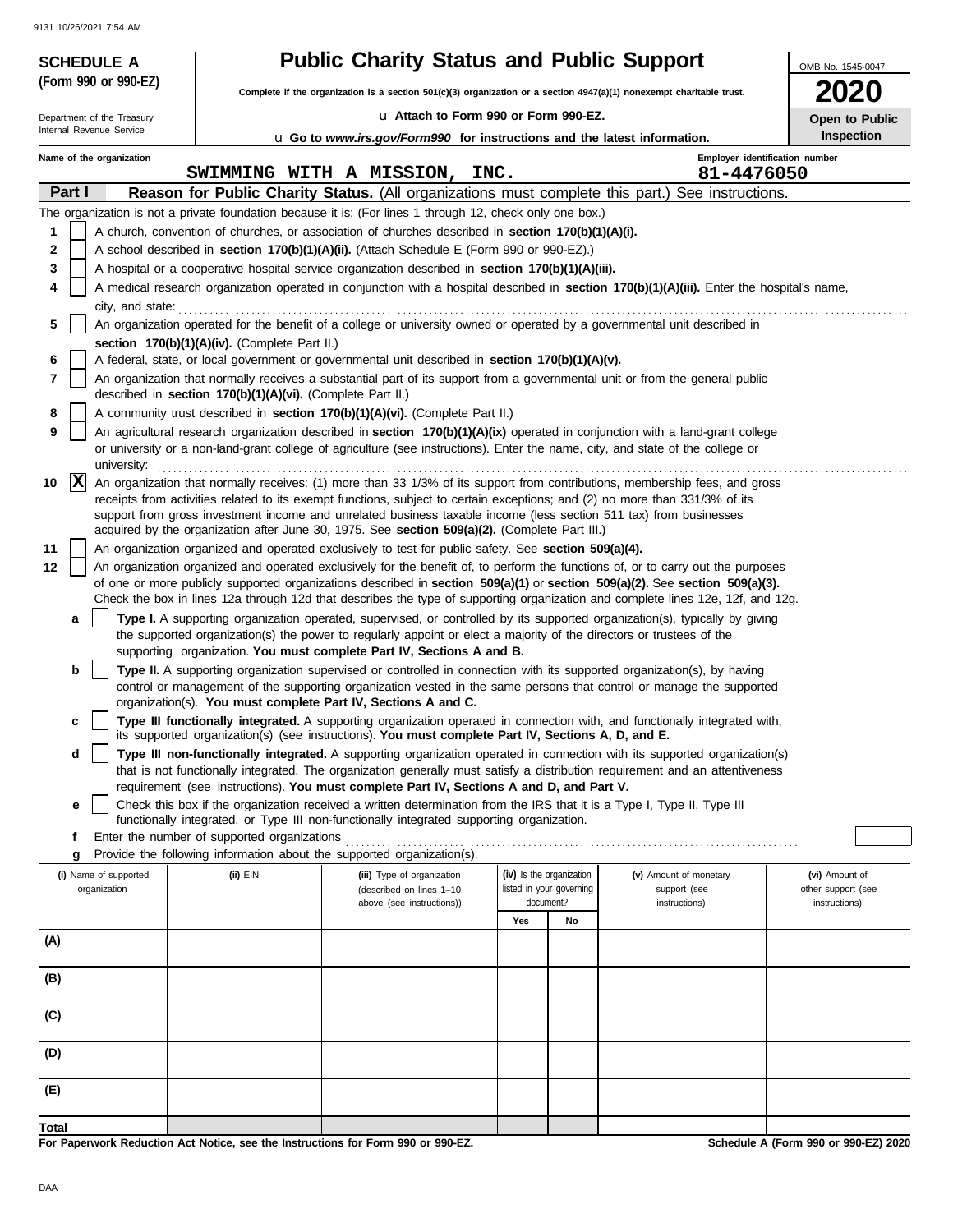|              | Schedule A (Form 990 or 990-EZ) 2020                                                                                                                                                                                                                                                       |          |            | SWIMMING WITH A MISSION, INC. |                                                                                           | 81-4476050 | Page 2       |
|--------------|--------------------------------------------------------------------------------------------------------------------------------------------------------------------------------------------------------------------------------------------------------------------------------------------|----------|------------|-------------------------------|-------------------------------------------------------------------------------------------|------------|--------------|
|              | Support Schedule for Organizations Described in Sections 170(b)(1)(A)(iv) and 170(b)(1)(A)(vi)<br>Part II<br>(Complete only if you checked the box on line 5, 7, or 8 of Part I or if the organization failed to qualify under                                                             |          |            |                               |                                                                                           |            |              |
|              | Part III. If the organization fails to qualify under the tests listed below, please complete Part III.)                                                                                                                                                                                    |          |            |                               |                                                                                           |            |              |
|              | Section A. Public Support                                                                                                                                                                                                                                                                  |          |            |                               |                                                                                           |            |              |
|              | Calendar year (or fiscal year beginning in)<br>$\mathbf{u}$                                                                                                                                                                                                                                | (a) 2016 | (b) 2017   | $(c)$ 2018                    | $(d)$ 2019                                                                                | (e) $2020$ | (f) Total    |
| 1            | Gifts, grants, contributions, and<br>membership fees received. (Do not<br>include any "unusual grants.")                                                                                                                                                                                   |          |            |                               |                                                                                           |            |              |
| $\mathbf{2}$ | Tax revenues levied for the<br>organization's benefit and either paid<br>to or expended on its behalf                                                                                                                                                                                      |          |            |                               |                                                                                           |            |              |
| 3            | The value of services or facilities<br>furnished by a governmental unit to the<br>organization without charge                                                                                                                                                                              |          |            |                               |                                                                                           |            |              |
| 4            | Total. Add lines 1 through 3<br>.                                                                                                                                                                                                                                                          |          |            |                               |                                                                                           |            |              |
| 5            | The portion of total contributions by<br>each person (other than a<br>governmental unit or publicly<br>supported organization) included on<br>line 1 that exceeds 2% of the amount<br>shown on line 11, column (f) $\ldots$                                                                |          |            |                               |                                                                                           |            |              |
| 6            | Public support. Subtract line 5 from line 4.<br><b>Section B. Total Support</b>                                                                                                                                                                                                            |          |            |                               |                                                                                           |            |              |
|              | Calendar year (or fiscal year beginning in)<br>$\mathbf{u}$                                                                                                                                                                                                                                | (a) 2016 | (b) $2017$ | $(c)$ 2018                    | $(d)$ 2019                                                                                | (e) $2020$ | (f) Total    |
|              |                                                                                                                                                                                                                                                                                            |          |            |                               |                                                                                           |            |              |
| 7<br>8       | Amounts from line 4<br>Gross income from interest, dividends,<br>payments received on securities loans,<br>rents, royalties, and income from<br>similar sources                                                                                                                            |          |            |                               |                                                                                           |            |              |
| 9            | Net income from unrelated business<br>activities, whether or not the business<br>is regularly carried on                                                                                                                                                                                   |          |            |                               |                                                                                           |            |              |
| 10           | Other income. Do not include gain or<br>loss from the sale of capital assets<br>(Explain in Part VI.)                                                                                                                                                                                      |          |            |                               |                                                                                           |            |              |
| 11           | Total support. Add lines 7 through 10                                                                                                                                                                                                                                                      |          |            |                               |                                                                                           |            |              |
| 12           |                                                                                                                                                                                                                                                                                            |          |            |                               |                                                                                           |            | 12           |
| 13           | First 5 years. If the Form 990 is for the organization's first, second, third, fourth, or fifth tax year as a section 501(c)(3)                                                                                                                                                            |          |            |                               |                                                                                           |            |              |
|              | organization, check this box and stop here <b>conservation and conservation</b> conservation of the state of the state of the state of the state of the state of the state of the state of the state of the state of the state of t<br>Section C. Computation of Public Support Percentage |          |            |                               |                                                                                           |            |              |
|              |                                                                                                                                                                                                                                                                                            |          |            |                               | the control of the control of the control of the control of the control of the control of |            | 14           |
| 14<br>15     | Public support percentage for 2020 (line 6, column (f) divided by line 11, column (f)) [[[[[[[[[[[[[[[[[[[[[[<br>Public support percentage from 2019 Schedule A, Part II, line 14                                                                                                          |          |            |                               |                                                                                           |            | %<br>15<br>% |
| 16a          | 33 1/3% support test-2020. If the organization did not check the box on line 13, and line 14 is 33 1/3% or more, check this                                                                                                                                                                |          |            |                               |                                                                                           |            |              |
|              | box and stop here. The organization qualifies as a publicly supported organization [11] content content content content or space and stop here. The organization content of the state of the state or space or space or space                                                              |          |            |                               |                                                                                           |            |              |
| b            | 33 1/3% support test-2019. If the organization did not check a box on line 13 or 16a, and line 15 is 33 1/3% or more, check                                                                                                                                                                |          |            |                               |                                                                                           |            |              |
|              |                                                                                                                                                                                                                                                                                            |          |            |                               |                                                                                           |            |              |
|              | 17a 10%-facts-and-circumstances test-2020. If the organization did not check a box on line 13, 16a, or 16b, and line 14 is                                                                                                                                                                 |          |            |                               |                                                                                           |            |              |
|              | 10% or more, and if the organization meets the "facts-and-circumstances" test, check this box and stop here. Explain in<br>Part VI how the organization meets the "facts-and-circumstances" test. The organization qualifies as a publicly supported                                       |          |            |                               |                                                                                           |            |              |
| b            | organization<br>10%-facts-and-circumstances test-2019. If the organization did not check a box on line 13, 16a, 16b, or 17a, and line                                                                                                                                                      |          |            |                               |                                                                                           |            |              |
|              | 15 is 10% or more, and if the organization meets the "facts-and-circumstances" test, check this box and stop here. Explain                                                                                                                                                                 |          |            |                               |                                                                                           |            |              |
|              | in Part VI how the organization meets the "facts-and-circumstances" test. The organization qualifies as a publicly supported                                                                                                                                                               |          |            |                               |                                                                                           |            |              |
|              | organization                                                                                                                                                                                                                                                                               |          |            |                               |                                                                                           |            |              |
| 18           | Private foundation. If the organization did not check a box on line 13, 16a, 16b, 17a, or 17b, check this box and see                                                                                                                                                                      |          |            |                               |                                                                                           |            |              |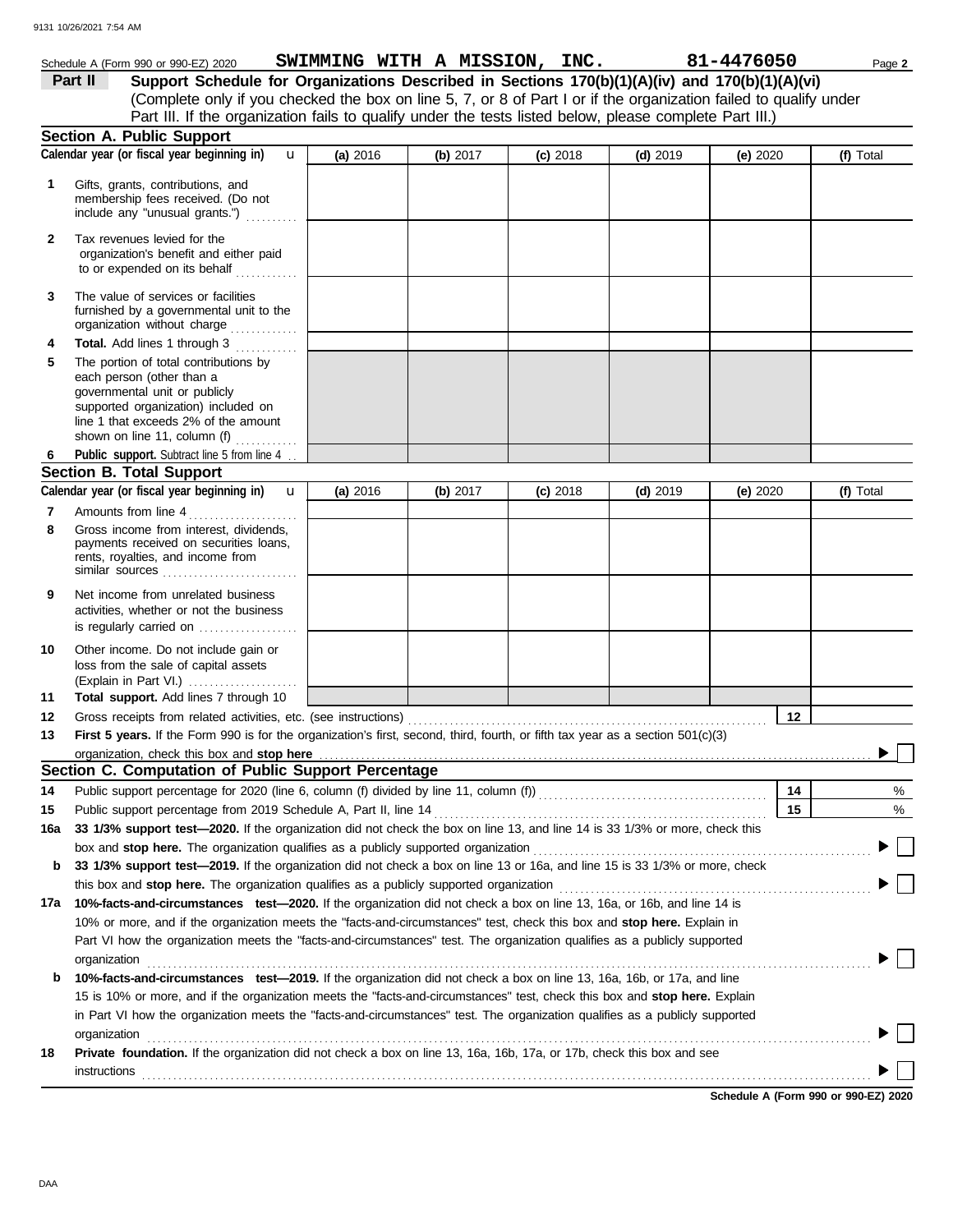## Schedule A (Form 990 or 990-EZ) 2020 Page **3 SWIMMING WITH A MISSION, INC. 81-4476050**

**Part III Support Schedule for Organizations Described in Section 509(a)(2)** (Complete only if you checked the box on line 10 of Part I or if the organization failed to qualify under Part II. If the organization fails to qualify under the tests listed below, please complete Part II.)

|              | <b>Section A. Public Support</b>                                                                                                                                                 |          |            |            |            |            |                                         |
|--------------|----------------------------------------------------------------------------------------------------------------------------------------------------------------------------------|----------|------------|------------|------------|------------|-----------------------------------------|
|              | Calendar year (or fiscal year beginning in)<br>u                                                                                                                                 | (a) 2016 | (b) $2017$ | $(c)$ 2018 | $(d)$ 2019 | (e) $2020$ | (f) Total                               |
| 1            | Gifts, grants, contributions, and membership fees<br>received. (Do not include any "unusual grants.")                                                                            |          | 316,675    | 621,341    | 753,196    | 4,172,836  | 5,864,048                               |
| $\mathbf{2}$ | Gross receipts from admissions, merchandise                                                                                                                                      |          |            |            |            |            |                                         |
|              | sold or services performed, or facilities                                                                                                                                        |          |            |            |            |            |                                         |
|              | furnished in any activity that is related to the<br>organization's fax-exempt purpose                                                                                            |          | 88,816     | 300,477    | 282,941    | 223,525    | 895,759                                 |
| 3            | Gross receipts from activities that are not an                                                                                                                                   |          |            |            |            |            |                                         |
|              | unrelated trade or business under section 513                                                                                                                                    |          |            | 9,959      | 9,817      | 1,316      | 21,092                                  |
| 4            | Tax revenues levied for the<br>organization's benefit and either paid<br>to or expended on its behalf                                                                            |          |            |            |            |            |                                         |
| 5            | The value of services or facilities<br>furnished by a governmental unit to the<br>organization without charge                                                                    |          |            |            |            |            |                                         |
| 6            | Total. Add lines 1 through 5<br>.                                                                                                                                                |          | 405,491    | 931,777    | 1,045,954  | 4,397,677  | 6,780,899                               |
|              | <b>7a</b> Amounts included on lines 1, 2, and 3<br>received from disqualified persons                                                                                            |          | 25,000     | 12,382     | 40,000     | 25,000     | 102,382                                 |
| b            | Amounts included on lines 2 and 3<br>received from other than disqualified<br>persons that exceed the greater of \$5,000<br>or 1% of the amount on line 13 for the year $\ldots$ |          |            |            |            |            |                                         |
| c            | Add lines 7a and 7b                                                                                                                                                              |          | 25,000     | 12,382     | 40,000     | 25,000     | 102,382                                 |
| 8            | Public support. (Subtract line 7c from<br>line $6.$ )                                                                                                                            |          |            |            |            |            | 6,678,517                               |
|              | <b>Section B. Total Support</b>                                                                                                                                                  |          |            |            |            |            |                                         |
|              | Calendar year (or fiscal year beginning in)<br>$\mathbf{u}$                                                                                                                      | (a) 2016 | (b) $2017$ | $(c)$ 2018 | $(d)$ 2019 | (e) $2020$ | (f) Total                               |
| 9            | Amounts from line 6                                                                                                                                                              |          | 405,491    | 931,777    | 1,045,954  | 4,397,677  | 6,780,899                               |
| 10a          | Gross income from interest, dividends,<br>payments received on securities loans, rents,<br>royalties, and income from similar sources                                            |          | 31         | 1,158      | 3,661      | 7,525      | 12,375                                  |
| b            | Unrelated business taxable income (less<br>section 511 taxes) from businesses<br>acquired after June 30, 1975                                                                    |          |            |            |            |            |                                         |
|              | c Add lines 10a and 10b                                                                                                                                                          |          | 31         | 1,158      | 3,661      | 7,525      | 12,375                                  |
| 11           | Net income from unrelated business<br>activities not included in line 10b, whether<br>or not the business is regularly carried on                                                |          |            |            |            |            |                                         |
| 12           | Other income. Do not include gain or<br>loss from the sale of capital assets<br>(Explain in Part VI.)                                                                            |          |            |            |            |            |                                         |
| 13           | Total support. (Add lines 9, 10c, 11,                                                                                                                                            |          |            |            |            |            |                                         |
|              | and $12.$ )                                                                                                                                                                      |          | 405,522    | 932,935    | 1,049,615  | 4,405,202  | 6,793,274                               |
| 14           | First 5 years. If the Form 990 is for the organization's first, second, third, fourth, or fifth tax year as a section 501(c)(3)                                                  |          |            |            |            |            |                                         |
|              | organization, check this box and stop here                                                                                                                                       |          |            |            |            |            |                                         |
|              | Section C. Computation of Public Support Percentage                                                                                                                              |          |            |            |            |            |                                         |
| 15           |                                                                                                                                                                                  |          |            |            |            | 15<br>16   | 98.31%                                  |
| 16           | Section D. Computation of Investment Income Percentage                                                                                                                           |          |            |            |            |            | 98.75%                                  |
| 17           | Investment income percentage for 2020 (line 10c, column (f), divided by line 13, column (f)) [[[[[[[[[[[[[[[[[                                                                   |          |            |            |            | 17         | %                                       |
| 18           |                                                                                                                                                                                  |          |            |            |            | 18         | %                                       |
| 19a          | 33 1/3% support tests-2020. If the organization did not check the box on line 14, and line 15 is more than 33 1/3%, and line                                                     |          |            |            |            |            |                                         |
|              |                                                                                                                                                                                  |          |            |            |            |            | $\blacktriangleright$ $\mathbf{X}$      |
| b            | 33 1/3% support tests-2019. If the organization did not check a box on line 14 or line 19a, and line 16 is more than 33 1/3%, and                                                |          |            |            |            |            |                                         |
|              |                                                                                                                                                                                  |          |            |            |            |            | $\blacktriangleright \bigsqcup$         |
| 20           |                                                                                                                                                                                  |          |            |            |            |            | $\blacktriangleright$ $\mid \bar{\;}\,$ |

**Schedule A (Form 990 or 990-EZ) 2020**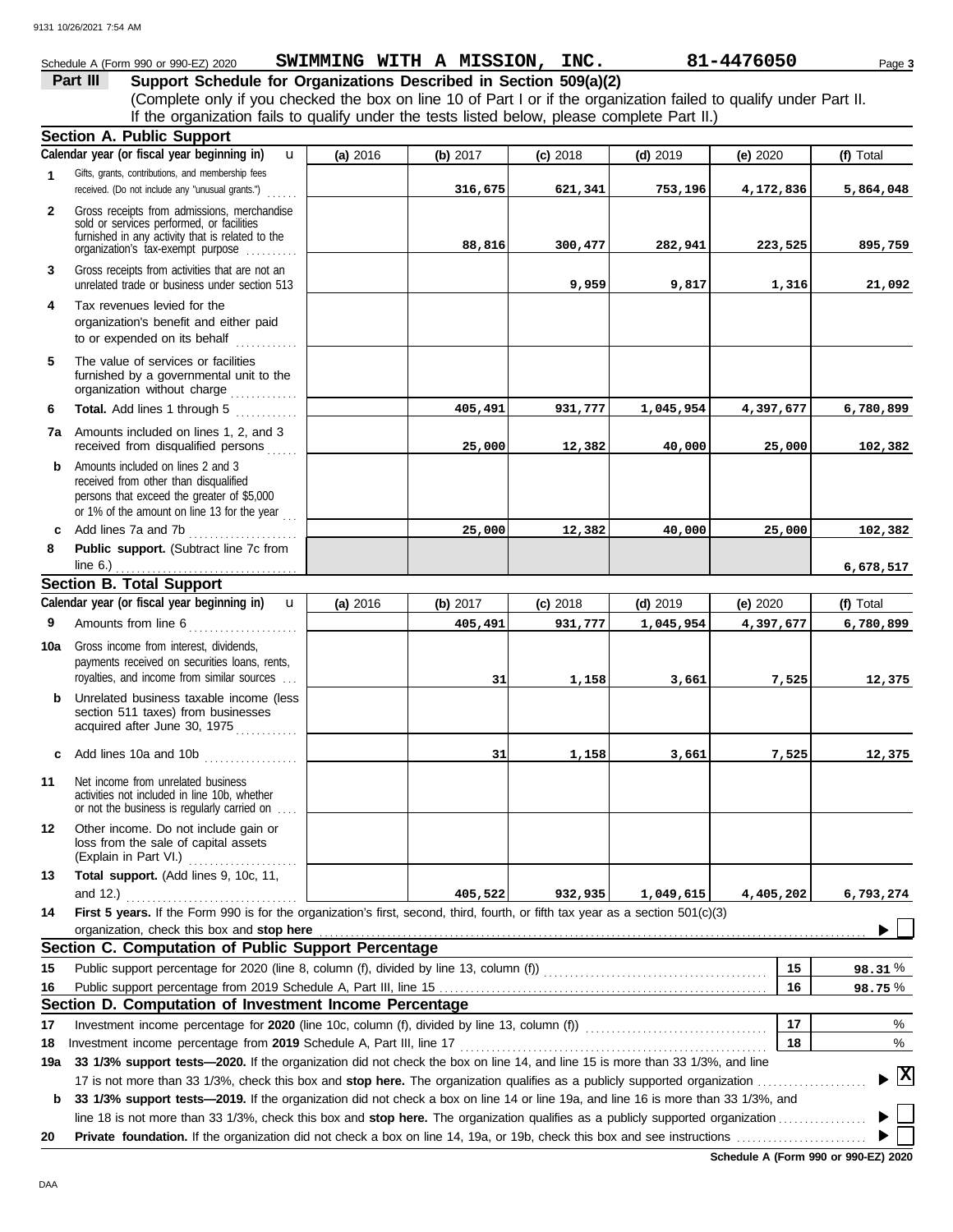|     | SWIMMING WITH A MISSION, INC.<br>Schedule A (Form 990 or 990-EZ) 2020                                               | 81-4476050                           | Page 4    |
|-----|---------------------------------------------------------------------------------------------------------------------|--------------------------------------|-----------|
|     | <b>Part IV</b><br><b>Supporting Organizations</b>                                                                   |                                      |           |
|     | (Complete only if you checked a box in line 12 on Part I. If you checked box 12a, Part I, complete Sections A       |                                      |           |
|     | and B. If you checked box 12b, Part I, complete Sections A and C. If you checked box 12c, Part I, complete          |                                      |           |
|     | Sections A, D, and E. If you checked box 12d, Part I, complete Sections A and D, and complete Part V.)              |                                      |           |
|     | Section A. All Supporting Organizations                                                                             |                                      |           |
|     |                                                                                                                     |                                      | Yes<br>No |
| 1   | Are all of the organization's supported organizations listed by name in the organization's governing                |                                      |           |
|     | documents? If "No," describe in Part VI how the supported organizations are designated. If designated by            |                                      |           |
|     | class or purpose, describe the designation. If historic and continuing relationship, explain.                       | 1                                    |           |
| 2   | Did the organization have any supported organization that does not have an IRS determination of status              |                                      |           |
|     | under section 509(a)(1) or (2)? If "Yes," explain in Part VI how the organization determined that the supported     |                                      |           |
|     | organization was described in section 509(a)(1) or (2).                                                             | $\mathbf{2}$                         |           |
| 3a  | Did the organization have a supported organization described in section $501(c)(4)$ , (5), or (6)? If "Yes," answer |                                      |           |
|     |                                                                                                                     |                                      |           |
|     | lines 3b and 3c below.                                                                                              | За                                   |           |
| b   | Did the organization confirm that each supported organization qualified under section 501(c)(4), (5), or (6) and    |                                      |           |
|     | satisfied the public support tests under section 509(a)(2)? If "Yes," describe in Part VI when and how the          |                                      |           |
|     | organization made the determination.                                                                                | 3b                                   |           |
| c   | Did the organization ensure that all support to such organizations was used exclusively for section $170(c)(2)(B)$  |                                      |           |
|     | purposes? If "Yes," explain in Part VI what controls the organization put in place to ensure such use.              | 3c                                   |           |
| 4a  | Was any supported organization not organized in the United States ("foreign supported organization")? If            |                                      |           |
|     | "Yes," and if you checked 12a or 12b in Part I, answer (b) and (c) below.                                           | 4a                                   |           |
| b   | Did the organization have ultimate control and discretion in deciding whether to make grants to the foreign         |                                      |           |
|     | supported organization? If "Yes," describe in Part VI how the organization had such control and discretion          |                                      |           |
|     | despite being controlled or supervised by or in connection with its supported organizations.                        | 4b                                   |           |
| c   | Did the organization support any foreign supported organization that does not have an IRS determination             |                                      |           |
|     | under sections 501(c)(3) and 509(a)(1) or (2)? If "Yes," explain in Part VI what controls the organization used     |                                      |           |
|     | to ensure that all support to the foreign supported organization was used exclusively for section $170(c)(2)(B)$    |                                      |           |
|     | purposes.                                                                                                           | 4c                                   |           |
| 5a  | Did the organization add, substitute, or remove any supported organizations during the tax year? If "Yes,"          |                                      |           |
|     | answer lines 5b and 5c below (if applicable). Also, provide detail in Part VI, including (i) the names and EIN      |                                      |           |
|     | numbers of the supported organizations added, substituted, or removed; (ii) the reasons for each such action;       |                                      |           |
|     | (iii) the authority under the organization's organizing document authorizing such action; and (iv) how the action   |                                      |           |
|     |                                                                                                                     | 5a                                   |           |
|     | was accomplished (such as by amendment to the organizing document).                                                 |                                      |           |
| b   | Type I or Type II only. Was any added or substituted supported organization part of a class already                 |                                      |           |
|     | designated in the organization's organizing document?                                                               | 5b                                   |           |
| с   | Substitutions only. Was the substitution the result of an event beyond the organization's control?                  | 5c                                   |           |
| 6   | Did the organization provide support (whether in the form of grants or the provision of services or facilities) to  |                                      |           |
|     | anyone other than (i) its supported organizations, (ii) individuals that are part of the charitable class benefited |                                      |           |
|     | by one or more of its supported organizations, or (iii) other supporting organizations that also support or         |                                      |           |
|     | benefit one or more of the filing organization's supported organizations? If "Yes," provide detail in Part VI.      | 6                                    |           |
| 7   | Did the organization provide a grant, loan, compensation, or other similar payment to a substantial contributor     |                                      |           |
|     | (as defined in section 4958(c)(3)(C)), a family member of a substantial contributor, or a 35% controlled entity     |                                      |           |
|     | with regard to a substantial contributor? If "Yes," complete Part I of Schedule L (Form 990 or 990-EZ).             | 7                                    |           |
| 8   | Did the organization make a loan to a disqualified person (as defined in section 4958) not described in line 7?     |                                      |           |
|     | If "Yes," complete Part I of Schedule L (Form 990 or 990-EZ).                                                       | 8                                    |           |
| 9а  | Was the organization controlled directly or indirectly at any time during the tax year by one or more               |                                      |           |
|     | disqualified persons, as defined in section 4946 (other than foundation managers and organizations                  |                                      |           |
|     | described in section 509(a)(1) or (2))? If "Yes," provide detail in Part VI.                                        | 9а                                   |           |
| b   | Did one or more disqualified persons (as defined in line 9a) hold a controlling interest in any entity in which     |                                      |           |
|     | the supporting organization had an interest? If "Yes," provide detail in Part VI.                                   | 9b                                   |           |
| c   | Did a disqualified person (as defined in line 9a) have an ownership interest in, or derive any personal benefit     |                                      |           |
|     | from, assets in which the supporting organization also had an interest? If "Yes," provide detail in Part VI.        | 9с                                   |           |
| 10a | Was the organization subject to the excess business holdings rules of section 4943 because of section               |                                      |           |
|     | 4943(f) (regarding certain Type II supporting organizations, and all Type III non-functionally integrated           |                                      |           |
|     | supporting organizations)? If "Yes," answer line 10b below.                                                         | 10a                                  |           |
| b   | Did the organization have any excess business holdings in the tax year? (Use Schedule C, Form 4720, to              |                                      |           |
|     | determine whether the organization had excess business holdings.)                                                   | 10b                                  |           |
|     |                                                                                                                     | Schedule A (Form 990 or 990-F7) 2020 |           |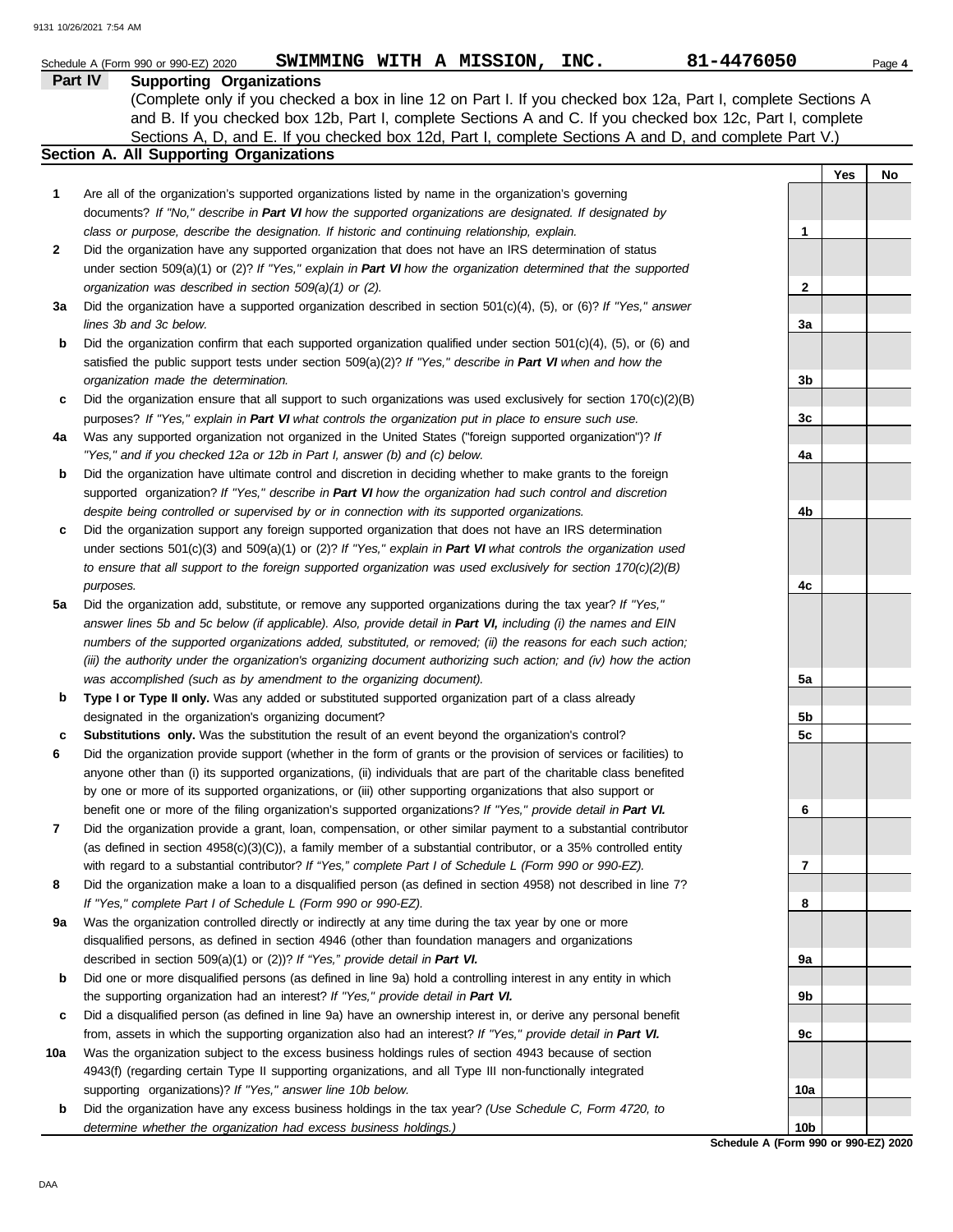|    | 81-4476050<br>INC.<br>SWIMMING WITH A MISSION,<br>Schedule A (Form 990 or 990-EZ) 2020                               |                 |     | Page 5 |
|----|----------------------------------------------------------------------------------------------------------------------|-----------------|-----|--------|
|    | <b>Part IV</b><br><b>Supporting Organizations (continued)</b>                                                        |                 |     |        |
|    |                                                                                                                      |                 | Yes | No     |
| 11 | Has the organization accepted a gift or contribution from any of the following persons?                              |                 |     |        |
| a  | A person who directly or indirectly controls, either alone or together with persons described in lines 11b and       |                 |     |        |
|    | 11c below, the governing body of a supported organization?                                                           | 11a             |     |        |
|    | <b>b</b> A family member of a person described in line 11a above?                                                    | 11 <sub>b</sub> |     |        |
|    | c A 35% controlled entity of a person described in line 11a or 11b above? If "Yes" to line 11a, 11b, or 11c, provide |                 |     |        |
|    | detail in Part VI.                                                                                                   | 11c             |     |        |
|    | Section B. Type I Supporting Organizations                                                                           |                 |     |        |
|    |                                                                                                                      |                 | Yes | Nο     |

|              |                                                                                                                                |   | 15S | IVU |
|--------------|--------------------------------------------------------------------------------------------------------------------------------|---|-----|-----|
| 1            | Did the governing body, members of the governing body, officers acting in their official capacity, or membership of one or     |   |     |     |
|              | more supported organizations have the power to regularly appoint or elect at least a majority of the organization's officers,  |   |     |     |
|              | directors, or trustees at all times during the tax year? If "No," describe in Part VI how the supported organization(s)        |   |     |     |
|              | effectively operated, supervised, or controlled the organization's activities. If the organization had more than one supported |   |     |     |
|              | organization, describe how the powers to appoint and/or remove officers, directors, or trustees were allocated among the       |   |     |     |
|              | supported organizations and what conditions or restrictions, if any, applied to such powers during the tax year.               |   |     |     |
| $\mathbf{2}$ | Did the organization operate for the benefit of any supported organization other than the supported                            |   |     |     |
|              | organization(s) that operated, supervised, or controlled the supporting organization? If "Yes," explain in Part                |   |     |     |
|              | VI how providing such benefit carried out the purposes of the supported organization(s) that operated,                         |   |     |     |
|              | supervised, or controlled the supporting organization.                                                                         | 2 |     |     |

# **Section C. Type II Supporting Organizations**

|                                                                                                                  |  | No |
|------------------------------------------------------------------------------------------------------------------|--|----|
| Were a majority of the organization's directors or trustees during the tax year also a majority of the directors |  |    |
| or trustees of each of the organization's supported organization(s)? If "No," describe in Part VI how control    |  |    |
| or management of the supporting organization was vested in the same persons that controlled or managed           |  |    |
| the supported organization(s).                                                                                   |  |    |

## **Section D. All Type III Supporting Organizations**

|              |                                                                                                                        |   | Yes | No |
|--------------|------------------------------------------------------------------------------------------------------------------------|---|-----|----|
| 1            | Did the organization provide to each of its supported organizations, by the last day of the fifth month of the         |   |     |    |
|              | organization's tax year, (i) a written notice describing the type and amount of support provided during the prior tax  |   |     |    |
|              | year, (ii) a copy of the Form 990 that was most recently filed as of the date of notification, and (iii) copies of the |   |     |    |
|              | organization's governing documents in effect on the date of notification, to the extent not previously provided?       |   |     |    |
| $\mathbf{2}$ | Were any of the organization's officers, directors, or trustees either (i) appointed or elected by the supported       |   |     |    |
|              | organization(s) or (ii) serving on the governing body of a supported organization? If "No," explain in Part VI how     |   |     |    |
|              | the organization maintained a close and continuous working relationship with the supported organization(s).            | 2 |     |    |
| $\mathbf{3}$ | By reason of the relationship described in line 2, above, did the organization's supported organizations have          |   |     |    |
|              | a significant voice in the organization's investment policies and in directing the use of the organization's           |   |     |    |
|              | income or assets at all times during the tax year? If "Yes," describe in Part VI the role the organization's           |   |     |    |
|              | supported organizations played in this regard.                                                                         | 3 |     |    |

### **Section E. Type III Functionally-Integrated Supporting Organizations**

- **1** *Check the box next to the method that the organization used to satisfy the Integral Part Test during the year (see instructions).*
	- The organization satisfied the Activities Test. *Complete line 2 below.* **a**
	- The organization is the parent of each of its supported organizations. *Complete line 3 below.* **b**
	- The organization supported a governmental entity. *Describe in Part VI how you supported a governmental entity (see instructions).* **c**
- **2** Activities Test. *Answer lines 2a and 2b below.*
- **a** Did substantially all of the organization's activities during the tax year directly further the exempt purposes of the supported organization(s) to which the organization was responsive? *If "Yes," then in Part VI identify those supported organizations and explain how these activities directly furthered their exempt purposes,*  how the organization was responsive to those supported organizations, and how the organization determined *that these activities constituted substantially all of its activities.*
- **b** Did the activities described in line 2a, above, constitute activities that, but for the organization's involvement, one or more of the organization's supported organization(s) would have been engaged in? If "Yes," explain in *Part VI the reasons for the organization's position that its supported organization(s) would have engaged in these activities but for the organization's involvement.*
- **3** Parent of Supported Organizations. *Answer lines 3a and 3b below.*
- **a** Did the organization have the power to regularly appoint or elect a majority of the officers, directors, or trustees of each of the supported organizations? *If "Yes" or "No," provide details in Part VI.*
- DAA **Schedule A (Form 990 or 990-EZ) 2020 b** Did the organization exercise a substantial degree of direction over the policies, programs, and activities of each of its supported organizations? *If "Yes," describe in Part VI the role played by the organization in this regard.*

**3b**

**2a**

**2b**

**3a**

**Yes No**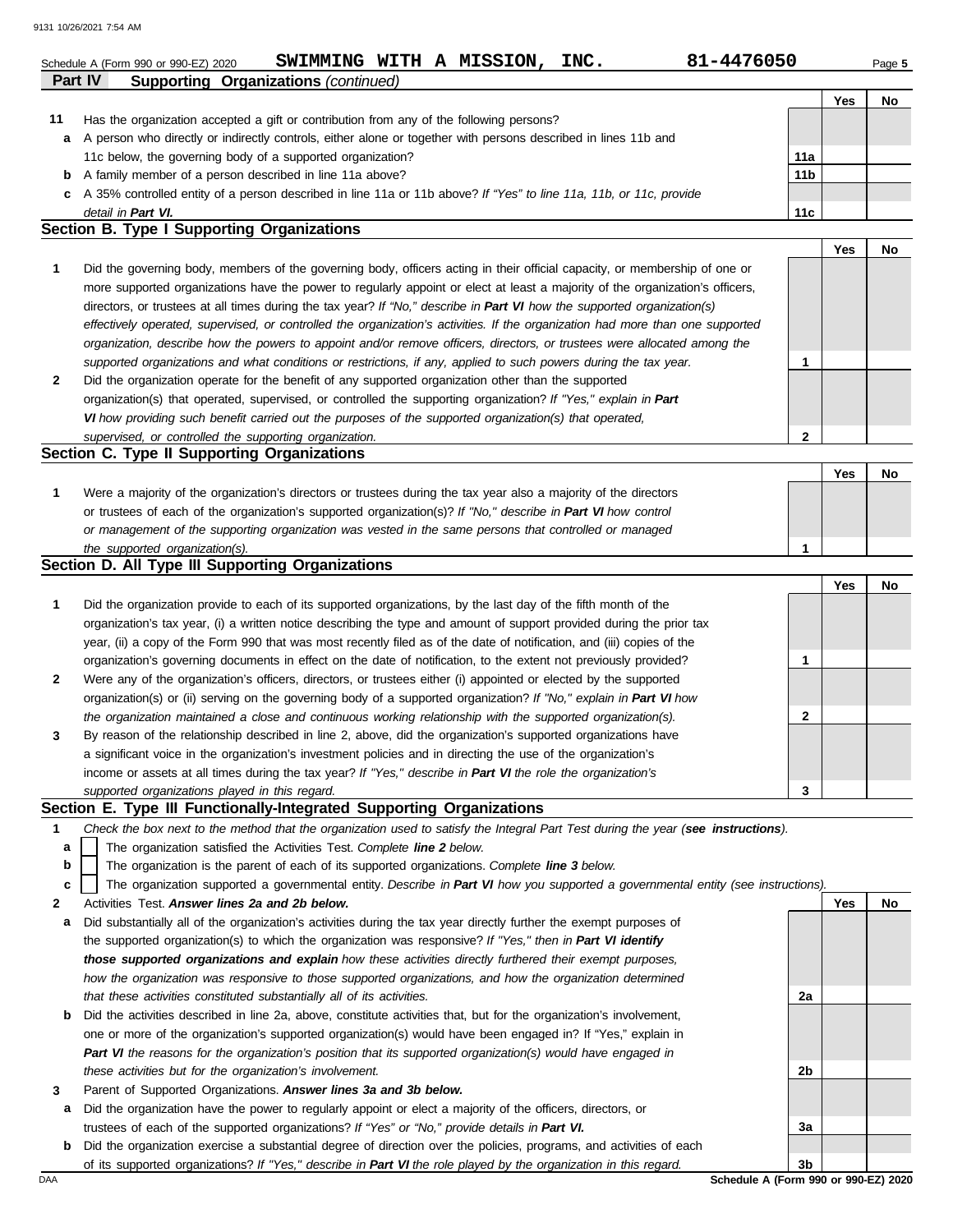|                | SWIMMING WITH A MISSION, INC.<br>Schedule A (Form 990 or 990-EZ) 2020                                                            |             | 81-4476050     | Page 6                         |  |  |  |
|----------------|----------------------------------------------------------------------------------------------------------------------------------|-------------|----------------|--------------------------------|--|--|--|
| <b>Part V</b>  | Type III Non-Functionally Integrated 509(a)(3) Supporting Organizations                                                          |             |                |                                |  |  |  |
| $\mathbf{1}$   | Check here if the organization satisfied the Integral Part Test as a qualifying trust on Nov. 20, 1970 (explain in Part VI). See |             |                |                                |  |  |  |
|                | instructions. All other Type III non-functionally integrated supporting organizations must complete Sections A through E.        |             |                |                                |  |  |  |
|                | Section A - Adjusted Net Income                                                                                                  |             | (A) Prior Year | (B) Current Year<br>(optional) |  |  |  |
| 1.             | Net short-term capital gain                                                                                                      | 1           |                |                                |  |  |  |
| $\mathbf{2}$   | Recoveries of prior-year distributions                                                                                           | $\mathbf 2$ |                |                                |  |  |  |
| 3              | Other gross income (see instructions)                                                                                            | 3           |                |                                |  |  |  |
| 4              | Add lines 1 through 3.                                                                                                           | 4           |                |                                |  |  |  |
| 5              | Depreciation and depletion                                                                                                       | 5           |                |                                |  |  |  |
| 6              | Portion of operating expenses paid or incurred for production or collection of                                                   |             |                |                                |  |  |  |
|                | gross income or for management, conservation, or maintenance of property                                                         |             |                |                                |  |  |  |
|                | held for production of income (see instructions)                                                                                 | 6           |                |                                |  |  |  |
| 7              | Other expenses (see instructions)                                                                                                | 7           |                |                                |  |  |  |
| 8              | Adjusted Net Income (subtract lines 5, 6, and 7 from line 4)                                                                     | 8           |                |                                |  |  |  |
|                | Section B - Minimum Asset Amount                                                                                                 |             | (A) Prior Year | (B) Current Year<br>(optional) |  |  |  |
| 1.             | Aggregate fair market value of all non-exempt-use assets (see                                                                    |             |                |                                |  |  |  |
|                | instructions for short tax year or assets held for part of year):                                                                |             |                |                                |  |  |  |
|                | a Average monthly value of securities                                                                                            | 1a          |                |                                |  |  |  |
|                | <b>b</b> Average monthly cash balances                                                                                           | 1b          |                |                                |  |  |  |
|                | c Fair market value of other non-exempt-use assets                                                                               | 1c          |                |                                |  |  |  |
|                | d Total (add lines 1a, 1b, and 1c)                                                                                               | 1d          |                |                                |  |  |  |
|                | e Discount claimed for blockage or other factors                                                                                 |             |                |                                |  |  |  |
|                | (explain in detail in Part VI):                                                                                                  |             |                |                                |  |  |  |
| $\mathbf{2}$   | Acquisition indebtedness applicable to non-exempt-use assets                                                                     | $\mathbf 2$ |                |                                |  |  |  |
| 3              | Subtract line 2 from line 1d.                                                                                                    | 3           |                |                                |  |  |  |
| 4              | Cash deemed held for exempt use. Enter 0.015 of line 3 (for greater amount,                                                      |             |                |                                |  |  |  |
|                | see instructions).                                                                                                               | 4           |                |                                |  |  |  |
| 5              | Net value of non-exempt-use assets (subtract line 4 from line 3)                                                                 | 5           |                |                                |  |  |  |
| 6              | Multiply line 5 by 0.035.                                                                                                        | 6           |                |                                |  |  |  |
| 7              | Recoveries of prior-year distributions                                                                                           | 7           |                |                                |  |  |  |
| 8              | Minimum Asset Amount (add line 7 to line 6)                                                                                      | 8           |                |                                |  |  |  |
|                | Section C - Distributable Amount                                                                                                 |             |                | <b>Current Year</b>            |  |  |  |
| 1.             | Adjusted net income for prior year (from Section A, line 8, column A)                                                            | 1           |                |                                |  |  |  |
| 2              | Enter 0.85 of line 1.                                                                                                            | 2           |                |                                |  |  |  |
| 3              | Minimum asset amount for prior year (from Section B, line 8, column A)                                                           | 3           |                |                                |  |  |  |
| 4              | Enter greater of line 2 or line 3.                                                                                               | 4           |                |                                |  |  |  |
| 5              | Income tax imposed in prior year                                                                                                 | 5           |                |                                |  |  |  |
| 6              | Distributable Amount. Subtract line 5 from line 4, unless subject to                                                             |             |                |                                |  |  |  |
|                | emergency temporary reduction (see instructions).                                                                                | 6           |                |                                |  |  |  |
| $\overline{7}$ | Check here if the current year is the organization's first as a non-functionally integrated Type III supporting organization     |             |                |                                |  |  |  |

(see instructions).

**Schedule A (Form 990 or 990-EZ) 2020**

DAA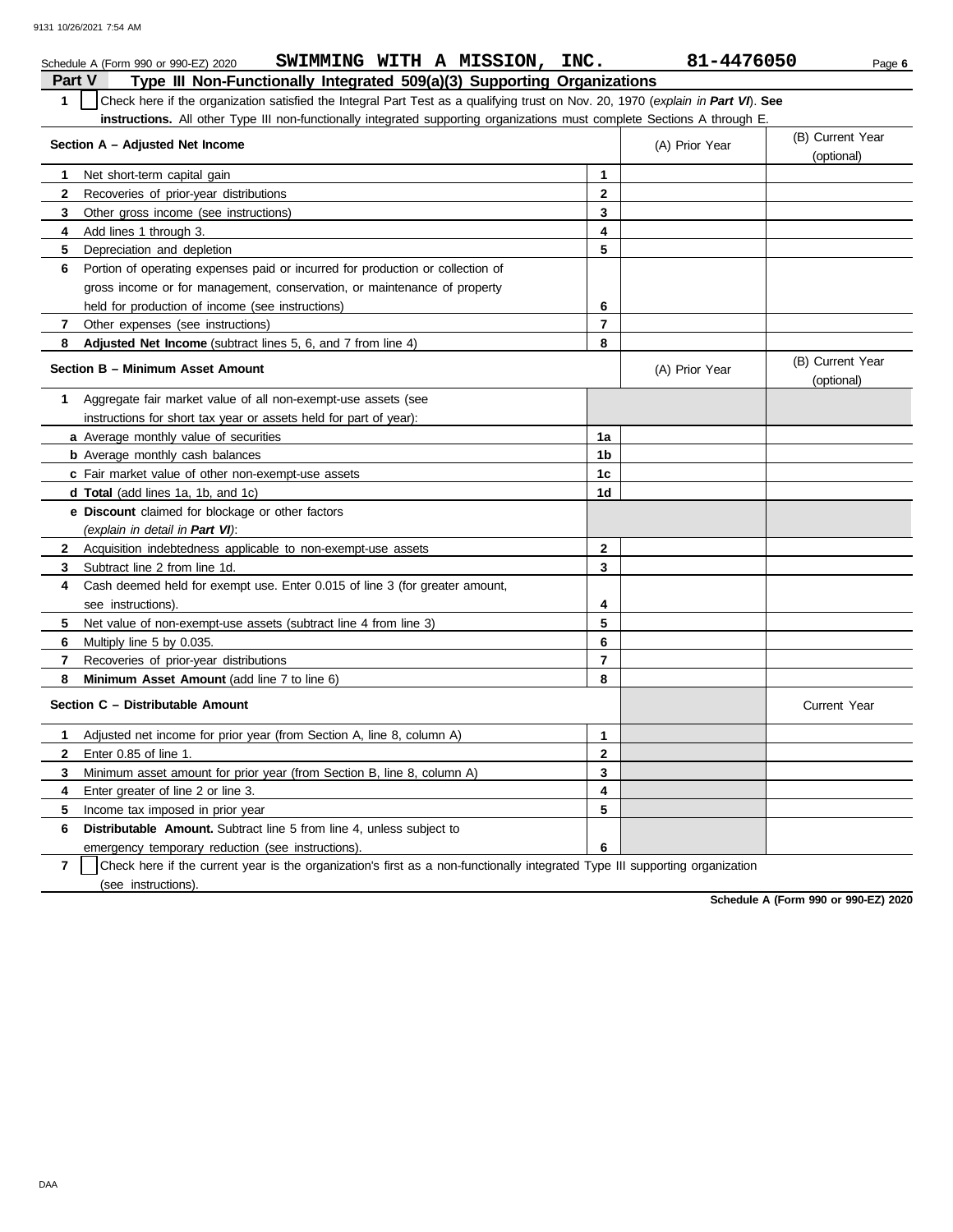|              | SWIMMING WITH A MISSION, INC.<br>Schedule A (Form 990 or 990-EZ) 2020                      |                             | 81-4476050                            | Page 7                                  |
|--------------|--------------------------------------------------------------------------------------------|-----------------------------|---------------------------------------|-----------------------------------------|
| Part V       | Type III Non-Functionally Integrated 509(a)(3) Supporting Organizations (continued)        |                             |                                       |                                         |
|              | Section D - Distributions                                                                  |                             |                                       | <b>Current Year</b>                     |
| 1            | Amounts paid to supported organizations to accomplish exempt purposes                      |                             |                                       |                                         |
| $\mathbf{2}$ | Amounts paid to perform activity that directly furthers exempt purposes of supported       |                             |                                       |                                         |
|              | organizations, in excess of income from activity                                           |                             |                                       |                                         |
| 3            | Administrative expenses paid to accomplish exempt purposes of supported organizations      |                             |                                       |                                         |
| 4            | Amounts paid to acquire exempt-use assets                                                  |                             |                                       |                                         |
| 5            | Qualified set-aside amounts (prior IRS approval required—provide details in Part VI)       |                             |                                       |                                         |
| 6            | Other distributions (describe in Part VI). See instructions.                               |                             |                                       |                                         |
| 7            | Total annual distributions. Add lines 1 through 6.                                         |                             |                                       |                                         |
| 8            | Distributions to attentive supported organizations to which the organization is responsive |                             |                                       |                                         |
|              | (provide details in Part VI). See instructions.                                            |                             |                                       |                                         |
| 9            | Distributable amount for 2020 from Section C, line 6                                       |                             |                                       |                                         |
| 10           | Line 8 amount divided by line 9 amount                                                     |                             |                                       |                                         |
|              |                                                                                            | (i)                         | (i)                                   | (iii)                                   |
|              | <b>Section E - Distribution Allocations (see instructions)</b>                             | <b>Excess Distributions</b> | <b>Underdistributions</b><br>Pre-2020 | <b>Distributable</b><br>Amount for 2020 |
| 1            | Distributable amount for 2020 from Section C, line 6                                       |                             |                                       |                                         |
| $\mathbf{2}$ | Underdistributions, if any, for years prior to 2020                                        |                             |                                       |                                         |
|              | (reasonable cause required-explain in Part VI). See                                        |                             |                                       |                                         |
|              | instructions.                                                                              |                             |                                       |                                         |
| 3            | Excess distributions carryover, if any, to 2020                                            |                             |                                       |                                         |
|              |                                                                                            |                             |                                       |                                         |
|              |                                                                                            |                             |                                       |                                         |
|              |                                                                                            |                             |                                       |                                         |
|              |                                                                                            |                             |                                       |                                         |
|              |                                                                                            |                             |                                       |                                         |
|              | f Total of lines 3a through 3e                                                             |                             |                                       |                                         |
|              | g Applied to underdistributions of prior years                                             |                             |                                       |                                         |
|              | h Applied to 2020 distributable amount                                                     |                             |                                       |                                         |
| Î.           | Carryover from 2015 not applied (see instructions)                                         |                             |                                       |                                         |
|              | Remainder. Subtract lines 3g, 3h, and 3i from line 3f.                                     |                             |                                       |                                         |
| 4            | Distributions for 2020 from                                                                |                             |                                       |                                         |
|              | Section D, line 7:<br>\$                                                                   |                             |                                       |                                         |
|              | a Applied to underdistributions of prior years                                             |                             |                                       |                                         |
|              | <b>b</b> Applied to 2020 distributable amount                                              |                             |                                       |                                         |
|              | c Remainder. Subtract lines 4a and 4b from line 4.                                         |                             |                                       |                                         |
| 5            | Remaining underdistributions for years prior to 2020, if                                   |                             |                                       |                                         |
|              | any. Subtract lines 3g and 4a from line 2. For result                                      |                             |                                       |                                         |
|              | greater than zero, explain in Part VI. See instructions.                                   |                             |                                       |                                         |
| 6            | Remaining underdistributions for 2020 Subtract lines 3h                                    |                             |                                       |                                         |
|              | and 4b from line 1. For result greater than zero, explain in                               |                             |                                       |                                         |
|              | Part VI. See instructions.                                                                 |                             |                                       |                                         |
| 7            | Excess distributions carryover to 2021. Add lines 3j                                       |                             |                                       |                                         |
|              | and 4c.                                                                                    |                             |                                       |                                         |
| 8            | Breakdown of line 7:                                                                       |                             |                                       |                                         |
|              | a Excess from 2016                                                                         |                             |                                       |                                         |
|              |                                                                                            |                             |                                       |                                         |
|              |                                                                                            |                             |                                       |                                         |
|              |                                                                                            |                             |                                       |                                         |
|              | e Excess from 2020                                                                         |                             |                                       |                                         |

**Schedule A (Form 990 or 990-EZ) 2020**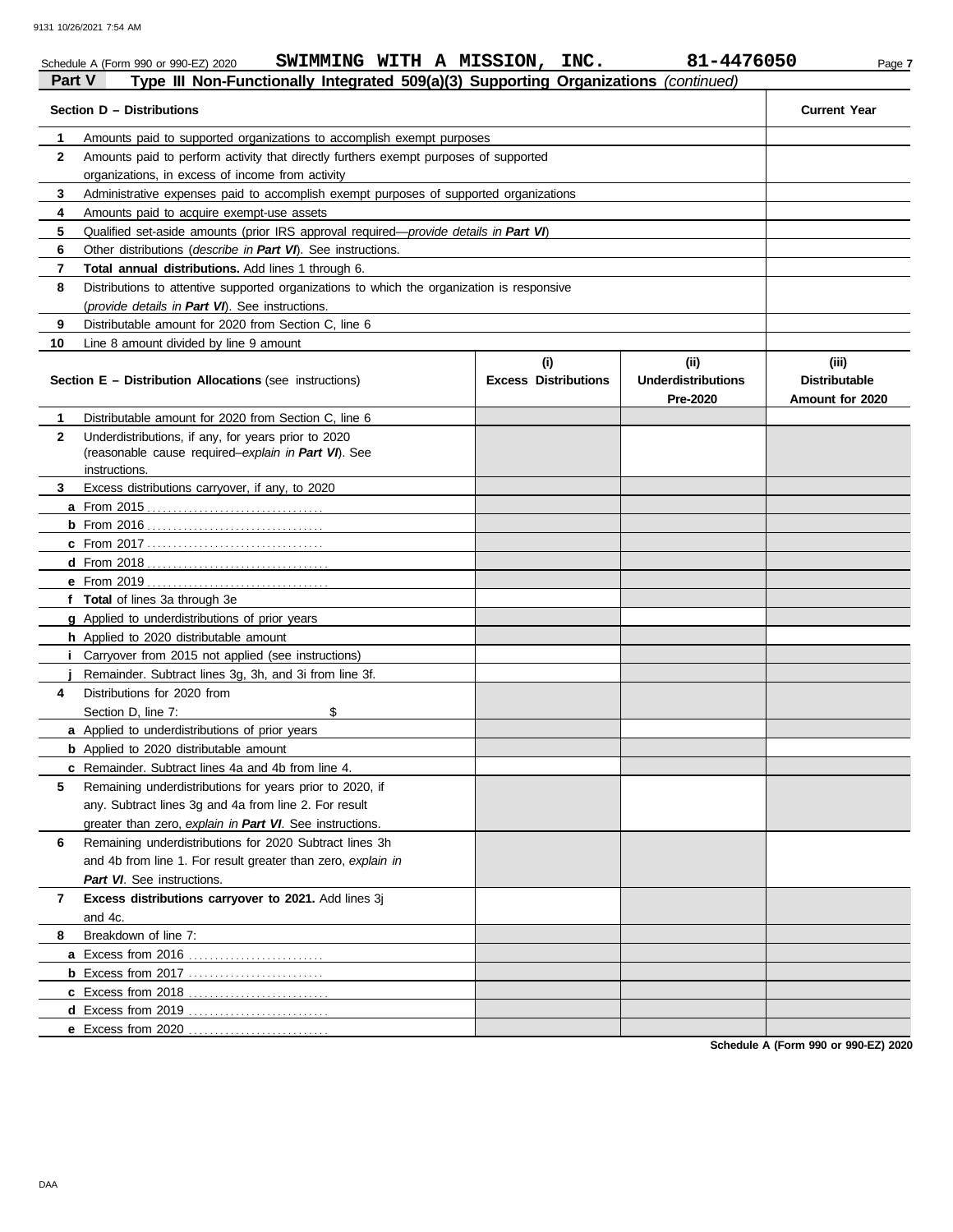|         | Schedule A (Form 990 or 990-EZ) 2020 |                                                                                                | SWIMMING WITH A MISSION, INC. | 81-4476050                                                                                                                                                                                                                                                                                                                                                                                                                                                                                | Page 8 |
|---------|--------------------------------------|------------------------------------------------------------------------------------------------|-------------------------------|-------------------------------------------------------------------------------------------------------------------------------------------------------------------------------------------------------------------------------------------------------------------------------------------------------------------------------------------------------------------------------------------------------------------------------------------------------------------------------------------|--------|
| Part VI |                                      | lines 2, 5, and 6. Also complete this part for any additional information. (See instructions.) |                               | Supplemental Information. Provide the explanations required by Part II, line 10; Part II, line 17a or 17b; Part<br>III, line 12; Part IV, Section A, lines 1, 2, 3b, 3c, 4b, 4c, 5a, 6, 9a, 9b, 9c, 11a, 11b, and 11c; Part IV, Section<br>B, lines 1 and 2; Part IV, Section C, line 1; Part IV, Section D, lines 2 and 3; Part IV, Section E, lines 1c, 2a, 2b,<br>3a, and 3b; Part V, line 1; Part V, Section B, line 1e; Part V, Section D, lines 5, 6, and 8; and Part V, Section E, |        |
|         |                                      |                                                                                                |                               |                                                                                                                                                                                                                                                                                                                                                                                                                                                                                           |        |
|         |                                      |                                                                                                |                               |                                                                                                                                                                                                                                                                                                                                                                                                                                                                                           |        |
|         |                                      |                                                                                                |                               |                                                                                                                                                                                                                                                                                                                                                                                                                                                                                           |        |
|         |                                      |                                                                                                |                               |                                                                                                                                                                                                                                                                                                                                                                                                                                                                                           |        |
|         |                                      |                                                                                                |                               |                                                                                                                                                                                                                                                                                                                                                                                                                                                                                           |        |
|         |                                      |                                                                                                |                               |                                                                                                                                                                                                                                                                                                                                                                                                                                                                                           |        |
|         |                                      |                                                                                                |                               |                                                                                                                                                                                                                                                                                                                                                                                                                                                                                           |        |
|         |                                      |                                                                                                |                               |                                                                                                                                                                                                                                                                                                                                                                                                                                                                                           |        |
|         |                                      |                                                                                                |                               |                                                                                                                                                                                                                                                                                                                                                                                                                                                                                           |        |
|         |                                      |                                                                                                |                               |                                                                                                                                                                                                                                                                                                                                                                                                                                                                                           |        |
|         |                                      |                                                                                                |                               |                                                                                                                                                                                                                                                                                                                                                                                                                                                                                           |        |
|         |                                      |                                                                                                |                               |                                                                                                                                                                                                                                                                                                                                                                                                                                                                                           |        |
|         |                                      |                                                                                                |                               |                                                                                                                                                                                                                                                                                                                                                                                                                                                                                           |        |
|         |                                      |                                                                                                |                               |                                                                                                                                                                                                                                                                                                                                                                                                                                                                                           |        |
|         |                                      |                                                                                                |                               |                                                                                                                                                                                                                                                                                                                                                                                                                                                                                           |        |
|         |                                      |                                                                                                |                               |                                                                                                                                                                                                                                                                                                                                                                                                                                                                                           |        |
|         |                                      |                                                                                                |                               |                                                                                                                                                                                                                                                                                                                                                                                                                                                                                           |        |
|         |                                      |                                                                                                |                               |                                                                                                                                                                                                                                                                                                                                                                                                                                                                                           |        |
|         |                                      |                                                                                                |                               |                                                                                                                                                                                                                                                                                                                                                                                                                                                                                           |        |
|         |                                      |                                                                                                |                               |                                                                                                                                                                                                                                                                                                                                                                                                                                                                                           |        |
|         |                                      |                                                                                                |                               |                                                                                                                                                                                                                                                                                                                                                                                                                                                                                           |        |
|         |                                      |                                                                                                |                               |                                                                                                                                                                                                                                                                                                                                                                                                                                                                                           |        |
|         |                                      |                                                                                                |                               |                                                                                                                                                                                                                                                                                                                                                                                                                                                                                           |        |
|         |                                      |                                                                                                |                               |                                                                                                                                                                                                                                                                                                                                                                                                                                                                                           |        |
|         |                                      |                                                                                                |                               |                                                                                                                                                                                                                                                                                                                                                                                                                                                                                           |        |
|         |                                      |                                                                                                |                               |                                                                                                                                                                                                                                                                                                                                                                                                                                                                                           |        |
|         |                                      |                                                                                                |                               |                                                                                                                                                                                                                                                                                                                                                                                                                                                                                           |        |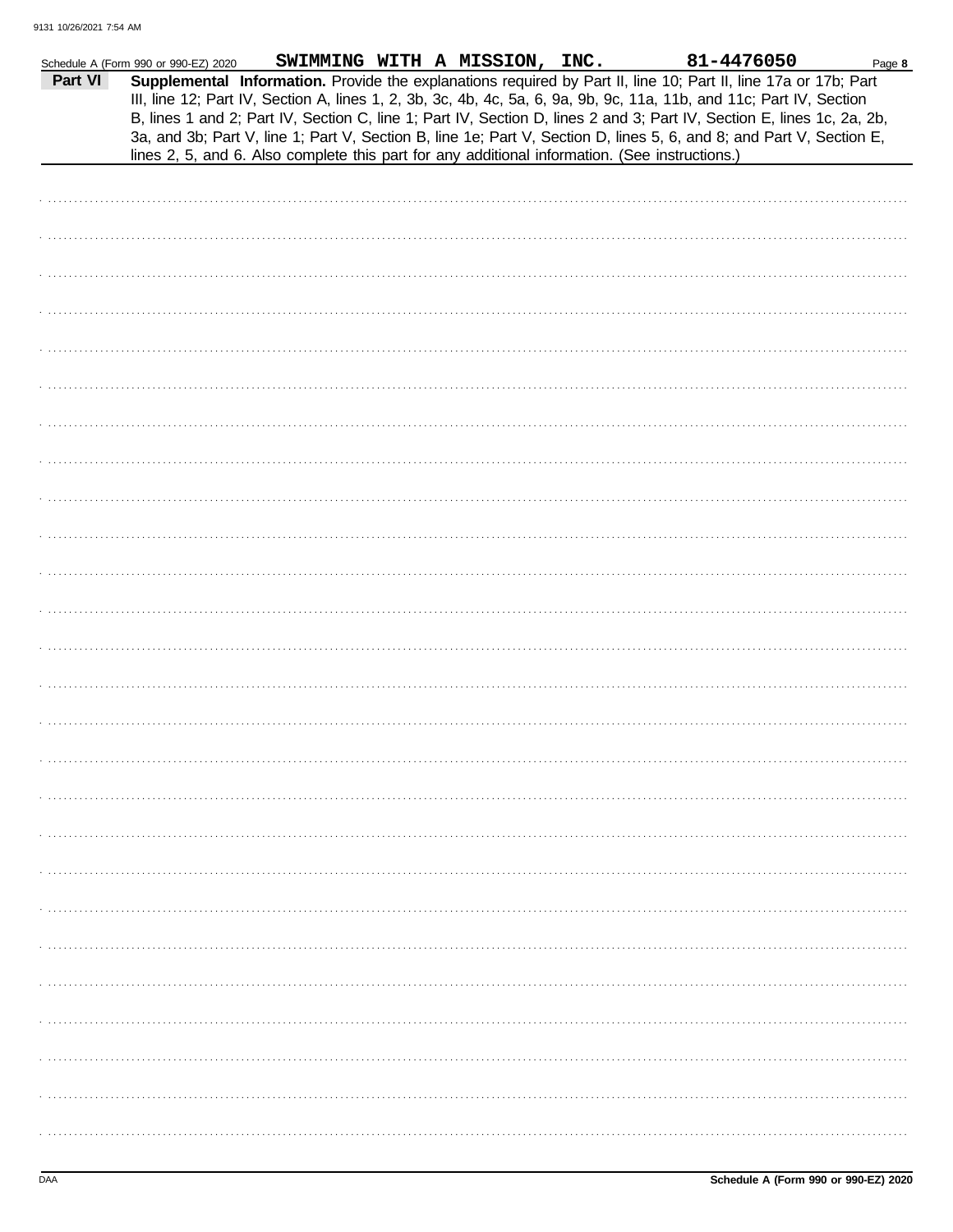#### OMB No. 1545-0047 Department of the Treasury Internal Revenue Service Name of the organization **2020 Schedule of Contributors Schedule B (Form 990, 990-EZ, or 990-PF)** u **Attach to Form 990, Form 990-EZ, or Form 990-PF. Employer identification number** u **Go to** *www.irs.gov/Form990* **for the latest information. SWIMMING WITH A MISSION, INC. 81-4476050**

**Organization type** (check one):

| Filers of:         | Section:                                                                    |
|--------------------|-----------------------------------------------------------------------------|
| Form 990 or 990-EZ | $ \mathbf{X} $ 501(c)( 3) (enter number) organization                       |
|                    | $4947(a)(1)$ nonexempt charitable trust not treated as a private foundation |
|                    | 527 political organization                                                  |
| Form 990-PF        | 501(c)(3) exempt private foundation                                         |
|                    | $4947(a)(1)$ nonexempt charitable trust treated as a private foundation     |
|                    | $501(c)(3)$ taxable private foundation                                      |

Check if your organization is covered by the **General Rule** or a **Special Rule. Note:** Only a section 501(c)(7), (8), or (10) organization can check boxes for both the General Rule and a Special Rule. See instructions.

#### **General Rule**

For an organization filing Form 990, 990-EZ, or 990-PF that received, during the year, contributions totaling \$5,000 **X** or more (in money or property) from any one contributor. Complete Parts I and II. See instructions for determining a contributor's total contributions.

#### **Special Rules**

| For an organization described in section 501(c)(3) filing Form 990 or 990-EZ that met the 33 <sup>1</sup> /3% support test of the |
|-----------------------------------------------------------------------------------------------------------------------------------|
| regulations under sections 509(a)(1) and 170(b)(1)(A)(vi), that checked Schedule A (Form 990 or 990-EZ), Part II, line            |
| 13, 16a, or 16b, and that received from any one contributor, during the year, total contributions of the greater of (1)           |
| \$5,000; or (2) 2% of the amount on (i) Form 990, Part VIII, line 1h; or (ii) Form 990-EZ, line 1. Complete Parts I and II.       |

literary, or educational purposes, or for the prevention of cruelty to children or animals. Complete Parts I (entering For an organization described in section 501(c)(7), (8), or (10) filing Form 990 or 990-EZ that received from any one contributor, during the year, total contributions of more than \$1,000 *exclusively* for religious, charitable, scientific, "N/A" in column (b) instead of the contributor name and address), II, and III.

For an organization described in section 501(c)(7), (8), or (10) filing Form 990 or 990-EZ that received from any one contributor, during the year, contributions *exclusively* for religious, charitable, etc., purposes, but no such contributions totaled more than \$1,000. If this box is checked, enter here the total contributions that were received during the year for an *exclusively* religious, charitable, etc., purpose. Don't complete any of the parts unless the **General Rule** applies to this organization because it received *nonexclusively* religious, charitable, etc., contributions totaling \$5,000 or more during the year . . . . . . . . . . . . . . . . . . . . . . . . . . . . . . . . . . . . . . . . . . . . . . . . . . . . . . . . . . . . . . . . . . . . . . . . . . . . . . . .

990-EZ, or 990-PF), but it **must** answer "No" on Part IV, line 2, of its Form 990; or check the box on line H of its Form 990-EZ or on its Form 990-PF, Part I, line 2, to certify that it doesn't meet the filing requirements of Schedule B (Form 990, 990-EZ, or 990-PF). **Caution:** An organization that isn't covered by the General Rule and/or the Special Rules doesn't file Schedule B (Form 990,

**For Paperwork Reduction Act Notice, see the instructions for Form 990, 990-EZ, or 990-PF.**

 $\triangleright$  \$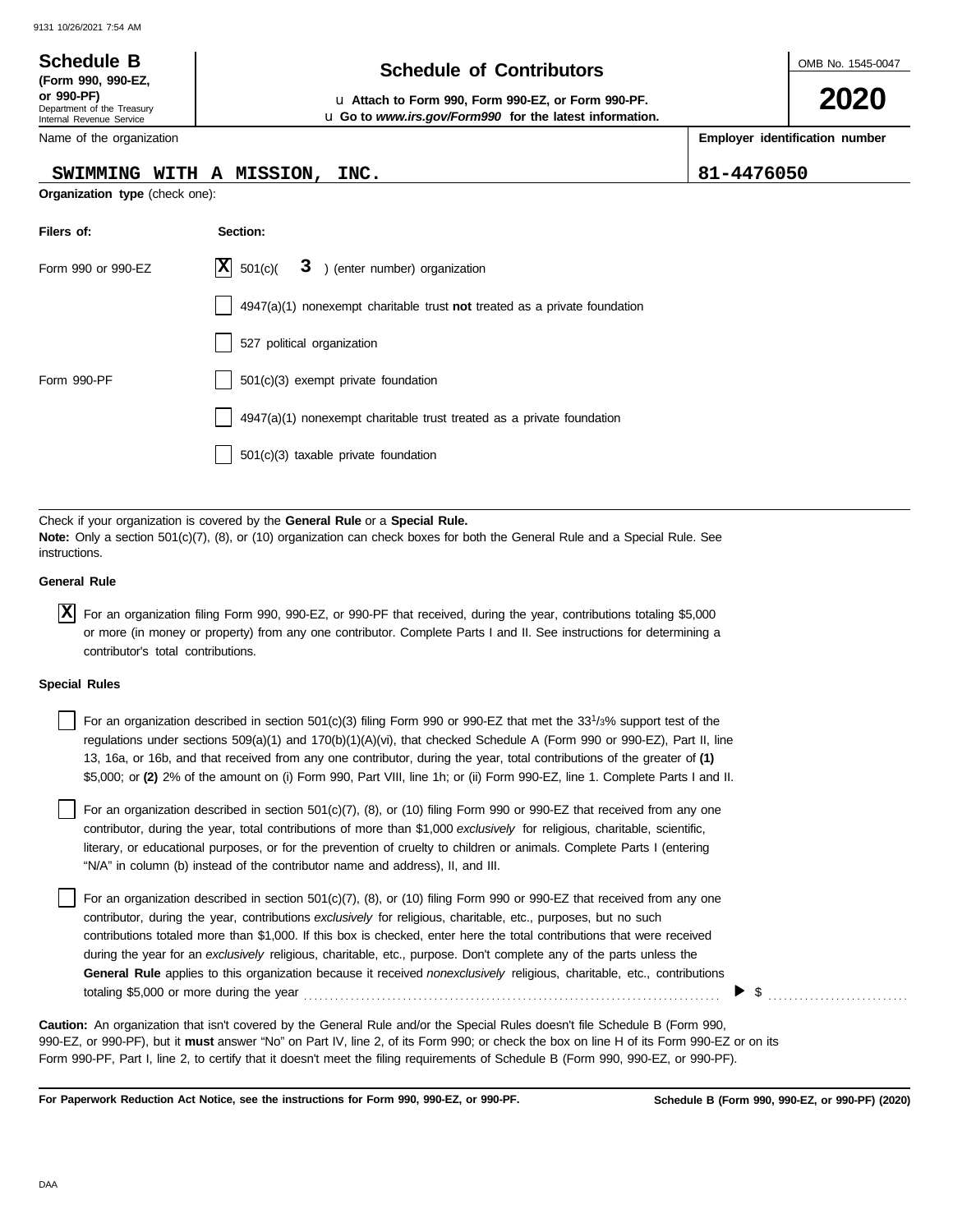| Schedule B (Form 990, 990-EZ, or 990-PF) (2020) | Page 1 of  |  | Page 2                                |
|-------------------------------------------------|------------|--|---------------------------------------|
| Name of organization                            |            |  | <b>Employer identification number</b> |
| SWIMMING WITH A MISSION, INC.                   | 81-4476050 |  |                                       |
|                                                 |            |  |                                       |

**Part I Contributors** (see instructions). Use duplicate copies of Part I if additional space is needed.

| (a)                     | (b)                                                                                                                           | (c)                                                      | (d)                                                                                                                  |
|-------------------------|-------------------------------------------------------------------------------------------------------------------------------|----------------------------------------------------------|----------------------------------------------------------------------------------------------------------------------|
| No.<br>1                | Name, address, and ZIP + 4<br>GOVERNOR'S OFFICE FOR EMERGENCY<br>RELIEF AND RECOVERY<br>1 EAGLE SQUARE<br>NH 03110<br>CONCORD | <b>Total contributions</b><br>4,000,000<br>$\mathsf{\$}$ | Type of contribution<br>х<br>Person<br>Payroll<br><b>Noncash</b><br>(Complete Part II for<br>noncash contributions.) |
| (a)<br>No.              | (b)<br>Name, address, and ZIP + 4                                                                                             | (c)<br><b>Total contributions</b>                        | (d)<br>Type of contribution                                                                                          |
| $\mathbf{2}$            | BENSON FAMILY CHARITABLE<br>TRUST<br>PO BOX 6980<br>NH 03802<br><b>PORTSMOUTH</b>                                             | 25,000<br>\$                                             | х<br>Person<br>Payroll<br><b>Noncash</b><br>(Complete Part II for<br>noncash contributions.)                         |
| (a)<br>No.              | (b)<br>Name, address, and ZIP + 4                                                                                             | (c)<br><b>Total contributions</b>                        | (d)<br>Type of contribution                                                                                          |
| $\mathbf{3}$            | JULIE AND PHILIP TAUB<br><b>34 MILL STONE TERRACE</b><br>NH 03110<br><b>BEDFORD</b>                                           | 25,000<br>\$                                             | х<br>Person<br>Payroll<br><b>Noncash</b><br>(Complete Part II for<br>noncash contributions.)                         |
|                         |                                                                                                                               |                                                          |                                                                                                                      |
| (a)<br>No.              | (b)<br>Name, address, and ZIP + 4                                                                                             | (c)<br><b>Total contributions</b>                        | (d)<br>Type of contribution                                                                                          |
| $\overline{\mathbf{4}}$ | <b>INSIGHT</b><br>L3 -<br><b>AKIRA WAY</b><br>9<br>NH 03053<br>LONDONDERRY                                                    | 15,000<br>\$                                             | ΙX<br>Person<br>Payroll<br><b>Noncash</b><br>(Complete Part II for<br>noncash contributions.)                        |
| (a)<br>No.              | (b)<br>Name, address, and ZIP + 4                                                                                             | (c)<br><b>Total contributions</b>                        | (d)<br>Type of contribution                                                                                          |
| $\overline{5}$          | <b>AUTOFAIR</b><br>1475 S WILLOW STREET<br>NH 03103<br><b>MANCHESTER</b>                                                      | 10,000<br>$\frac{1}{2}$                                  | X<br>Person<br>Payroll<br><b>Noncash</b><br>(Complete Part II for<br>noncash contributions.)                         |
| (a)<br>No.              | (b)<br>Name, address, and ZIP + 4                                                                                             | (c)<br><b>Total contributions</b>                        | (d)<br>Type of contribution                                                                                          |

**Schedule B (Form 990, 990-EZ, or 990-PF) (2020)**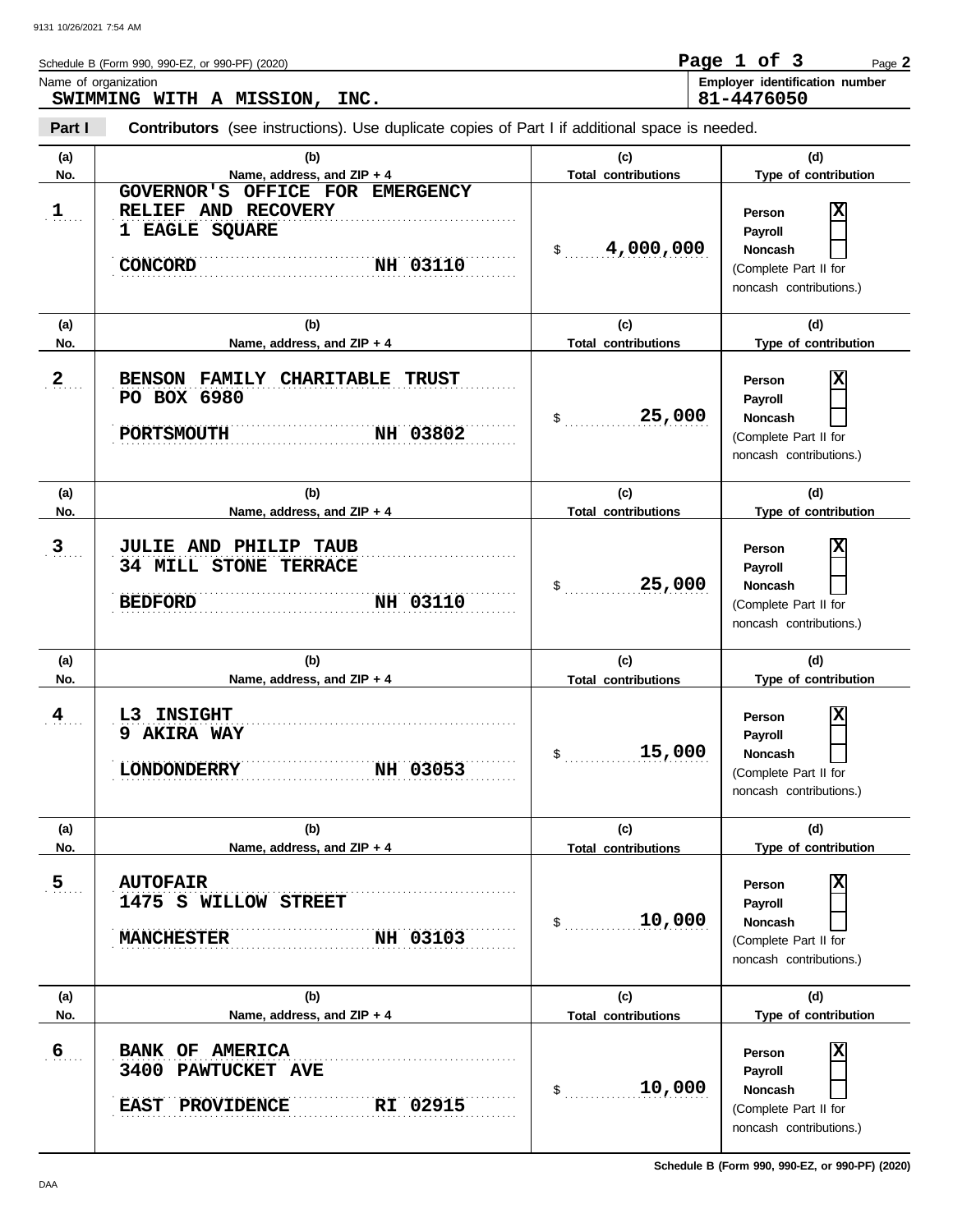$\overline{\phantom{0}}$ 

| Schedule B (Form 990, 990-EZ, or 990-PF) (2020)       | Page 2 of 3 |  | Page 2                                |
|-------------------------------------------------------|-------------|--|---------------------------------------|
| Name of organization<br>SWIMMING WITH A MISSION, INC. | 81-4476050  |  | <b>Employer identification number</b> |
|                                                       |             |  |                                       |

**Part I Contributors** (see instructions). Use duplicate copies of Part I if additional space is needed.

| (a)<br>No. | (b)<br>Name, address, and ZIP + 4                                                          | (c)<br><b>Total contributions</b> | (d)<br>Type of contribution                                                                                        |
|------------|--------------------------------------------------------------------------------------------|-----------------------------------|--------------------------------------------------------------------------------------------------------------------|
| 7          | QUIRK CHEVROLET<br>PO BOX 5220<br>NH 03108<br><b>MANCHESTER</b>                            | 10,000<br>\$                      | X<br>Person<br>Payroll<br><b>Noncash</b><br>(Complete Part II for<br>noncash contributions.)                       |
| (a)<br>No. | (b)<br>Name, address, and ZIP + 4                                                          | (c)<br><b>Total contributions</b> | (d)<br>Type of contribution                                                                                        |
| 8          | PARTNERS/PENFIELD<br>LTC<br>100<br><b>ARBORETUM DRIVE</b><br>NH 03801<br><b>PORTSMOUTH</b> | 6,500<br>\$                       | X<br>Person<br>Payroll<br><b>Noncash</b><br>(Complete Part II for<br>noncash contributions.)                       |
| (a)<br>No. | (b)<br>Name, address, and ZIP + 4                                                          | (c)<br><b>Total contributions</b> | (d)<br>Type of contribution                                                                                        |
| 9          | <b>CALLAHAN</b><br>CONSTRUCTION<br>80 FIRST STREET<br>MA 02324<br><b>BRIDGEWATER</b>       | 5,000<br>\$                       | X<br>Person<br>Payroll<br><b>Noncash</b><br>(Complete Part II for<br>noncash contributions.)                       |
| (a)<br>No. | (b)<br>Name, address, and ZIP + 4                                                          | (c)<br><b>Total contributions</b> | (d)<br>Type of contribution                                                                                        |
| 10         | DELTA DENTAL<br>PO BOX 2002<br>NH 03302-2002<br>CONCORD                                    | 5,000<br>\$                       | x<br>Person<br>Payroll<br><b>Noncash</b><br>(Complete Part II for<br>noncash contributions.)                       |
| (a)<br>No. | (b)<br>Name, address, and ZIP + 4                                                          | (c)<br><b>Total contributions</b> | (d)<br>Type of contribution                                                                                        |
| 11         | CONSULTING<br>MS<br>171 SULLY'S TRAIL<br>NY 14534<br><b>PITTSFORD</b>                      | 5,000<br>\$                       | $\overline{\mathbf{x}}$<br>Person<br>Payroll<br><b>Noncash</b><br>(Complete Part II for<br>noncash contributions.) |
| (a)<br>No. | (b)<br>Name, address, and ZIP + 4                                                          | (c)<br><b>Total contributions</b> | (d)<br>Type of contribution                                                                                        |
| 12         | PEOPLE'S UNITED BANK<br>850 MAIN STREET                                                    |                                   | $\overline{\mathbf{x}}$<br>Person<br>Payroll                                                                       |

**Schedule B (Form 990, 990-EZ, or 990-PF) (2020)**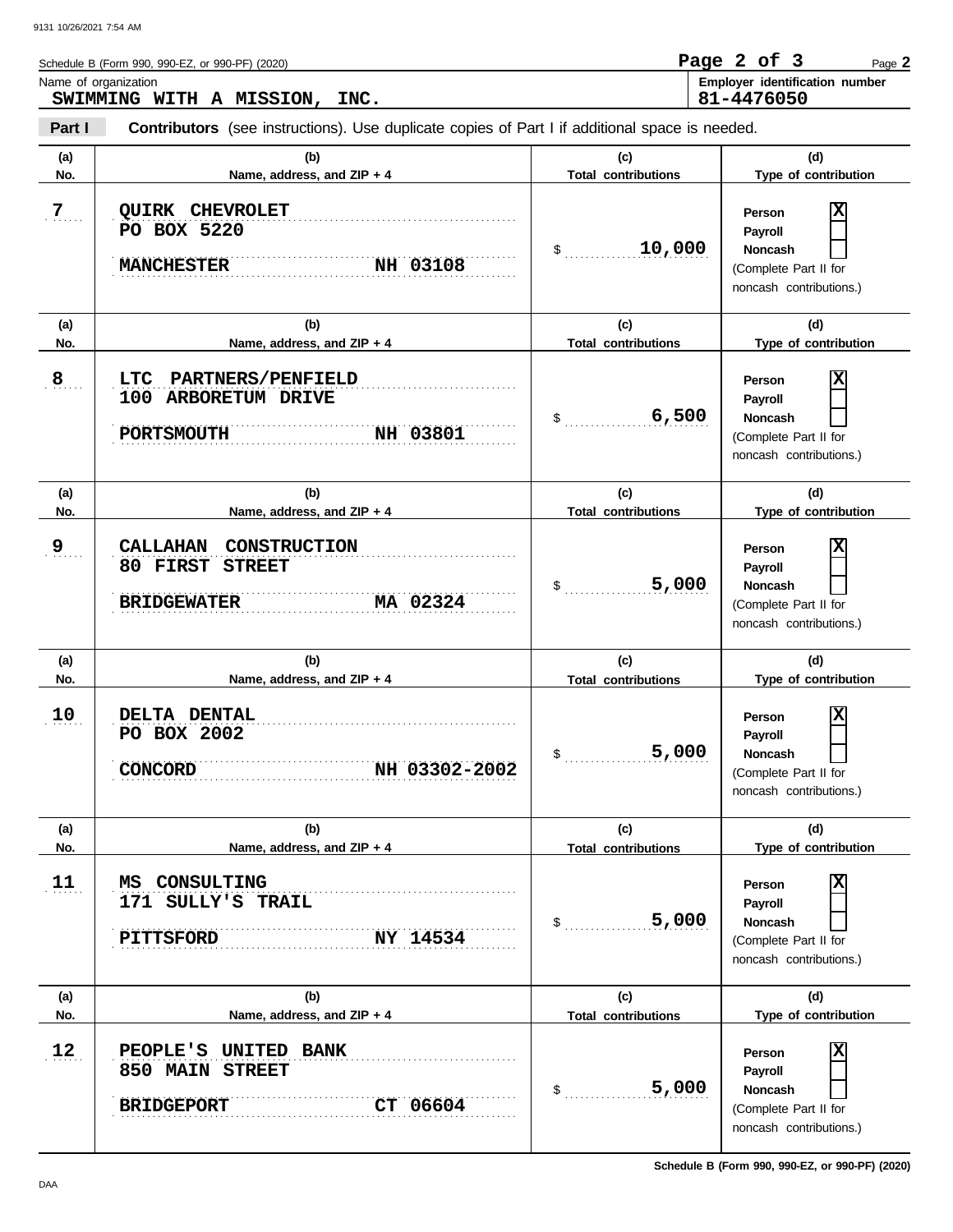|            | Schedule B (Form 990, 990-EZ, or 990-PF) (2020)                                                   |                                   | Page 3 of 3<br>Page 2                                                                   |
|------------|---------------------------------------------------------------------------------------------------|-----------------------------------|-----------------------------------------------------------------------------------------|
|            | Name of organization<br>SWIMMING WITH A MISSION, INC.                                             |                                   | Employer identification number<br>81-4476050                                            |
| Part I     | Contributors (see instructions). Use duplicate copies of Part I if additional space is needed.    |                                   |                                                                                         |
| (a)<br>No. | (b)<br>Name, address, and ZIP + 4                                                                 | (c)<br><b>Total contributions</b> | (d)<br>Type of contribution                                                             |
| 13         | PERFORMANCE BUSINESS SOLUTIONS<br>87 LAFAYETTE ROAD, SUITE 11<br>NH 03844<br><b>HAMPTON FALLS</b> | 5,000<br>\$                       | Person<br>Payroll<br><b>Noncash</b><br>(Complete Part II for<br>noncash contributions.) |
| (a)        | (b)                                                                                               | (c)                               | (d)                                                                                     |
| No.        | Name, address, and ZIP + 4                                                                        | <b>Total contributions</b>        | Type of contribution                                                                    |
| 14         | SERVICE CREDIT UNION<br>3003 LAFAYETTE ROAD<br><b>PORTSMOUTH</b><br>NH 03801                      | 5,000<br>\$                       |                                                                                         |
| (a)        | (b)                                                                                               | (c)                               | (d)                                                                                     |
| No.        | Name, address, and ZIP + 4                                                                        | <b>Total contributions</b>        | Type of contribution                                                                    |
|            |                                                                                                   | \$                                | Person<br>Payroll<br><b>Noncash</b><br>(Complete Part II for<br>noncash contributions.) |
| (a)        | (b)                                                                                               | (c)                               | (d)                                                                                     |
| No.        | Name, address, and ZIP + 4                                                                        | <b>Total contributions</b>        | Type of contribution                                                                    |
|            |                                                                                                   | \$                                | Person<br>Payroll<br>Noncash<br>(Complete Part II for<br>noncash contributions.)        |
| (a)        | (b)                                                                                               | (c)                               | (d)                                                                                     |
| No.        | Name, address, and ZIP + 4                                                                        | <b>Total contributions</b>        | Type of contribution                                                                    |
|            |                                                                                                   | \$                                | Person<br>Payroll<br><b>Noncash</b><br>(Complete Part II for<br>noncash contributions.) |
| (a)        | (b)                                                                                               | (c)                               | (d)                                                                                     |
| No.        | Name, address, and ZIP + 4                                                                        | <b>Total contributions</b>        | Type of contribution                                                                    |
|            |                                                                                                   | \$                                | Person<br>Payroll<br><b>Noncash</b><br>(Complete Part II for<br>noncash contributions.) |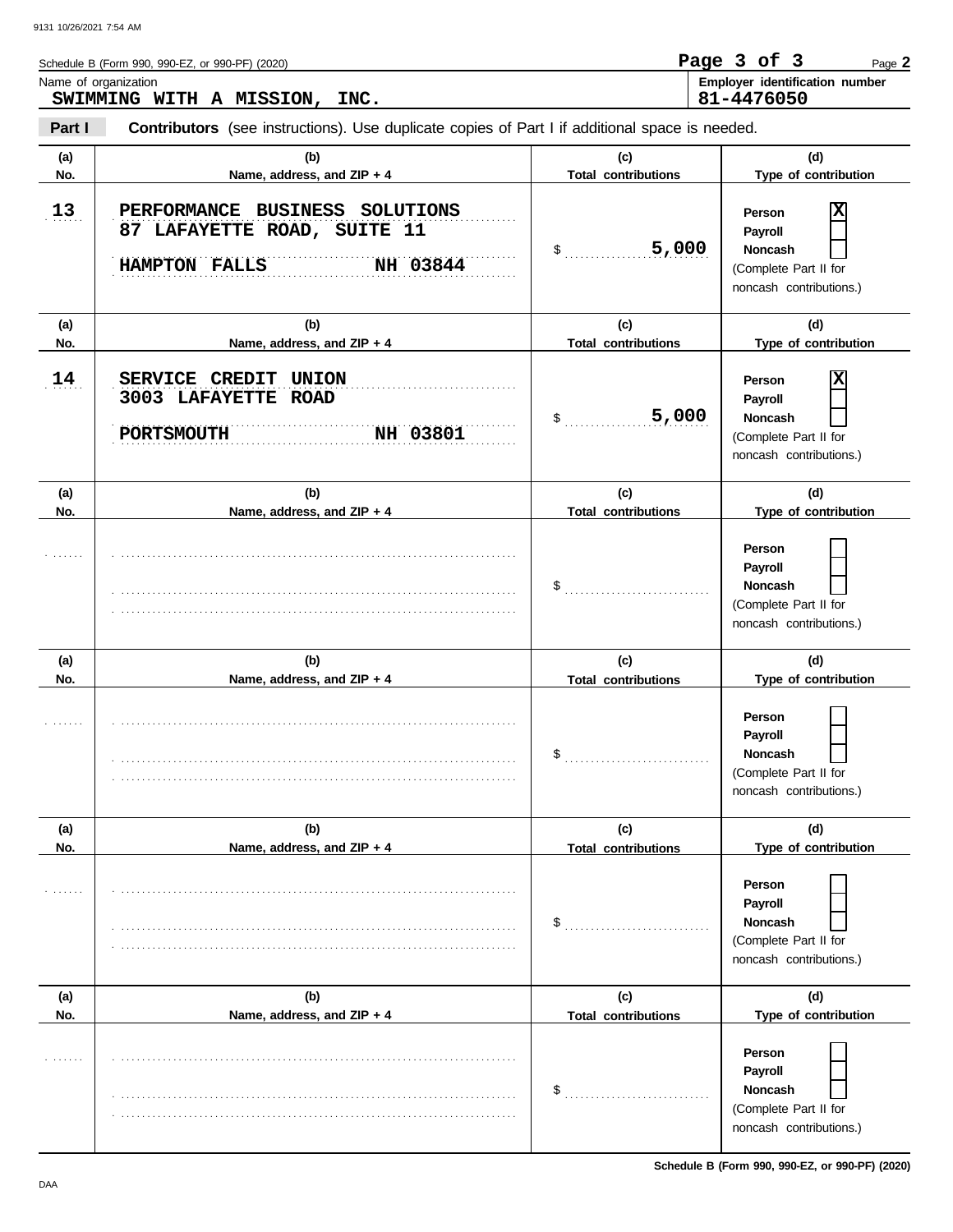Department of the Treasury Internal Revenue Service

**(Form 990)**

# **SCHEDULE D Supplemental Financial Statements**

**Part IV, line 6, 7, 8, 9, 10, 11a, 11b, 11c, 11d, 11e, 11f, 12a, or 12b.** u **Complete if the organization answered "Yes" on Form 990,**

u **Attach to Form 990.** 

u **Go to** *www.irs.gov/Form990* **for instructions and the latest information.**

**2020 Open to Public Inspection**

OMB No. 1545-0047

**Employer identification number**

|    | Name of the organization |                                                                                                                                                                                                                                |                | Employer identification number  |
|----|--------------------------|--------------------------------------------------------------------------------------------------------------------------------------------------------------------------------------------------------------------------------|----------------|---------------------------------|
|    |                          | SWIMMING WITH A MISSION, INC.                                                                                                                                                                                                  |                | 81-4476050                      |
|    | Part I                   | Organizations Maintaining Donor Advised Funds or Other Similar Funds or Accounts.<br>Complete if the organization answered "Yes" on Form 990, Part IV, line 6.                                                                 |                |                                 |
|    |                          | (a) Donor advised funds                                                                                                                                                                                                        |                | (b) Funds and other accounts    |
| 1. |                          | Total number at end of year<br><u> 1980 - Johann Barbara, martxa a</u>                                                                                                                                                         |                |                                 |
| 2  |                          | Aggregate value of contributions to (during year)<br>the control of the control of the control of the control of the control of                                                                                                |                |                                 |
| 3  |                          | Aggregate value of grants from (during year) entitled and all products and all products of the set of the set of the set of the set of the set of the set of the set of the set of the set of the set of the set of the set of |                |                                 |
| 4  |                          |                                                                                                                                                                                                                                |                |                                 |
| 5  |                          | Did the organization inform all donors and donor advisors in writing that the assets held in donor advised                                                                                                                     |                |                                 |
|    |                          |                                                                                                                                                                                                                                |                | Yes<br>No                       |
| 6  |                          | Did the organization inform all grantees, donors, and donor advisors in writing that grant funds can be used                                                                                                                   |                |                                 |
|    |                          | only for charitable purposes and not for the benefit of the donor or donor advisor, or for any other purpose                                                                                                                   |                |                                 |
|    |                          |                                                                                                                                                                                                                                |                | Yes<br>No                       |
|    | Part II                  | <b>Conservation Easements.</b><br>Complete if the organization answered "Yes" on Form 990, Part IV, line 7.                                                                                                                    |                |                                 |
| 1  |                          | Purpose(s) of conservation easements held by the organization (check all that apply).                                                                                                                                          |                |                                 |
|    |                          | Preservation of land for public use (for example, recreation or education)<br>Preservation of a historically important land area                                                                                               |                |                                 |
|    |                          | Protection of natural habitat<br>Preservation of a certified historic structure                                                                                                                                                |                |                                 |
|    |                          | Preservation of open space                                                                                                                                                                                                     |                |                                 |
| 2  |                          | Complete lines 2a through 2d if the organization held a qualified conservation contribution in the form of a conservation                                                                                                      |                |                                 |
|    |                          | easement on the last day of the tax year.                                                                                                                                                                                      |                | Held at the End of the Tax Year |
| a  |                          |                                                                                                                                                                                                                                | 2a             |                                 |
| b  |                          |                                                                                                                                                                                                                                | 2 <sub>b</sub> |                                 |
| с  |                          | Number of conservation easements on a certified historic structure included in (a) [[[[[[[[[[[[[[[[[[[[[[[[[]]]]]]]                                                                                                            | 2c             |                                 |
| d  |                          | Number of conservation easements included in (c) acquired after 7/25/06, and not on a                                                                                                                                          |                |                                 |
|    |                          | historic structure listed in the National Register                                                                                                                                                                             | 2d             |                                 |
| 3  |                          | Number of conservation easements modified, transferred, released, extinguished, or terminated by the organization during the                                                                                                   |                |                                 |
|    |                          | tax year $\mathbf u$                                                                                                                                                                                                           |                |                                 |
|    |                          | Number of states where property subject to conservation easement is located u                                                                                                                                                  |                |                                 |
| 5  |                          | Does the organization have a written policy regarding the periodic monitoring, inspection, handling of                                                                                                                         |                |                                 |
|    |                          |                                                                                                                                                                                                                                |                | Yes<br>No                       |
| 6  |                          | Staff and volunteer hours devoted to monitoring, inspecting, handling of violations, and enforcing conservation easements during the year                                                                                      |                |                                 |
|    | u                        | Amount of expenses incurred in monitoring, inspecting, handling of violations, and enforcing conservation easements during the year                                                                                            |                |                                 |
|    | $\mathbf{u}$             |                                                                                                                                                                                                                                |                |                                 |
|    |                          | Does each conservation easement reported on line 2(d) above satisfy the requirements of section 170(h)(4)(B)(i)                                                                                                                |                |                                 |
|    |                          | and section $170(h)(4)(B)(ii)?$                                                                                                                                                                                                |                | Yes<br>No                       |
| 9  |                          | In Part XIII, describe how the organization reports conservation easements in its revenue and expense statement and                                                                                                            |                |                                 |
|    |                          | balance sheet, and include, if applicable, the text of the footnote to the organization's financial statements that describes the                                                                                              |                |                                 |
|    |                          | organization's accounting for conservation easements.                                                                                                                                                                          |                |                                 |
|    | Part III                 | Organizations Maintaining Collections of Art, Historical Treasures, or Other Similar Assets.<br>Complete if the organization answered "Yes" on Form 990, Part IV, line 8.                                                      |                |                                 |
|    |                          | 1a If the organization elected, as permitted under FASB ASC 958, not to report in its revenue statement and balance sheet works                                                                                                |                |                                 |
|    |                          | of art, historical treasures, or other similar assets held for public exhibition, education, or research in furtherance of public                                                                                              |                |                                 |
|    |                          | service, provide in Part XIII the text of the footnote to its financial statements that describes these items.                                                                                                                 |                |                                 |
| b  |                          | If the organization elected, as permitted under FASB ASC 958, to report in its revenue statement and balance sheet works of                                                                                                    |                |                                 |
|    |                          | art, historical treasures, or other similar assets held for public exhibition, education, or research in furtherance of public service,                                                                                        |                |                                 |
|    |                          | provide the following amounts relating to these items:                                                                                                                                                                         |                |                                 |
|    | (i)                      |                                                                                                                                                                                                                                |                |                                 |
|    |                          | (ii) Assets included in Form 990, Part X                                                                                                                                                                                       |                | $\mathbf{u}$ \$                 |
| 2  |                          | If the organization received or held works of art, historical treasures, or other similar assets for financial gain, provide the                                                                                               |                |                                 |
|    |                          | following amounts required to be reported under FASB ASC 958 relating to these items:                                                                                                                                          |                |                                 |
| a  |                          |                                                                                                                                                                                                                                |                |                                 |
|    |                          |                                                                                                                                                                                                                                |                |                                 |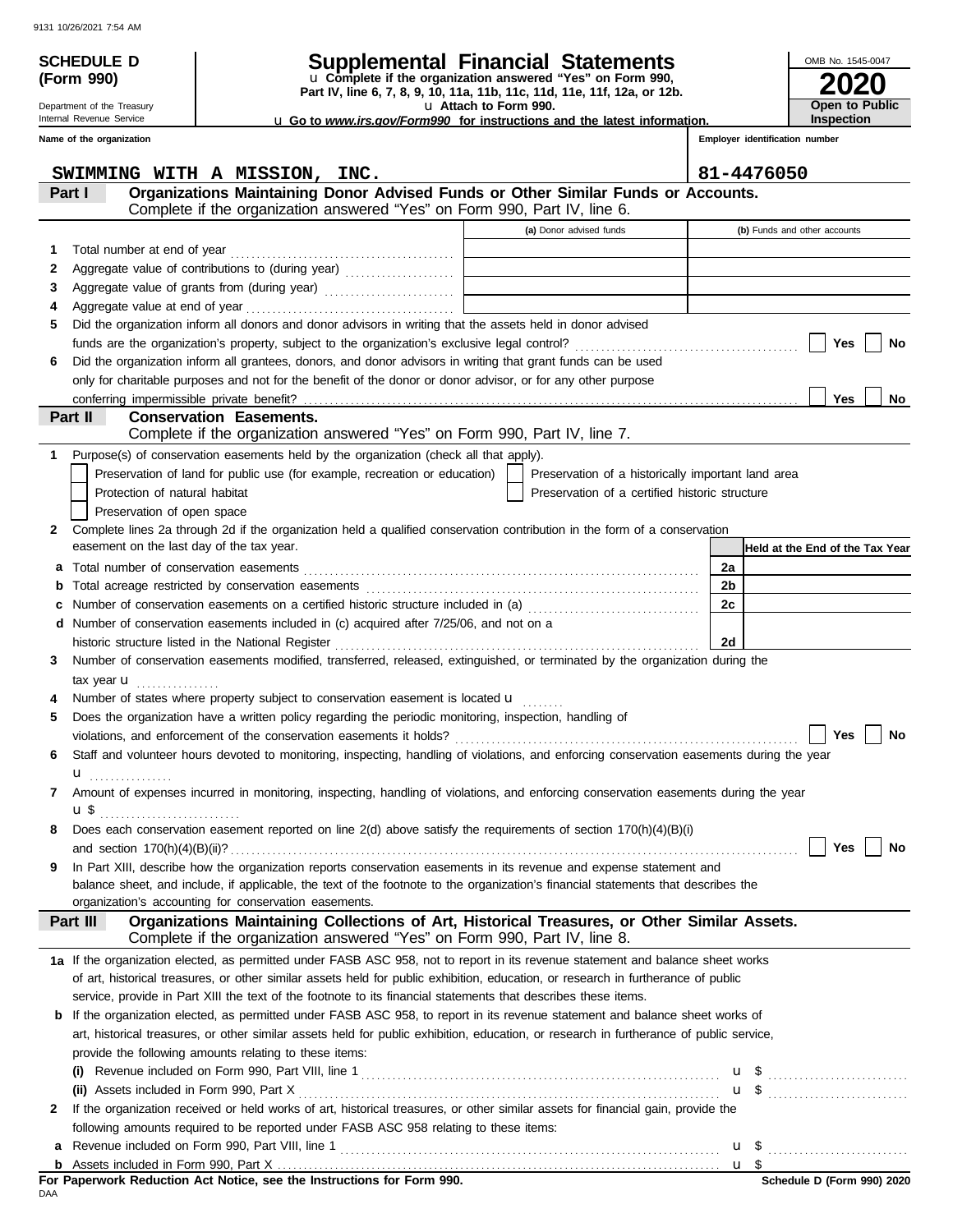|   | Schedule D (Form 990) 2020 SWIMMING WITH A MISSION, INC.                                                                                                                                                                             |                                              |                          |                         |                    | 81-4476050      |                      |                     |     | Page 2    |
|---|--------------------------------------------------------------------------------------------------------------------------------------------------------------------------------------------------------------------------------------|----------------------------------------------|--------------------------|-------------------------|--------------------|-----------------|----------------------|---------------------|-----|-----------|
|   | Organizations Maintaining Collections of Art, Historical Treasures, or Other Similar Assets (continued)<br>Part III                                                                                                                  |                                              |                          |                         |                    |                 |                      |                     |     |           |
|   | 3 Using the organization's acquisition, accession, and other records, check any of the following that make significant use of its<br>collection items (check all that apply):                                                        |                                              |                          |                         |                    |                 |                      |                     |     |           |
| a | Public exhibition                                                                                                                                                                                                                    | d                                            | Loan or exchange program |                         |                    |                 |                      |                     |     |           |
| b | Scholarly research                                                                                                                                                                                                                   | e                                            |                          |                         |                    |                 |                      |                     |     |           |
| c | Preservation for future generations                                                                                                                                                                                                  |                                              |                          |                         |                    |                 |                      |                     |     |           |
|   | Provide a description of the organization's collections and explain how they further the organization's exempt purpose in Part                                                                                                       |                                              |                          |                         |                    |                 |                      |                     |     |           |
|   | XIII.                                                                                                                                                                                                                                |                                              |                          |                         |                    |                 |                      |                     |     |           |
| 5 | During the year, did the organization solicit or receive donations of art, historical treasures, or other similar                                                                                                                    |                                              |                          |                         |                    |                 |                      |                     |     |           |
|   |                                                                                                                                                                                                                                      |                                              |                          |                         |                    |                 |                      | Yes                 |     | No        |
|   | <b>Escrow and Custodial Arrangements.</b><br><b>Part IV</b>                                                                                                                                                                          |                                              |                          |                         |                    |                 |                      |                     |     |           |
|   | Complete if the organization answered "Yes" on Form 990, Part IV, line 9, or reported an amount on Form                                                                                                                              |                                              |                          |                         |                    |                 |                      |                     |     |           |
|   | 990, Part X, line 21.                                                                                                                                                                                                                |                                              |                          |                         |                    |                 |                      |                     |     |           |
|   | 1a Is the organization an agent, trustee, custodian or other intermediary for contributions or other assets not                                                                                                                      |                                              |                          |                         |                    |                 |                      |                     |     |           |
|   |                                                                                                                                                                                                                                      |                                              |                          |                         |                    |                 |                      | Yes                 |     | No        |
|   | <b>b</b> If "Yes," explain the arrangement in Part XIII and complete the following table:                                                                                                                                            |                                              |                          |                         |                    |                 |                      |                     |     |           |
|   |                                                                                                                                                                                                                                      |                                              |                          |                         |                    |                 |                      | Amount              |     |           |
|   | c Beginning balance <b>contract to the contract of the set of the contract of the contract of the contract of the contract of the contract of the contract of the contract of the contract of the contract of the contract of th</b> |                                              |                          |                         |                    |                 | 1c                   |                     |     |           |
|   |                                                                                                                                                                                                                                      |                                              |                          |                         |                    |                 | 1d                   |                     |     |           |
|   |                                                                                                                                                                                                                                      |                                              |                          |                         |                    |                 | 1e                   |                     |     |           |
| f | Ending balance contains and account of the contact of the contact of the contact of the contact of the contact of the contact of the contact of the contact of the contact of the contact of the contact of the contact of the       |                                              |                          |                         |                    |                 | 1f                   |                     |     |           |
|   |                                                                                                                                                                                                                                      |                                              |                          |                         |                    |                 |                      | Yes                 |     | <b>No</b> |
|   |                                                                                                                                                                                                                                      |                                              |                          |                         |                    |                 |                      |                     |     |           |
|   | <b>Endowment Funds.</b><br><b>Part V</b>                                                                                                                                                                                             |                                              |                          |                         |                    |                 |                      |                     |     |           |
|   | Complete if the organization answered "Yes" on Form 990, Part IV, line 10.                                                                                                                                                           |                                              |                          |                         |                    |                 |                      |                     |     |           |
|   |                                                                                                                                                                                                                                      | (a) Current year                             | (b) Prior year           |                         | (c) Two years back |                 | (d) Three years back | (e) Four years back |     |           |
|   | 1a Beginning of year balance                                                                                                                                                                                                         |                                              |                          |                         |                    |                 |                      |                     |     |           |
|   | <b>b</b> Contributions                                                                                                                                                                                                               |                                              |                          |                         |                    |                 |                      |                     |     |           |
|   | c Net investment earnings, gains, and                                                                                                                                                                                                |                                              |                          |                         |                    |                 |                      |                     |     |           |
|   |                                                                                                                                                                                                                                      |                                              |                          |                         |                    |                 |                      |                     |     |           |
|   | d Grants or scholarships<br>e Other expenditures for facilities and                                                                                                                                                                  |                                              |                          |                         |                    |                 |                      |                     |     |           |
|   |                                                                                                                                                                                                                                      |                                              |                          |                         |                    |                 |                      |                     |     |           |
|   | f Administrative expenses                                                                                                                                                                                                            | the control of the control of the control of |                          |                         |                    |                 |                      |                     |     |           |
|   | End of year balance <i>[[[[[[[[[[[[[[[[[[[[[[[[[[[[[]]</i> ]]]]                                                                                                                                                                      |                                              |                          |                         |                    |                 |                      |                     |     |           |
|   | 2 Provide the estimated percentage of the current year end balance (line 1g, column (a)) held as:                                                                                                                                    |                                              |                          |                         |                    |                 |                      |                     |     |           |
|   | a Board designated or quasi-endowment u                                                                                                                                                                                              |                                              |                          |                         |                    |                 |                      |                     |     |           |
|   | <b>b</b> Permanent endowment <b>u</b> %                                                                                                                                                                                              |                                              |                          |                         |                    |                 |                      |                     |     |           |
|   | <b>c</b> Term endowment $\mathbf{u}$ %                                                                                                                                                                                               |                                              |                          |                         |                    |                 |                      |                     |     |           |
|   | The percentages on lines 2a, 2b, and 2c should equal 100%.                                                                                                                                                                           |                                              |                          |                         |                    |                 |                      |                     |     |           |
|   | 3a Are there endowment funds not in the possession of the organization that are held and administered for the                                                                                                                        |                                              |                          |                         |                    |                 |                      |                     |     |           |
|   | organization by:                                                                                                                                                                                                                     |                                              |                          |                         |                    |                 |                      |                     | Yes | No.       |
|   |                                                                                                                                                                                                                                      |                                              |                          |                         |                    |                 |                      | 3a(i)               |     |           |
|   | (ii) Related organizations <b>constants</b> and constant of the constant of the constant of the constant of the constant of the constant of the constant of the constant of the constant of the constant of the constant of the con  |                                              |                          |                         |                    |                 |                      | 3a(ii)              |     |           |
|   |                                                                                                                                                                                                                                      |                                              |                          |                         |                    |                 |                      | 3b                  |     |           |
|   | Describe in Part XIII the intended uses of the organization's endowment funds.                                                                                                                                                       |                                              |                          |                         |                    |                 |                      |                     |     |           |
|   | Land, Buildings, and Equipment.<br><b>Part VI</b>                                                                                                                                                                                    |                                              |                          |                         |                    |                 |                      |                     |     |           |
|   | Complete if the organization answered "Yes" on Form 990, Part IV, line 11a. See Form 990, Part X, line 10.                                                                                                                           |                                              |                          |                         |                    |                 |                      |                     |     |           |
|   | Description of property                                                                                                                                                                                                              | (a) Cost or other basis                      |                          | (b) Cost or other basis |                    | (c) Accumulated |                      | (d) Book value      |     |           |
|   |                                                                                                                                                                                                                                      | (investment)                                 |                          | (other)                 |                    | depreciation    |                      |                     |     |           |
|   |                                                                                                                                                                                                                                      |                                              |                          |                         |                    |                 |                      |                     |     |           |
|   |                                                                                                                                                                                                                                      |                                              |                          |                         |                    |                 |                      |                     |     |           |
|   | c Leasehold improvements                                                                                                                                                                                                             |                                              |                          |                         |                    |                 |                      |                     |     |           |
| d |                                                                                                                                                                                                                                      |                                              |                          |                         |                    |                 |                      |                     |     |           |
|   |                                                                                                                                                                                                                                      |                                              |                          |                         |                    |                 |                      |                     |     |           |
|   | Total. Add lines 1a through 1e. (Column (d) must equal Form 990, Part X, column (B), line 10c.)                                                                                                                                      |                                              |                          |                         |                    |                 | u                    |                     |     |           |

**Schedule D (Form 990) 2020**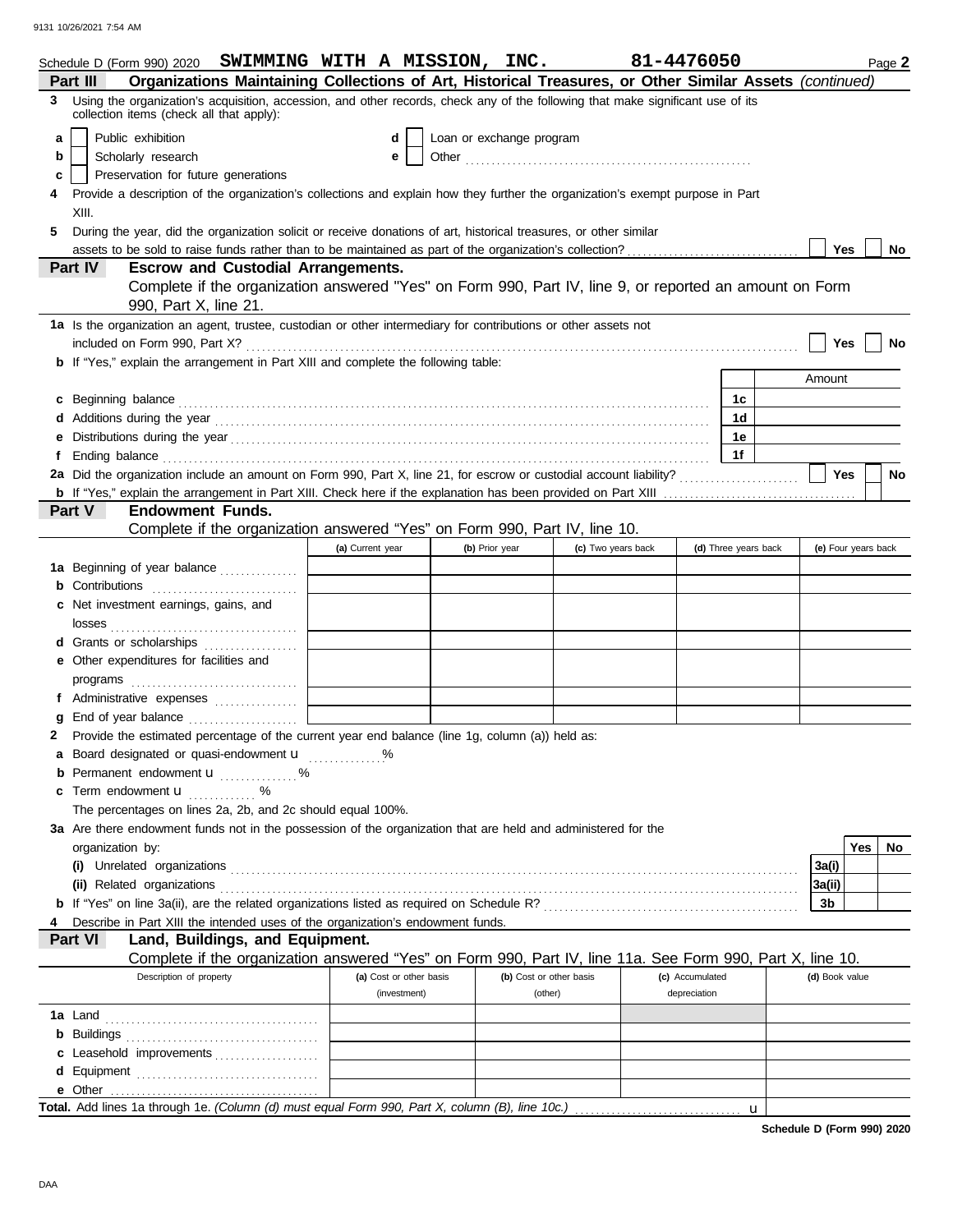| Schedule D (Form 990) 2020 |                      | SWIMMING WITH A MISSION,                                           |                 | INC.           | 81-4476050                                                                                                 | Page 3         |
|----------------------------|----------------------|--------------------------------------------------------------------|-----------------|----------------|------------------------------------------------------------------------------------------------------------|----------------|
| <b>Part VII</b>            |                      | <b>Investments - Other Securities.</b>                             |                 |                |                                                                                                            |                |
|                            |                      |                                                                    |                 |                | Complete if the organization answered "Yes" on Form 990, Part IV, line 11b. See Form 990, Part X, line 12. |                |
|                            |                      | (a) Description of security or category                            |                 | (b) Book value | (c) Method of valuation:                                                                                   |                |
|                            |                      | (including name of security)                                       |                 |                | Cost or end-of-year market value                                                                           |                |
| (1) Financial derivatives  |                      |                                                                    |                 |                |                                                                                                            |                |
|                            |                      |                                                                    |                 |                |                                                                                                            |                |
| $(3)$ Other                |                      |                                                                    |                 |                |                                                                                                            |                |
| (A)                        |                      |                                                                    |                 |                |                                                                                                            |                |
| (B)                        |                      |                                                                    |                 |                |                                                                                                            |                |
| (C)                        |                      |                                                                    |                 |                |                                                                                                            |                |
| (D)                        |                      |                                                                    |                 |                |                                                                                                            |                |
| (E)<br>(F)                 |                      |                                                                    |                 |                |                                                                                                            |                |
| (G)                        |                      |                                                                    |                 |                |                                                                                                            |                |
| (H)                        |                      |                                                                    |                 |                |                                                                                                            |                |
|                            |                      | Total. (Column (b) must equal Form 990, Part X, col. (B) line 12.) | u               |                |                                                                                                            |                |
| Part VIII                  |                      | <b>Investments - Program Related.</b>                              |                 |                |                                                                                                            |                |
|                            |                      |                                                                    |                 |                | Complete if the organization answered "Yes" on Form 990, Part IV, line 11c. See Form 990, Part X, line 13. |                |
|                            |                      | (a) Description of investment                                      |                 | (b) Book value | (c) Method of valuation:                                                                                   |                |
|                            |                      |                                                                    |                 |                | Cost or end-of-year market value                                                                           |                |
| (1)                        |                      |                                                                    |                 |                |                                                                                                            |                |
| (2)                        |                      |                                                                    |                 |                |                                                                                                            |                |
| (3)                        |                      |                                                                    |                 |                |                                                                                                            |                |
| (4)                        |                      |                                                                    |                 |                |                                                                                                            |                |
| (5)                        |                      |                                                                    |                 |                |                                                                                                            |                |
| (6)                        |                      |                                                                    |                 |                |                                                                                                            |                |
| (7)                        |                      |                                                                    |                 |                |                                                                                                            |                |
| (8)                        |                      |                                                                    |                 |                |                                                                                                            |                |
| (9)                        |                      |                                                                    |                 |                |                                                                                                            |                |
|                            |                      | Total. (Column (b) must equal Form 990, Part X, col. (B) line 13.) | . <b>u</b>      |                |                                                                                                            |                |
| Part IX                    | Other Assets.        |                                                                    |                 |                |                                                                                                            |                |
|                            |                      |                                                                    |                 |                | Complete if the organization answered "Yes" on Form 990, Part IV, line 11d. See Form 990, Part X, line 15. | (b) Book value |
|                            |                      |                                                                    | (a) Description |                |                                                                                                            |                |
| (1)                        |                      |                                                                    |                 |                |                                                                                                            |                |
| (2)<br>(3)                 |                      |                                                                    |                 |                |                                                                                                            |                |
| (4)                        |                      |                                                                    |                 |                |                                                                                                            |                |
| (5)                        |                      |                                                                    |                 |                |                                                                                                            |                |
| (6)                        |                      |                                                                    |                 |                |                                                                                                            |                |
| (7)                        |                      |                                                                    |                 |                |                                                                                                            |                |
| (8)                        |                      |                                                                    |                 |                |                                                                                                            |                |
| (9)                        |                      |                                                                    |                 |                |                                                                                                            |                |
|                            |                      | Total. (Column (b) must equal Form 990, Part X, col. (B) line 15.) |                 |                | u                                                                                                          |                |
| Part X                     | Other Liabilities.   |                                                                    |                 |                |                                                                                                            |                |
|                            |                      |                                                                    |                 |                | Complete if the organization answered "Yes" on Form 990, Part IV, line 11e or 11f. See Form 990, Part X,   |                |
|                            | line 25.             |                                                                    |                 |                |                                                                                                            |                |
| 1.                         |                      | (a) Description of liability                                       |                 |                |                                                                                                            | (b) Book value |
| (1)                        | Federal income taxes |                                                                    |                 |                |                                                                                                            |                |
| (2)                        |                      |                                                                    |                 |                |                                                                                                            |                |
| (3)                        |                      |                                                                    |                 |                |                                                                                                            |                |
| (4)                        |                      |                                                                    |                 |                |                                                                                                            |                |
| (5)                        |                      |                                                                    |                 |                |                                                                                                            |                |
| (6)                        |                      |                                                                    |                 |                |                                                                                                            |                |
| (7)                        |                      |                                                                    |                 |                |                                                                                                            |                |
| (8)                        |                      |                                                                    |                 |                |                                                                                                            |                |
| (9)                        |                      | Total. (Column (b) must equal Form 990, Part X, col. (B) line 25.) |                 |                |                                                                                                            |                |
|                            |                      |                                                                    |                 |                | $\mathbf u$                                                                                                |                |

Liability for uncertain tax positions. In Part XIII, provide the text of the footnote to the organization's financial statements that reports the **2.** organization's liability for uncertain tax positions under FASB ASC 740. Check here if the text of the footnote has been provided in Part XIII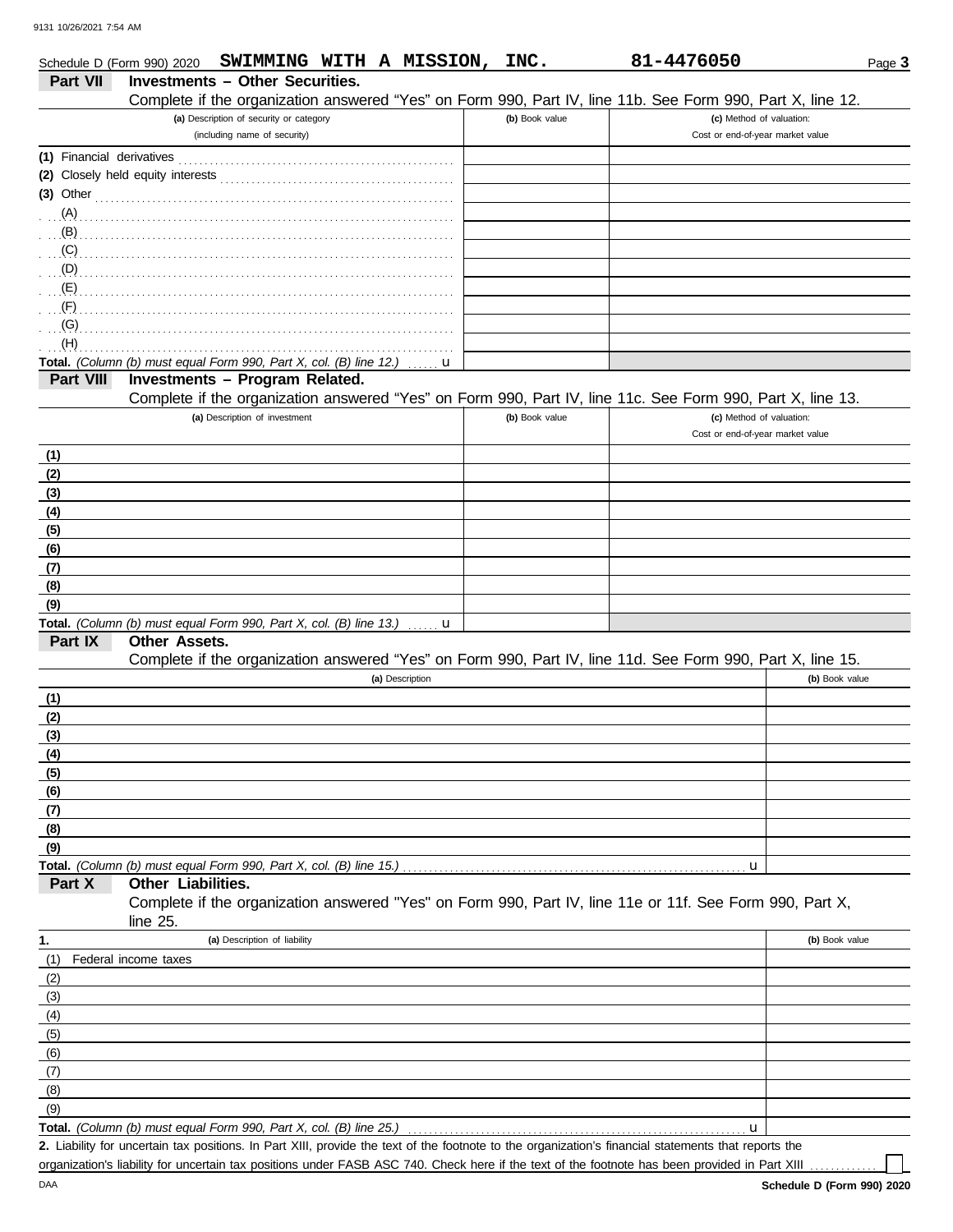|              | Schedule D (Form 990) 2020 SWIMMING WITH A MISSION, INC.                                                                                                                                                                                                                         |                | 81-4476050 |              | Page 4              |
|--------------|----------------------------------------------------------------------------------------------------------------------------------------------------------------------------------------------------------------------------------------------------------------------------------|----------------|------------|--------------|---------------------|
|              | Reconciliation of Revenue per Audited Financial Statements With Revenue per Return.<br>Part XI                                                                                                                                                                                   |                |            |              |                     |
|              | Complete if the organization answered "Yes" on Form 990, Part IV, line 12a.                                                                                                                                                                                                      |                |            |              |                     |
| 1            |                                                                                                                                                                                                                                                                                  |                |            | $\mathbf{1}$ | 4,388,243           |
| $\mathbf{2}$ | Amounts included on line 1 but not on Form 990, Part VIII, line 12:                                                                                                                                                                                                              |                |            |              |                     |
| a            |                                                                                                                                                                                                                                                                                  | 2a             | 11,531     |              |                     |
|              |                                                                                                                                                                                                                                                                                  | 2 <sub>b</sub> |            |              |                     |
| c            |                                                                                                                                                                                                                                                                                  | 2c             |            |              |                     |
| d            |                                                                                                                                                                                                                                                                                  | 2d             |            |              |                     |
| е            | Add lines 2a through 2d [11] Additional Property and Property and Property and Property and Property and Property and Property and Property and Property and Property and Property and Property and Property and Property and                                                    |                |            | 2e           | 11,531<br>4,376,712 |
| З            |                                                                                                                                                                                                                                                                                  |                |            | 3            |                     |
| 4            | Amounts included on Form 990, Part VIII, line 12, but not on line 1:                                                                                                                                                                                                             |                |            |              |                     |
| a            |                                                                                                                                                                                                                                                                                  | 4а             |            |              |                     |
|              |                                                                                                                                                                                                                                                                                  | 4b             |            |              |                     |
|              | c Add lines 4a and 4b                                                                                                                                                                                                                                                            |                |            | 4с           |                     |
| 5            |                                                                                                                                                                                                                                                                                  |                |            | 5            | 4,376,712           |
|              | Reconciliation of Expenses per Audited Financial Statements With Expenses per Return.<br>Part XII                                                                                                                                                                                |                |            |              |                     |
|              | Complete if the organization answered "Yes" on Form 990, Part IV, line 12a.                                                                                                                                                                                                      |                |            |              |                     |
| 1            | Total expenses and losses per audited financial statements                                                                                                                                                                                                                       |                |            | 1            | 4,268,154           |
| 2            | Amounts included on line 1 but not on Form 990, Part IX, line 25:                                                                                                                                                                                                                |                |            |              |                     |
| a            |                                                                                                                                                                                                                                                                                  | 2a             |            |              |                     |
|              |                                                                                                                                                                                                                                                                                  | 2b             |            |              |                     |
|              | <b>c</b> Other losses                                                                                                                                                                                                                                                            | 2c             |            |              |                     |
| d            |                                                                                                                                                                                                                                                                                  | 2d             |            |              |                     |
| е            | Add lines 2a through 2d [11] March 2014 [12] March 2014 [12] March 2014 [12] March 2014 [12] March 2014 [12] March 2015 [12] March 2014 [12] March 2014 [12] March 2014 [12] March 2014 [12] March 2014 [12] March 2014 [12] M                                                   |                |            | 2e           | 4,268,154           |
| 3            |                                                                                                                                                                                                                                                                                  |                |            | 3            |                     |
| 4            | Amounts included on Form 990, Part IX, line 25, but not on line 1:                                                                                                                                                                                                               |                |            |              |                     |
| a            |                                                                                                                                                                                                                                                                                  | 4а             |            |              |                     |
|              |                                                                                                                                                                                                                                                                                  | 4b             |            |              |                     |
| 5            | c Add lines 4a and 4b                                                                                                                                                                                                                                                            |                |            | 4c<br>5      | 4,268,154           |
|              | Part XIII Supplemental Information.                                                                                                                                                                                                                                              |                |            |              |                     |
|              | Provide the descriptions required for Part II, lines 3, 5, and 9; Part III, lines 1a and 4; Part IV, lines 1b and 2b; Part V, line 4; Part X, line<br>2; Part XI, lines 2d and 4b; and Part XII, lines 2d and 4b. Also complete this part to provide any additional information. |                |            |              |                     |
|              |                                                                                                                                                                                                                                                                                  |                |            |              |                     |
|              |                                                                                                                                                                                                                                                                                  |                |            |              |                     |
|              |                                                                                                                                                                                                                                                                                  |                |            |              |                     |
|              |                                                                                                                                                                                                                                                                                  |                |            |              |                     |
|              |                                                                                                                                                                                                                                                                                  |                |            |              |                     |
|              |                                                                                                                                                                                                                                                                                  |                |            |              |                     |
|              |                                                                                                                                                                                                                                                                                  |                |            |              |                     |
|              |                                                                                                                                                                                                                                                                                  |                |            |              |                     |
|              |                                                                                                                                                                                                                                                                                  |                |            |              |                     |
|              |                                                                                                                                                                                                                                                                                  |                |            |              |                     |
|              |                                                                                                                                                                                                                                                                                  |                |            |              |                     |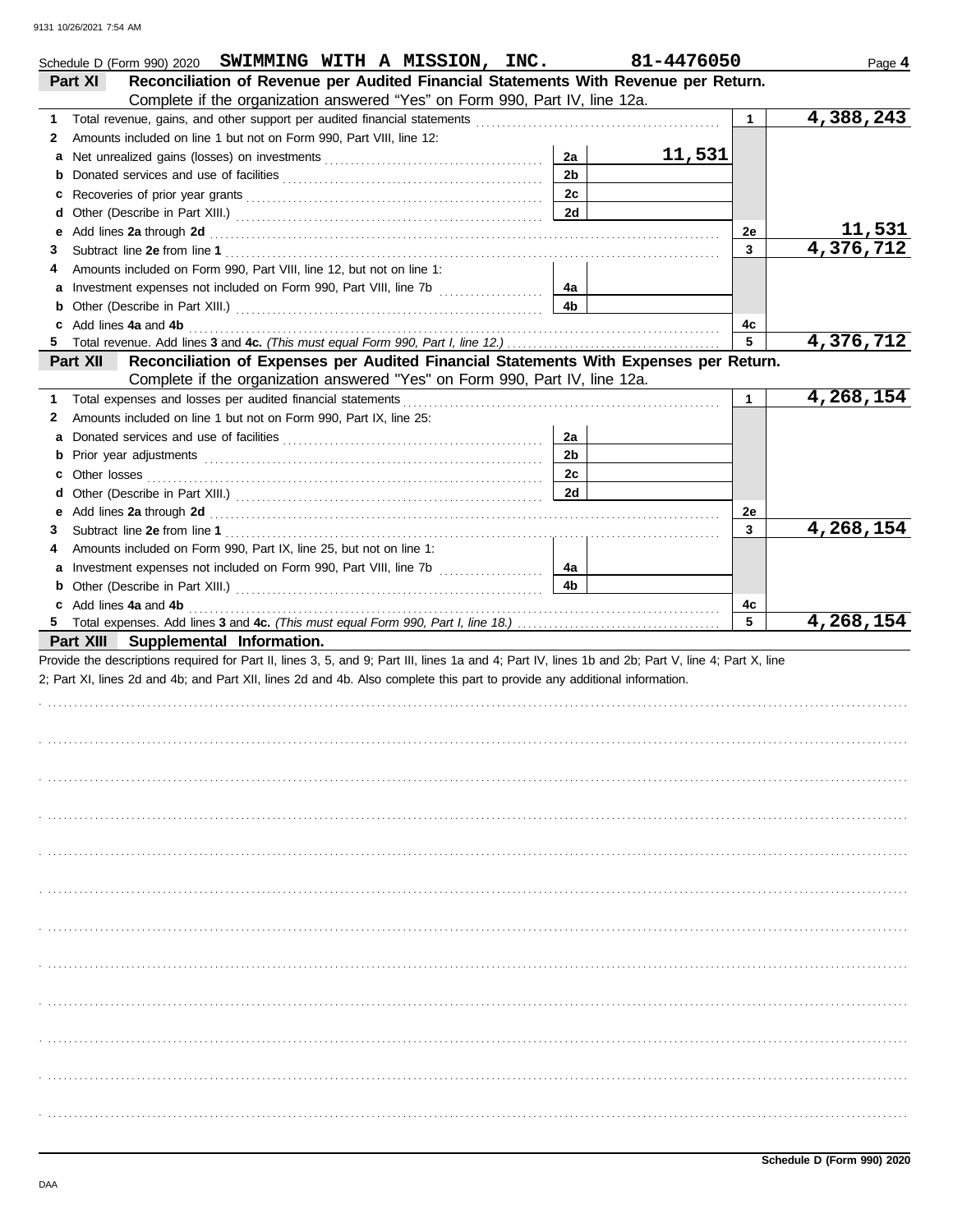|           | Schedule D (Form 990) 2020 SWIMMING WITH A MISSION, INC. |  | 81-4476050 | Page 5 |
|-----------|----------------------------------------------------------|--|------------|--------|
| Part XIII | Supplemental Information (continued)                     |  |            |        |
|           |                                                          |  |            |        |
|           |                                                          |  |            |        |
|           |                                                          |  |            |        |
|           |                                                          |  |            |        |
|           |                                                          |  |            |        |
|           |                                                          |  |            |        |
|           |                                                          |  |            |        |
|           |                                                          |  |            |        |
|           |                                                          |  |            |        |
|           |                                                          |  |            |        |
|           |                                                          |  |            |        |
|           |                                                          |  |            |        |
|           |                                                          |  |            |        |
|           |                                                          |  |            |        |
|           |                                                          |  |            |        |
|           |                                                          |  |            |        |
|           |                                                          |  |            |        |
|           |                                                          |  |            |        |
|           |                                                          |  |            |        |
|           |                                                          |  |            |        |
|           |                                                          |  |            |        |
|           |                                                          |  |            |        |
|           |                                                          |  |            |        |
|           |                                                          |  |            |        |
|           |                                                          |  |            |        |
|           |                                                          |  |            |        |
|           |                                                          |  |            |        |
|           |                                                          |  |            |        |
|           |                                                          |  |            |        |
|           |                                                          |  |            |        |
|           |                                                          |  |            |        |
|           |                                                          |  |            |        |
|           |                                                          |  |            |        |
|           |                                                          |  |            |        |
|           |                                                          |  |            |        |
|           |                                                          |  |            |        |
|           |                                                          |  |            |        |
|           |                                                          |  |            |        |
|           |                                                          |  |            |        |
|           |                                                          |  |            |        |
|           |                                                          |  |            |        |
|           |                                                          |  |            |        |
|           |                                                          |  |            |        |
|           |                                                          |  |            |        |
|           |                                                          |  |            |        |
|           |                                                          |  |            |        |
|           |                                                          |  |            |        |
|           |                                                          |  |            |        |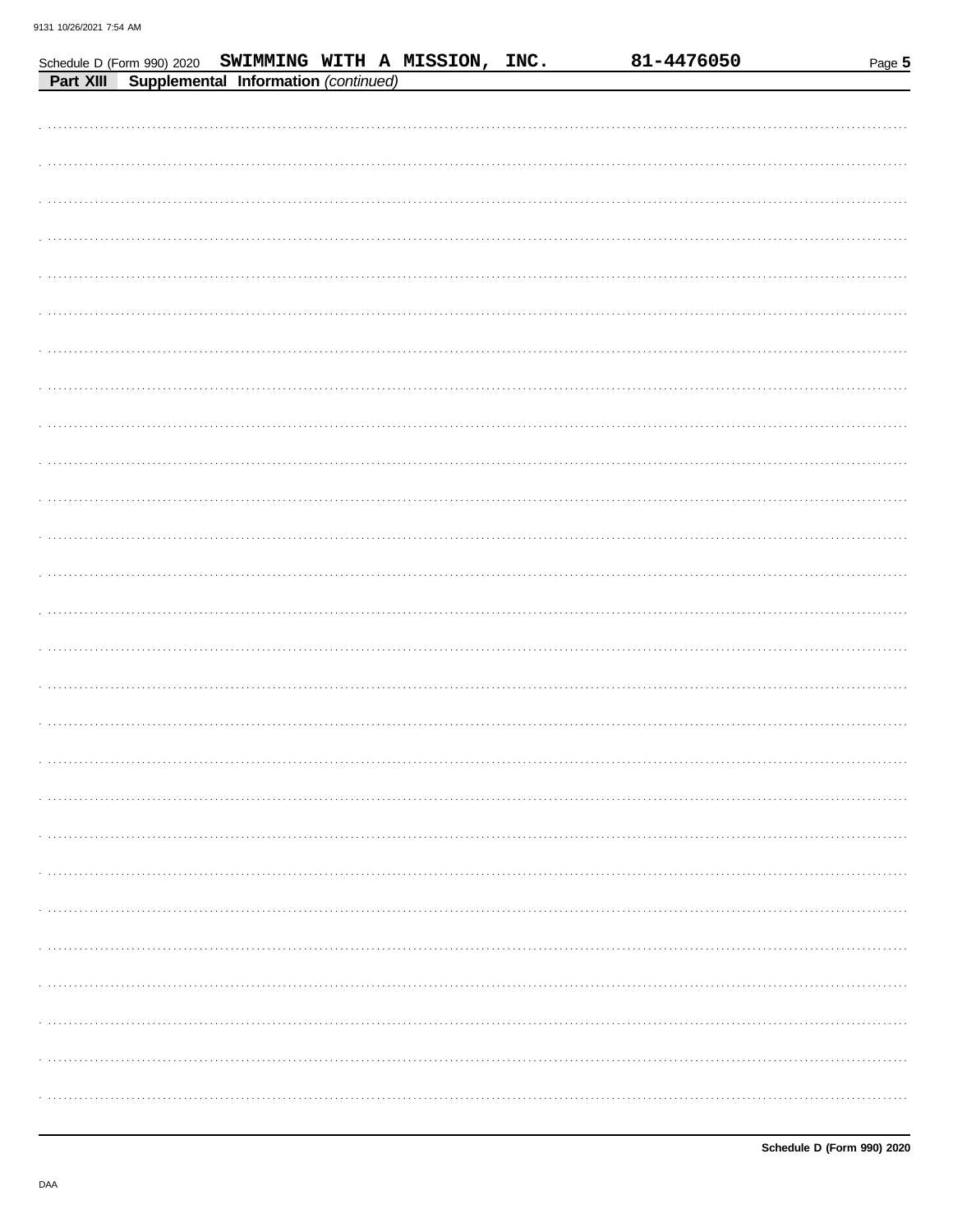| <b>SCHEDULE G</b>                                      | Supplemental Information Regarding Fundraising or Gaming Activities<br>Complete if the organization answered "Yes" on Form 990, Part IV, line 17, 18, or 19, or if the                                                                   |                                       |                                |  |                                                                                 |                                          | OMB No. 1545-0047                |  |  |
|--------------------------------------------------------|------------------------------------------------------------------------------------------------------------------------------------------------------------------------------------------------------------------------------------------|---------------------------------------|--------------------------------|--|---------------------------------------------------------------------------------|------------------------------------------|----------------------------------|--|--|
| (Form 990 or 990-EZ)                                   |                                                                                                                                                                                                                                          |                                       |                                |  | organization entered more than \$15,000 on Form 990-EZ, line 6a.                |                                          |                                  |  |  |
| Department of the Treasury<br>Internal Revenue Service |                                                                                                                                                                                                                                          | LI Attach to Form 990 or Form 990-EZ. |                                |  | <b>u</b> Go to www.irs.gov/Form990 for instructions and the latest information. |                                          | Open to Public<br>Inspection     |  |  |
| Name of the organization                               | Employer identification number<br>81-4476050<br>SWIMMING WITH A MISSION, INC.                                                                                                                                                            |                                       |                                |  |                                                                                 |                                          |                                  |  |  |
| Part I                                                 | Fundraising Activities. Complete if the organization answered "Yes" on Form 990, Part IV, line 17.                                                                                                                                       |                                       |                                |  |                                                                                 |                                          |                                  |  |  |
|                                                        | Form 990-EZ filers are not required to complete this part.                                                                                                                                                                               |                                       |                                |  |                                                                                 |                                          |                                  |  |  |
| 1                                                      | Indicate whether the organization raised funds through any of the following activities. Check all that apply.                                                                                                                            |                                       |                                |  |                                                                                 |                                          |                                  |  |  |
| Mail solicitations<br>a                                |                                                                                                                                                                                                                                          | e                                     |                                |  | Solicitation of non-government grants                                           |                                          |                                  |  |  |
| Internet and email solicitations<br>b                  |                                                                                                                                                                                                                                          | f                                     |                                |  | Solicitation of government grants                                               |                                          |                                  |  |  |
| Phone solicitations<br>C                               |                                                                                                                                                                                                                                          | Special fundraising events<br>a       |                                |  |                                                                                 |                                          |                                  |  |  |
| In-person solicitations<br>d                           |                                                                                                                                                                                                                                          |                                       |                                |  |                                                                                 |                                          |                                  |  |  |
|                                                        | 2a Did the organization have a written or oral agreement with any individual (including officers, directors, trustees,<br>or key employees listed in Form 990, Part VII) or entity in connection with professional fundraising services? |                                       |                                |  |                                                                                 |                                          | Yes<br>No                        |  |  |
|                                                        | <b>b</b> If "Yes," list the 10 highest paid individuals or entities (fundraisers) pursuant to agreements under which the fundraiser is to be<br>compensated at least \$5,000 by the organization.                                        |                                       |                                |  |                                                                                 |                                          |                                  |  |  |
|                                                        |                                                                                                                                                                                                                                          |                                       | (iii) Did fund-<br>raiser have |  |                                                                                 | (v) Amount paid to                       | (vi) Amount paid to              |  |  |
|                                                        | (i) Name and address of individual<br>or entity (fundraiser)                                                                                                                                                                             | (ii) Activity                         | custody or                     |  | (iv) Gross receipts<br>from activity                                            | (or retained by)<br>fundraiser listed in | (or retained by)<br>organization |  |  |
|                                                        |                                                                                                                                                                                                                                          |                                       | control of<br>contributions?   |  |                                                                                 | col. (i)                                 |                                  |  |  |
|                                                        |                                                                                                                                                                                                                                          |                                       | Yes   No                       |  |                                                                                 |                                          |                                  |  |  |
| 1                                                      |                                                                                                                                                                                                                                          |                                       |                                |  |                                                                                 |                                          |                                  |  |  |
| $\mathbf{2}$                                           |                                                                                                                                                                                                                                          |                                       |                                |  |                                                                                 |                                          |                                  |  |  |
|                                                        |                                                                                                                                                                                                                                          |                                       |                                |  |                                                                                 |                                          |                                  |  |  |
|                                                        |                                                                                                                                                                                                                                          |                                       |                                |  |                                                                                 |                                          |                                  |  |  |
| 3                                                      |                                                                                                                                                                                                                                          |                                       |                                |  |                                                                                 |                                          |                                  |  |  |
|                                                        |                                                                                                                                                                                                                                          |                                       |                                |  |                                                                                 |                                          |                                  |  |  |
| 4                                                      |                                                                                                                                                                                                                                          |                                       |                                |  |                                                                                 |                                          |                                  |  |  |
|                                                        |                                                                                                                                                                                                                                          |                                       |                                |  |                                                                                 |                                          |                                  |  |  |
|                                                        |                                                                                                                                                                                                                                          |                                       |                                |  |                                                                                 |                                          |                                  |  |  |
| 5                                                      |                                                                                                                                                                                                                                          |                                       |                                |  |                                                                                 |                                          |                                  |  |  |
|                                                        |                                                                                                                                                                                                                                          |                                       |                                |  |                                                                                 |                                          |                                  |  |  |
|                                                        |                                                                                                                                                                                                                                          |                                       |                                |  |                                                                                 |                                          |                                  |  |  |
|                                                        |                                                                                                                                                                                                                                          |                                       |                                |  |                                                                                 |                                          |                                  |  |  |
|                                                        |                                                                                                                                                                                                                                          |                                       |                                |  |                                                                                 |                                          |                                  |  |  |
| 7                                                      |                                                                                                                                                                                                                                          |                                       |                                |  |                                                                                 |                                          |                                  |  |  |
|                                                        |                                                                                                                                                                                                                                          |                                       |                                |  |                                                                                 |                                          |                                  |  |  |
| 8                                                      |                                                                                                                                                                                                                                          |                                       |                                |  |                                                                                 |                                          |                                  |  |  |
|                                                        |                                                                                                                                                                                                                                          |                                       |                                |  |                                                                                 |                                          |                                  |  |  |
|                                                        |                                                                                                                                                                                                                                          |                                       |                                |  |                                                                                 |                                          |                                  |  |  |
| 9                                                      |                                                                                                                                                                                                                                          |                                       |                                |  |                                                                                 |                                          |                                  |  |  |
|                                                        |                                                                                                                                                                                                                                          |                                       |                                |  |                                                                                 |                                          |                                  |  |  |
| 10                                                     |                                                                                                                                                                                                                                          |                                       |                                |  |                                                                                 |                                          |                                  |  |  |
|                                                        |                                                                                                                                                                                                                                          |                                       |                                |  |                                                                                 |                                          |                                  |  |  |
|                                                        |                                                                                                                                                                                                                                          |                                       |                                |  |                                                                                 |                                          |                                  |  |  |
| Total<br>3                                             | List all states in which the organization is registered or licensed to solicit contributions or has been notified it is exempt from                                                                                                      |                                       |                                |  |                                                                                 |                                          |                                  |  |  |
| registration or licensing.                             |                                                                                                                                                                                                                                          |                                       |                                |  |                                                                                 |                                          |                                  |  |  |
|                                                        |                                                                                                                                                                                                                                          |                                       |                                |  |                                                                                 |                                          |                                  |  |  |
|                                                        |                                                                                                                                                                                                                                          |                                       |                                |  |                                                                                 |                                          |                                  |  |  |
|                                                        |                                                                                                                                                                                                                                          |                                       |                                |  |                                                                                 |                                          |                                  |  |  |
|                                                        |                                                                                                                                                                                                                                          |                                       |                                |  |                                                                                 |                                          |                                  |  |  |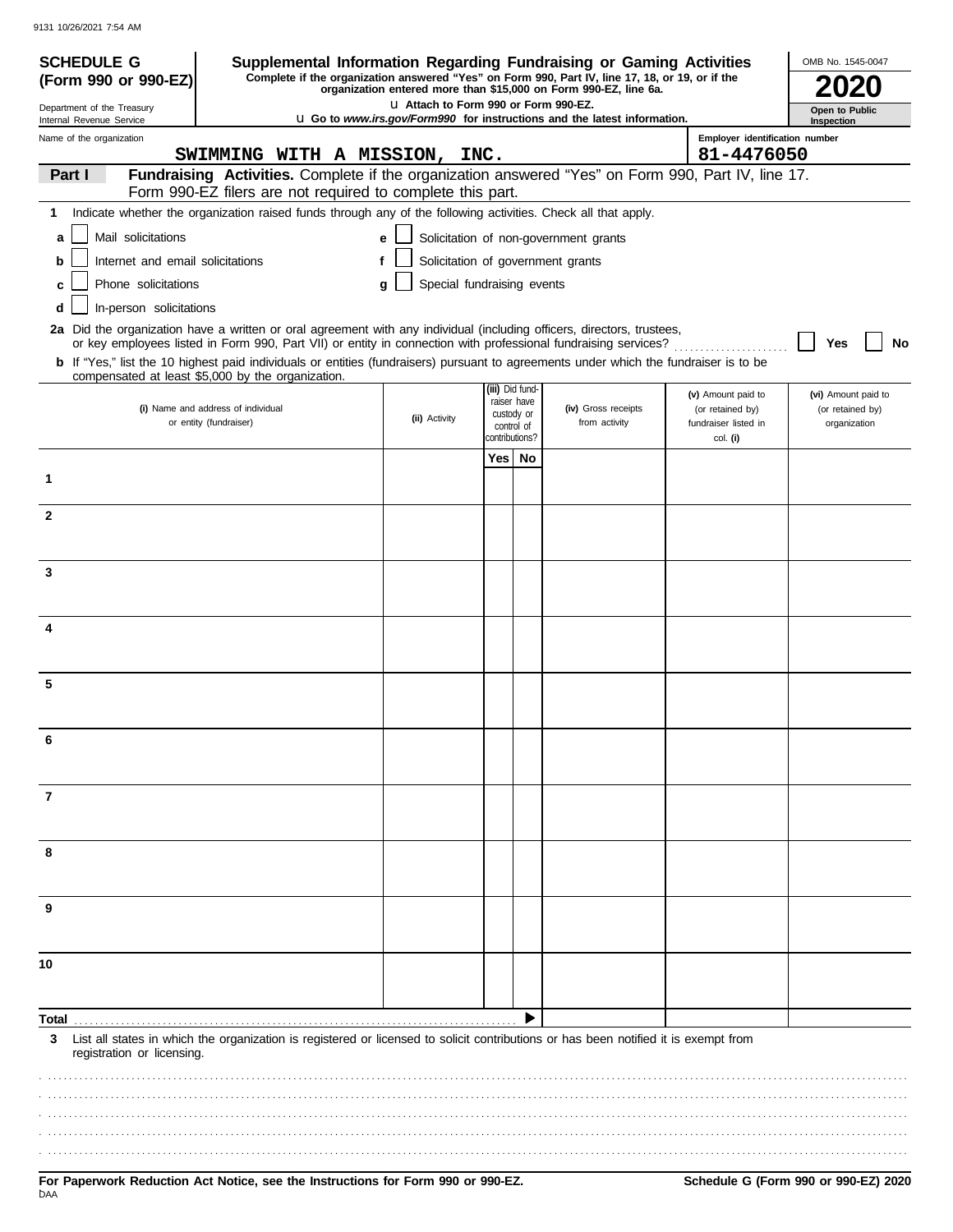|          | Schedule G (Form 990 or 990-EZ) 2020 |                                                                                                                                                                                                                        | SWIMMING WITH A MISSION, INC.                    |                        | 81-4476050<br>Page 2                                |
|----------|--------------------------------------|------------------------------------------------------------------------------------------------------------------------------------------------------------------------------------------------------------------------|--------------------------------------------------|------------------------|-----------------------------------------------------|
|          | Part II                              | Fundraising Events. Complete if the organization answered "Yes" on Form 990, Part IV, line 18, or reported more                                                                                                        |                                                  |                        |                                                     |
|          |                                      | than \$15,000 of fundraising event contributions and gross income on Form 990-EZ, lines 1 and 6b. List events with                                                                                                     |                                                  |                        |                                                     |
|          |                                      | gross receipts greater than \$5,000.                                                                                                                                                                                   |                                                  |                        |                                                     |
|          |                                      | (a) Event #1                                                                                                                                                                                                           | (b) Event #2                                     | (c) Other events       |                                                     |
|          |                                      | SWIM WITH A MIS                                                                                                                                                                                                        |                                                  |                        | (d) Total events                                    |
|          |                                      | (event type)                                                                                                                                                                                                           | (event type)                                     | None<br>(total number) | (add col. (a) through<br>col. (c)                   |
|          |                                      |                                                                                                                                                                                                                        |                                                  |                        |                                                     |
| Revenue  |                                      | 389,525                                                                                                                                                                                                                |                                                  |                        | 389,525                                             |
|          | 1 Gross receipts                     |                                                                                                                                                                                                                        |                                                  |                        |                                                     |
|          | 2 Less: Contributions                | 166,000                                                                                                                                                                                                                |                                                  |                        | 166,000                                             |
|          | 3 Gross income (line 1 minus         |                                                                                                                                                                                                                        |                                                  |                        |                                                     |
|          |                                      | 223,525                                                                                                                                                                                                                |                                                  |                        | 223,525                                             |
|          |                                      |                                                                                                                                                                                                                        |                                                  |                        |                                                     |
|          | 4 Cash prizes                        |                                                                                                                                                                                                                        |                                                  |                        |                                                     |
|          |                                      |                                                                                                                                                                                                                        |                                                  |                        |                                                     |
|          | 5 Noncash prizes                     |                                                                                                                                                                                                                        |                                                  |                        |                                                     |
|          |                                      |                                                                                                                                                                                                                        |                                                  |                        |                                                     |
|          | 6 Rent/facility costs                |                                                                                                                                                                                                                        |                                                  |                        |                                                     |
| Expenses |                                      |                                                                                                                                                                                                                        |                                                  |                        |                                                     |
|          | 7 Food and beverages                 |                                                                                                                                                                                                                        |                                                  |                        |                                                     |
| Direct   | 8 Entertainment                      | 587                                                                                                                                                                                                                    |                                                  |                        | 587                                                 |
|          |                                      |                                                                                                                                                                                                                        |                                                  |                        |                                                     |
|          | <b>9</b> Other direct expenses       | 16,854                                                                                                                                                                                                                 |                                                  |                        | 16,854                                              |
|          |                                      |                                                                                                                                                                                                                        |                                                  |                        |                                                     |
|          |                                      |                                                                                                                                                                                                                        |                                                  |                        | 17,441                                              |
|          |                                      |                                                                                                                                                                                                                        |                                                  |                        | 206,084                                             |
|          | Part III                             | Gaming. Complete if the organization answered "Yes" on Form 990, Part IV, line 19, or reported more than                                                                                                               |                                                  |                        |                                                     |
|          |                                      | \$15,000 on Form 990-EZ, line 6a.                                                                                                                                                                                      |                                                  |                        |                                                     |
|          |                                      | (a) Bingo                                                                                                                                                                                                              | (b) Pull tabs/instant<br>bingo/progressive bingo | (c) Other gaming       | (d) Total gaming (add<br>col. (a) through col. (c)) |
| Revenue  |                                      |                                                                                                                                                                                                                        |                                                  |                        |                                                     |
|          | Gross revenue                        |                                                                                                                                                                                                                        |                                                  |                        |                                                     |
|          |                                      |                                                                                                                                                                                                                        |                                                  |                        |                                                     |
|          | 2 Cash prizes                        |                                                                                                                                                                                                                        |                                                  |                        |                                                     |
| Ses      |                                      |                                                                                                                                                                                                                        |                                                  |                        |                                                     |
| Expens   | 3 Noncash prizes                     |                                                                                                                                                                                                                        |                                                  |                        |                                                     |
|          |                                      |                                                                                                                                                                                                                        |                                                  |                        |                                                     |
| Direct   | 4 Rent/facility costs                |                                                                                                                                                                                                                        |                                                  |                        |                                                     |
|          |                                      |                                                                                                                                                                                                                        |                                                  |                        |                                                     |
|          | 5 Other direct expenses              |                                                                                                                                                                                                                        |                                                  |                        |                                                     |
|          |                                      | Yes<br>. %                                                                                                                                                                                                             | <b>Yes</b>                                       | %<br>%<br>Yes          |                                                     |
|          | 6 Volunteer labor                    | No                                                                                                                                                                                                                     | No.                                              | No                     |                                                     |
|          |                                      |                                                                                                                                                                                                                        |                                                  |                        |                                                     |
|          |                                      |                                                                                                                                                                                                                        |                                                  |                        |                                                     |
|          |                                      |                                                                                                                                                                                                                        |                                                  |                        |                                                     |
|          |                                      |                                                                                                                                                                                                                        |                                                  |                        |                                                     |
| 9        |                                      |                                                                                                                                                                                                                        |                                                  |                        |                                                     |
|          |                                      |                                                                                                                                                                                                                        |                                                  |                        | Yes<br><b>No</b>                                    |
|          | b If "No," explain:                  |                                                                                                                                                                                                                        |                                                  |                        |                                                     |
|          |                                      |                                                                                                                                                                                                                        |                                                  |                        |                                                     |
|          |                                      |                                                                                                                                                                                                                        |                                                  |                        |                                                     |
|          |                                      | 10a Were any of the organization's gaming licenses revoked, suspended, or terminated during the tax year?<br>10a Were any of the organization's gaming licenses revoked, suspended, or terminated during the tax year? |                                                  |                        | Yes<br><b>No</b>                                    |
|          | b If "Yes," explain:                 |                                                                                                                                                                                                                        |                                                  |                        |                                                     |
|          |                                      |                                                                                                                                                                                                                        |                                                  |                        |                                                     |

. . . . . . . . . . . . . . . . . . . . . . . . . . . . . . . . . . . . . . . . . . . . . . . . . . . . . . . . . . . . . . . . . . . . . . . . . . . . . . . . . . . . . . . . . . . . . . . . . . . . . . . . . . . . . . . . . . . . . . . . . . . . . . . . . . . . . . . . . . . . . . . . . . . . . . . . . . . . . . . .

DAA **Schedule G (Form 990 or 990-EZ) 2020**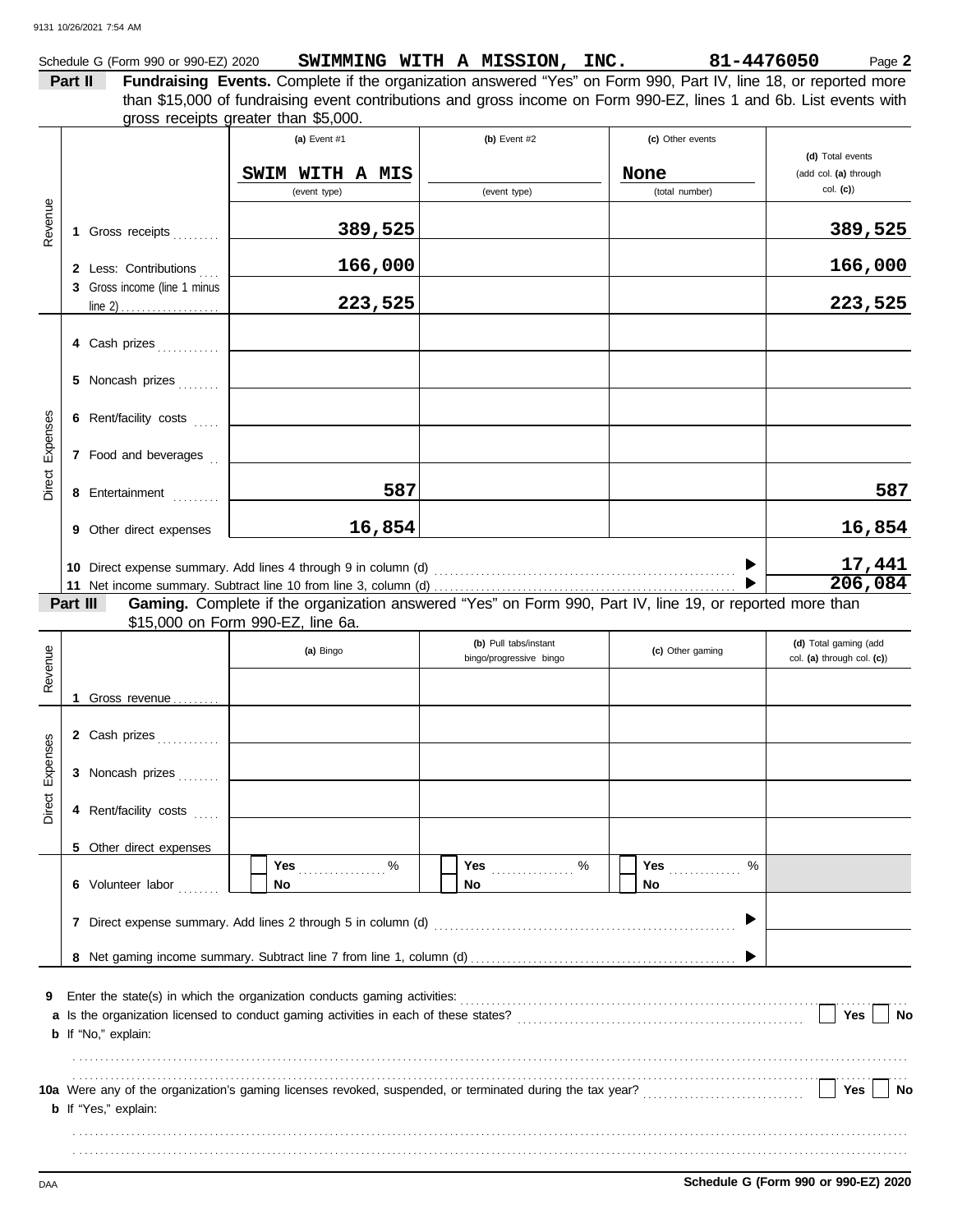|     | Schedule G (Form 990 or 990-EZ) 2020                                                                                                                                                                                                                                                                                                            | SWIMMING WITH A MISSION, INC. |                        |  | 81-4476050      |     | Page 3 |
|-----|-------------------------------------------------------------------------------------------------------------------------------------------------------------------------------------------------------------------------------------------------------------------------------------------------------------------------------------------------|-------------------------------|------------------------|--|-----------------|-----|--------|
| 11  |                                                                                                                                                                                                                                                                                                                                                 |                               |                        |  |                 | Yes | No     |
| 12  | Is the organization a grantor, beneficiary or trustee of a trust, or a member of a partnership or other entity                                                                                                                                                                                                                                  |                               |                        |  |                 |     |        |
|     |                                                                                                                                                                                                                                                                                                                                                 |                               |                        |  |                 | Yes | No     |
| 13  | Indicate the percentage of gaming activity conducted in:                                                                                                                                                                                                                                                                                        |                               |                        |  |                 |     |        |
| a   |                                                                                                                                                                                                                                                                                                                                                 |                               |                        |  | 13a             |     | %      |
| b   | An outside facility <b>contained a control of the facility</b> contained a control of the facility contained a control of the facility contained a control of the facility contained a control of the facility control of the facil<br>Enter the name and address of the person who prepares the organization's gaming/special events books and |                               |                        |  | 13 <sub>b</sub> |     | %      |
| 14  | records:                                                                                                                                                                                                                                                                                                                                        |                               |                        |  |                 |     |        |
|     |                                                                                                                                                                                                                                                                                                                                                 |                               |                        |  |                 |     |        |
|     | Address <b>u</b>                                                                                                                                                                                                                                                                                                                                |                               |                        |  |                 |     |        |
| 15a | Does the organization have a contract with a third party from whom the organization receives gaming<br>revenue?                                                                                                                                                                                                                                 |                               |                        |  |                 | Yes | No     |
| b   |                                                                                                                                                                                                                                                                                                                                                 |                               |                        |  |                 |     |        |
|     |                                                                                                                                                                                                                                                                                                                                                 |                               |                        |  |                 |     |        |
| c   | If "Yes," enter name and address of the third party:                                                                                                                                                                                                                                                                                            |                               |                        |  |                 |     |        |
|     |                                                                                                                                                                                                                                                                                                                                                 |                               |                        |  |                 |     |        |
|     | Address <b>u</b>                                                                                                                                                                                                                                                                                                                                |                               |                        |  |                 |     |        |
| 16  | Gaming manager information:                                                                                                                                                                                                                                                                                                                     |                               |                        |  |                 |     |        |
|     |                                                                                                                                                                                                                                                                                                                                                 |                               |                        |  |                 |     |        |
|     |                                                                                                                                                                                                                                                                                                                                                 |                               |                        |  |                 |     |        |
|     |                                                                                                                                                                                                                                                                                                                                                 |                               |                        |  |                 |     |        |
|     | Director/officer                                                                                                                                                                                                                                                                                                                                | Employee                      | Independent contractor |  |                 |     |        |
|     |                                                                                                                                                                                                                                                                                                                                                 |                               |                        |  |                 |     |        |
| 17  | Mandatory distributions:                                                                                                                                                                                                                                                                                                                        |                               |                        |  |                 |     |        |
| a   | Is the organization required under state law to make charitable distributions from the gaming proceeds to                                                                                                                                                                                                                                       |                               |                        |  |                 | Yes | No     |
| b   | Enter the amount of distributions required under state law to be distributed to other exempt organizations or                                                                                                                                                                                                                                   |                               |                        |  |                 |     |        |
|     | spent in the organization's own exempt activities during the tax year $\mathbf{u}$ \$                                                                                                                                                                                                                                                           |                               |                        |  |                 |     |        |
|     | Supplemental Information. Provide the explanations required by Part I, line 2b, columns (iii) and (v); and<br>Part IV<br>Part III, lines 9, 9b, 10b, 15b, 15c, 16, and 17b, as applicable. Also provide any additional information.                                                                                                             |                               |                        |  |                 |     |        |
|     | See instructions.                                                                                                                                                                                                                                                                                                                               |                               |                        |  |                 |     |        |
|     |                                                                                                                                                                                                                                                                                                                                                 |                               |                        |  |                 |     |        |
|     |                                                                                                                                                                                                                                                                                                                                                 |                               |                        |  |                 |     |        |
|     |                                                                                                                                                                                                                                                                                                                                                 |                               |                        |  |                 |     |        |
|     |                                                                                                                                                                                                                                                                                                                                                 |                               |                        |  |                 |     |        |
|     |                                                                                                                                                                                                                                                                                                                                                 |                               |                        |  |                 |     |        |
|     |                                                                                                                                                                                                                                                                                                                                                 |                               |                        |  |                 |     |        |
|     |                                                                                                                                                                                                                                                                                                                                                 |                               |                        |  |                 |     |        |
|     |                                                                                                                                                                                                                                                                                                                                                 |                               |                        |  |                 |     |        |
|     |                                                                                                                                                                                                                                                                                                                                                 |                               |                        |  |                 |     |        |
|     |                                                                                                                                                                                                                                                                                                                                                 |                               |                        |  |                 |     |        |
|     |                                                                                                                                                                                                                                                                                                                                                 |                               |                        |  |                 |     |        |
|     |                                                                                                                                                                                                                                                                                                                                                 |                               |                        |  |                 |     |        |

Schedule G (Form 990 or 990-EZ) 2020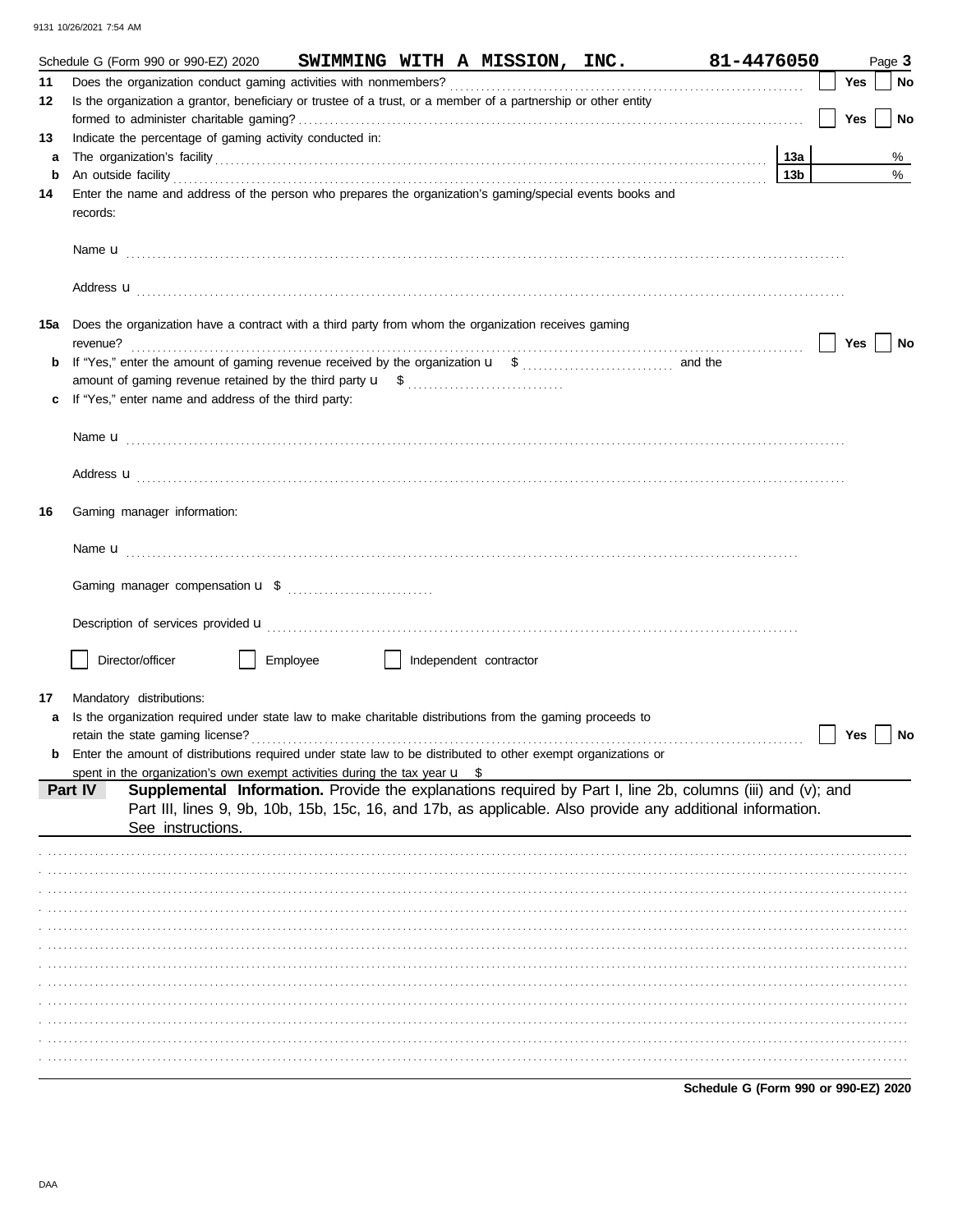| <b>SCHEDULE I</b>                                                                                                                                                                                                                                                               |                                                                                                                                       |                                         | Grants and Other Assistance to Organizations,           |                                       |                                                             |                                          | OMB No. 1545-0047                     |  |  |
|---------------------------------------------------------------------------------------------------------------------------------------------------------------------------------------------------------------------------------------------------------------------------------|---------------------------------------------------------------------------------------------------------------------------------------|-----------------------------------------|---------------------------------------------------------|---------------------------------------|-------------------------------------------------------------|------------------------------------------|---------------------------------------|--|--|
| (Form 990)                                                                                                                                                                                                                                                                      | Governments, and Individuals in the United States<br>Complete if the organization answered "Yes" on Form 990, Part IV, line 21 or 22. |                                         |                                                         |                                       |                                                             |                                          |                                       |  |  |
|                                                                                                                                                                                                                                                                                 |                                                                                                                                       |                                         | La Attach to Form 990.                                  |                                       |                                                             |                                          | <b>Open to Public</b>                 |  |  |
| Department of the Treasury<br>Internal Revenue Service                                                                                                                                                                                                                          |                                                                                                                                       |                                         | u Go to www.irs.gov/Form990 for the latest information. |                                       |                                                             |                                          | <b>Inspection</b>                     |  |  |
| Name of the organization                                                                                                                                                                                                                                                        |                                                                                                                                       |                                         |                                                         |                                       |                                                             |                                          | Employer identification number        |  |  |
| SWIMMING WITH A MISSION, INC.                                                                                                                                                                                                                                                   |                                                                                                                                       |                                         |                                                         |                                       |                                                             |                                          | 81-4476050                            |  |  |
| <b>General Information on Grants and Assistance</b><br>Part I                                                                                                                                                                                                                   |                                                                                                                                       |                                         |                                                         |                                       |                                                             |                                          |                                       |  |  |
| 1 Does the organization maintain records to substantiate the amount of the grants or assistance, the grantees' eligibility for the grants or assistance, and<br>2 Describe in Part IV the organization's procedures for monitoring the use of grant funds in the United States. |                                                                                                                                       |                                         |                                                         |                                       |                                                             |                                          | $ \mathbf{X} $ Yes<br>  No            |  |  |
| Grants and Other Assistance to Domestic Organizations and Domestic Governments. Complete if the organization answered "Yes" on Form 990,<br><b>Part II</b>                                                                                                                      |                                                                                                                                       |                                         |                                                         |                                       |                                                             |                                          |                                       |  |  |
| Part IV, line 21, for any recipient that received more than \$5,000. Part II can be duplicated if additional space is needed.                                                                                                                                                   |                                                                                                                                       |                                         |                                                         |                                       |                                                             |                                          |                                       |  |  |
| (a) Name and address of organization<br>$\mathbf 1$<br>or government                                                                                                                                                                                                            | $(b)$ EIN                                                                                                                             | $(c)$ IRC<br>section<br>(if applicable) | (d) Amount of cash<br>grant                             | (e) Amount of non-<br>cash assistance | (f) Method of valuation<br>(book, FMV, appraisal,<br>other) | (q) Description of<br>noncash assistance | (h) Purpose of grant<br>or assistance |  |  |
| (1) EASTER SEALS                                                                                                                                                                                                                                                                |                                                                                                                                       |                                         |                                                         |                                       |                                                             |                                          |                                       |  |  |
| 555 AUBURN ST                                                                                                                                                                                                                                                                   |                                                                                                                                       |                                         |                                                         |                                       |                                                             |                                          | <b>OPERATIONS</b>                     |  |  |
| NH 03103<br><b>MANCHESTER</b>                                                                                                                                                                                                                                                   | $02 - 0272825$ 501C3                                                                                                                  |                                         | 1,060,225                                               |                                       |                                                             |                                          |                                       |  |  |
| (2) CATHOLIC CHARITIES NEW HAMPSHIRE                                                                                                                                                                                                                                            |                                                                                                                                       |                                         |                                                         |                                       |                                                             |                                          |                                       |  |  |
| 100 WILLIAM LOEB DRIVE, UNIT 3                                                                                                                                                                                                                                                  |                                                                                                                                       |                                         |                                                         |                                       |                                                             |                                          | <b>OPERATIONS</b>                     |  |  |
| NH 03109<br><b>MANCHESTER</b>                                                                                                                                                                                                                                                   | $02 - 0222163$ 501C3                                                                                                                  |                                         | 1,060,000                                               |                                       |                                                             |                                          |                                       |  |  |
| (3) CURRIER MUSEUM OF ART                                                                                                                                                                                                                                                       |                                                                                                                                       |                                         |                                                         |                                       |                                                             |                                          |                                       |  |  |
| 150 ASH STREET                                                                                                                                                                                                                                                                  |                                                                                                                                       |                                         |                                                         |                                       |                                                             |                                          | <b>OPERATIONS</b>                     |  |  |
| NH 03104<br><b>MANCHESTER</b>                                                                                                                                                                                                                                                   | 02-0223322 501C3                                                                                                                      |                                         | 787,240                                                 |                                       |                                                             |                                          |                                       |  |  |
| (4) OPERATION DELTA DOG                                                                                                                                                                                                                                                         |                                                                                                                                       |                                         |                                                         |                                       |                                                             |                                          |                                       |  |  |
| 19G CLINTON DRIVE                                                                                                                                                                                                                                                               |                                                                                                                                       |                                         |                                                         |                                       |                                                             |                                          | <b>OPERATIONS</b>                     |  |  |
| NH 03049<br>HOLLIS                                                                                                                                                                                                                                                              | 46-1236244   501C3                                                                                                                    |                                         | 300,000                                                 |                                       |                                                             |                                          |                                       |  |  |
| (5) HERO PUPS                                                                                                                                                                                                                                                                   |                                                                                                                                       |                                         |                                                         |                                       |                                                             |                                          |                                       |  |  |
| 20 PORTSMOUTH AVE #127                                                                                                                                                                                                                                                          |                                                                                                                                       |                                         |                                                         |                                       |                                                             |                                          | <b>OPERATIONS</b>                     |  |  |
| <b>STRATHAM</b><br>NH 03885                                                                                                                                                                                                                                                     | 81-2599629   501C3                                                                                                                    |                                         | 261,353                                                 |                                       |                                                             |                                          |                                       |  |  |
| (6) HARBOR HOMES PLYMOUTH                                                                                                                                                                                                                                                       |                                                                                                                                       |                                         |                                                         |                                       |                                                             |                                          |                                       |  |  |
| <b>45 HIGH STREET</b>                                                                                                                                                                                                                                                           |                                                                                                                                       |                                         |                                                         |                                       |                                                             |                                          | <b>OPERATIONS</b>                     |  |  |
| NH 03060<br><b>NASHUA</b>                                                                                                                                                                                                                                                       | $02 - 0351932$ 501C3                                                                                                                  |                                         | 260,000                                                 |                                       |                                                             |                                          |                                       |  |  |
| (7) NAVY SEAL MUSEUM                                                                                                                                                                                                                                                            |                                                                                                                                       |                                         |                                                         |                                       |                                                             |                                          |                                       |  |  |
| 3300 N HIGHWAY A1A                                                                                                                                                                                                                                                              |                                                                                                                                       |                                         |                                                         |                                       |                                                             |                                          | <b> OPERATIONS</b>                    |  |  |
| FORT PIERCE<br>FL 34949                                                                                                                                                                                                                                                         | 59-2569073   501C3                                                                                                                    |                                         | 100,000                                                 |                                       |                                                             |                                          |                                       |  |  |
| (8) ANNIE'S ANGELS                                                                                                                                                                                                                                                              |                                                                                                                                       |                                         |                                                         |                                       |                                                             |                                          |                                       |  |  |
| 8 JANA LN                                                                                                                                                                                                                                                                       |                                                                                                                                       |                                         |                                                         |                                       |                                                             |                                          | <b>OPERATIONS</b>                     |  |  |
| NH 03885<br><b>STRATHAM</b>                                                                                                                                                                                                                                                     | 20-8562444   501C3                                                                                                                    |                                         | 100,000                                                 |                                       |                                                             |                                          |                                       |  |  |
| (9) HOMELAND HEROES                                                                                                                                                                                                                                                             |                                                                                                                                       |                                         |                                                         |                                       |                                                             |                                          |                                       |  |  |
| 224 N BROADWAY E-1                                                                                                                                                                                                                                                              |                                                                                                                                       |                                         |                                                         |                                       |                                                             |                                          | <b>OPERATIONS</b>                     |  |  |
| NH 03079<br><b>SALEM</b>                                                                                                                                                                                                                                                        | $46 - 4042025$ 501C3                                                                                                                  |                                         | 56,000                                                  |                                       |                                                             |                                          |                                       |  |  |
| Enter total number of section $501(c)(3)$ and government organizations listed in the line 1 table<br>$\mathbf{2}$                                                                                                                                                               |                                                                                                                                       |                                         |                                                         |                                       |                                                             |                                          | u 20                                  |  |  |
| Enter total number of other organizations listed in the line 1 table<br>3                                                                                                                                                                                                       |                                                                                                                                       |                                         |                                                         |                                       |                                                             |                                          |                                       |  |  |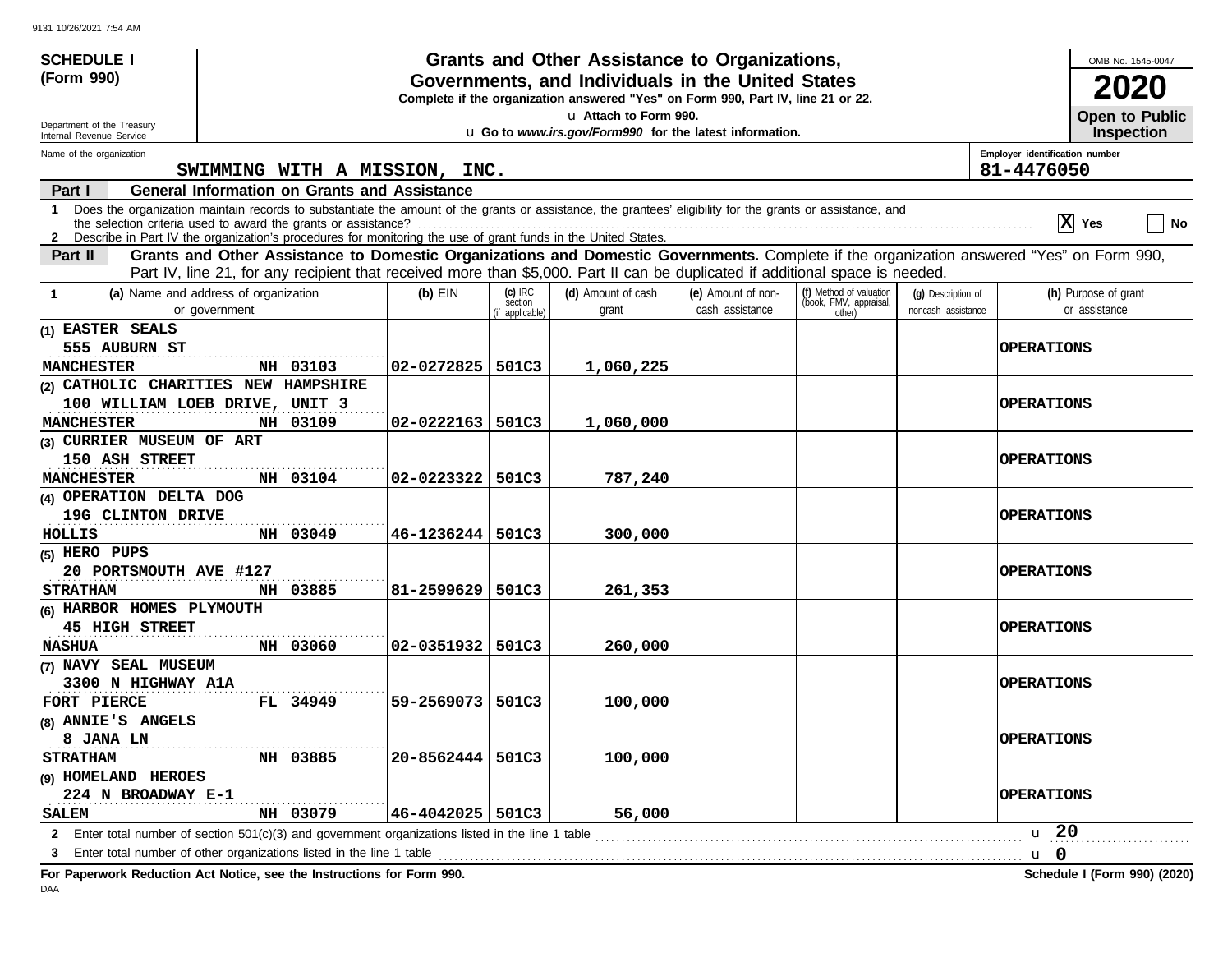| <b>SCHEDULE I</b>                                                                                                                                                                                                                                                               |                                                                                                                                               |                                         | Grants and Other Assistance to Organizations,           |                                       |                                                             |                                          |                                | OMB No. 1545-0047                     |
|---------------------------------------------------------------------------------------------------------------------------------------------------------------------------------------------------------------------------------------------------------------------------------|-----------------------------------------------------------------------------------------------------------------------------------------------|-----------------------------------------|---------------------------------------------------------|---------------------------------------|-------------------------------------------------------------|------------------------------------------|--------------------------------|---------------------------------------|
| (Form 990)                                                                                                                                                                                                                                                                      | Governments, and Individuals in the United States<br>2020<br>Complete if the organization answered "Yes" on Form 990, Part IV, line 21 or 22. |                                         |                                                         |                                       |                                                             |                                          |                                |                                       |
|                                                                                                                                                                                                                                                                                 |                                                                                                                                               |                                         | La Attach to Form 990.                                  |                                       |                                                             |                                          |                                | <b>Open to Public</b>                 |
| Department of the Treasury<br>Internal Revenue Service                                                                                                                                                                                                                          |                                                                                                                                               |                                         | u Go to www.irs.gov/Form990 for the latest information. |                                       |                                                             |                                          |                                | <b>Inspection</b>                     |
| Name of the organization                                                                                                                                                                                                                                                        |                                                                                                                                               |                                         |                                                         |                                       |                                                             |                                          | Employer identification number |                                       |
| SWIMMING WITH A MISSION, INC.                                                                                                                                                                                                                                                   |                                                                                                                                               |                                         |                                                         |                                       |                                                             |                                          | 81-4476050                     |                                       |
| <b>General Information on Grants and Assistance</b><br>Part I                                                                                                                                                                                                                   |                                                                                                                                               |                                         |                                                         |                                       |                                                             |                                          |                                |                                       |
| 1 Does the organization maintain records to substantiate the amount of the grants or assistance, the grantees' eligibility for the grants or assistance, and<br>2 Describe in Part IV the organization's procedures for monitoring the use of grant funds in the United States. |                                                                                                                                               |                                         |                                                         |                                       |                                                             |                                          |                                | No<br>Yes                             |
| Grants and Other Assistance to Domestic Organizations and Domestic Governments. Complete if the organization answered "Yes" on Form 990,<br>Part II                                                                                                                             |                                                                                                                                               |                                         |                                                         |                                       |                                                             |                                          |                                |                                       |
| Part IV, line 21, for any recipient that received more than \$5,000. Part II can be duplicated if additional space is needed.                                                                                                                                                   |                                                                                                                                               |                                         |                                                         |                                       |                                                             |                                          |                                |                                       |
| (a) Name and address of organization<br>-1<br>or government                                                                                                                                                                                                                     | $(b)$ EIN                                                                                                                                     | $(c)$ IRC<br>section<br>(if applicable) | (d) Amount of cash<br>grant                             | (e) Amount of non-<br>cash assistance | (f) Method of valuation<br>(book, FMV, appraisal,<br>other) | (q) Description of<br>noncash assistance |                                | (h) Purpose of grant<br>or assistance |
| (1) CLEAR PATH                                                                                                                                                                                                                                                                  |                                                                                                                                               |                                         |                                                         |                                       |                                                             |                                          |                                |                                       |
| 1223 SALT SPRINGS RD                                                                                                                                                                                                                                                            |                                                                                                                                               |                                         |                                                         |                                       |                                                             |                                          | <b>OPERATIONS</b>              |                                       |
| <b>CHITTENANGO</b><br>NY 13037                                                                                                                                                                                                                                                  | $27 - 5206513$ 501C3                                                                                                                          |                                         | 46,531                                                  |                                       |                                                             |                                          |                                |                                       |
| (2) CAMP RESILIENCE                                                                                                                                                                                                                                                             |                                                                                                                                               |                                         |                                                         |                                       |                                                             |                                          |                                |                                       |
| PO BOX 7384                                                                                                                                                                                                                                                                     |                                                                                                                                               |                                         |                                                         |                                       |                                                             |                                          | <b>OPERATIONS</b>              |                                       |
| NH 03247<br><b>GILFORD</b>                                                                                                                                                                                                                                                      | 46-4105905   501C3                                                                                                                            |                                         | 29,770                                                  |                                       |                                                             |                                          |                                |                                       |
| (3) VOUCHERS FOR VETERANS                                                                                                                                                                                                                                                       |                                                                                                                                               |                                         |                                                         |                                       |                                                             |                                          |                                |                                       |
| PO BOX 42                                                                                                                                                                                                                                                                       |                                                                                                                                               |                                         |                                                         |                                       |                                                             |                                          | <b>OPERATIONS</b>              |                                       |
| NH 03866<br><b>ROCHESTER</b>                                                                                                                                                                                                                                                    | 82-4904974   501C3                                                                                                                            |                                         | 20,000                                                  |                                       |                                                             |                                          |                                |                                       |
| (4) WARRIOR HEALTH FOUNDATION                                                                                                                                                                                                                                                   |                                                                                                                                               |                                         |                                                         |                                       |                                                             |                                          |                                |                                       |
| 3535 MILITARY TRL STE 103                                                                                                                                                                                                                                                       |                                                                                                                                               |                                         |                                                         |                                       |                                                             |                                          | <b>OPERATIONS</b>              |                                       |
| <b>JUPITER</b><br>FL 33458                                                                                                                                                                                                                                                      | 81-5267947   501C3                                                                                                                            |                                         | 15,000                                                  |                                       |                                                             |                                          |                                |                                       |
| (5) FISHER HOUSE BOSTON                                                                                                                                                                                                                                                         |                                                                                                                                               |                                         |                                                         |                                       |                                                             |                                          |                                |                                       |
| PO BOX 230                                                                                                                                                                                                                                                                      |                                                                                                                                               |                                         |                                                         |                                       |                                                             |                                          | <b>OPERATIONS</b>              |                                       |
| MA 02071<br>S WALPOLE                                                                                                                                                                                                                                                           | 26-0190895   501C3                                                                                                                            |                                         | 15,000                                                  |                                       |                                                             |                                          |                                |                                       |
| (6) COAST GUARD FOUNDATION                                                                                                                                                                                                                                                      |                                                                                                                                               |                                         |                                                         |                                       |                                                             |                                          |                                |                                       |
| 394 TAUGWONK RD                                                                                                                                                                                                                                                                 |                                                                                                                                               |                                         |                                                         |                                       |                                                             |                                          | <b>OPERATIONS</b>              |                                       |
| CT 06378<br><b>STONINGTON</b>                                                                                                                                                                                                                                                   | 04-2899862   501C3                                                                                                                            |                                         | 15,000                                                  |                                       |                                                             |                                          |                                |                                       |
| (7) HIDDEN BATTLES                                                                                                                                                                                                                                                              |                                                                                                                                               |                                         |                                                         |                                       |                                                             |                                          |                                |                                       |
| 100 MERRIMACK STREET, SUITE 202                                                                                                                                                                                                                                                 |                                                                                                                                               |                                         |                                                         |                                       |                                                             |                                          | <b>OPERATIONS</b>              |                                       |
| MA 01852<br><b>LOWELL</b>                                                                                                                                                                                                                                                       | $04 - 3401997$ 501C3                                                                                                                          |                                         | 15,000                                                  |                                       |                                                             |                                          |                                |                                       |
| (8) ELITE MEET                                                                                                                                                                                                                                                                  |                                                                                                                                               |                                         |                                                         |                                       |                                                             |                                          |                                |                                       |
| 2641 GAINES MILL DR                                                                                                                                                                                                                                                             |                                                                                                                                               |                                         |                                                         |                                       |                                                             |                                          | <b>OPERATIONS</b>              |                                       |
| VA 23456<br><b>VIRGINIA BEACH</b>                                                                                                                                                                                                                                               | 82-3048668   501C3                                                                                                                            |                                         | 10,000                                                  |                                       |                                                             |                                          |                                |                                       |
| (9) MANCHESTER ASSOCIATION POLICE K9                                                                                                                                                                                                                                            |                                                                                                                                               |                                         |                                                         |                                       |                                                             |                                          |                                |                                       |
| <b>405 VALLEY STREET</b>                                                                                                                                                                                                                                                        |                                                                                                                                               |                                         |                                                         |                                       |                                                             |                                          | <b>OPERATIONS</b>              |                                       |
| NH 03103<br><b>MANCHESTER</b>                                                                                                                                                                                                                                                   | 83-2038259   501C3<br>10,000                                                                                                                  |                                         |                                                         |                                       |                                                             |                                          |                                |                                       |
| 2 Enter total number of section 501(c)(3) and government organizations listed in the line 1 table                                                                                                                                                                               |                                                                                                                                               |                                         |                                                         |                                       |                                                             |                                          | u                              |                                       |
| 3 Enter total number of other organizations listed in the line 1 table                                                                                                                                                                                                          |                                                                                                                                               |                                         |                                                         |                                       |                                                             |                                          |                                |                                       |

**For Paperwork Reduction Act Notice, see the Instructions for Form 990. Schedule I (Form 990) (2020)**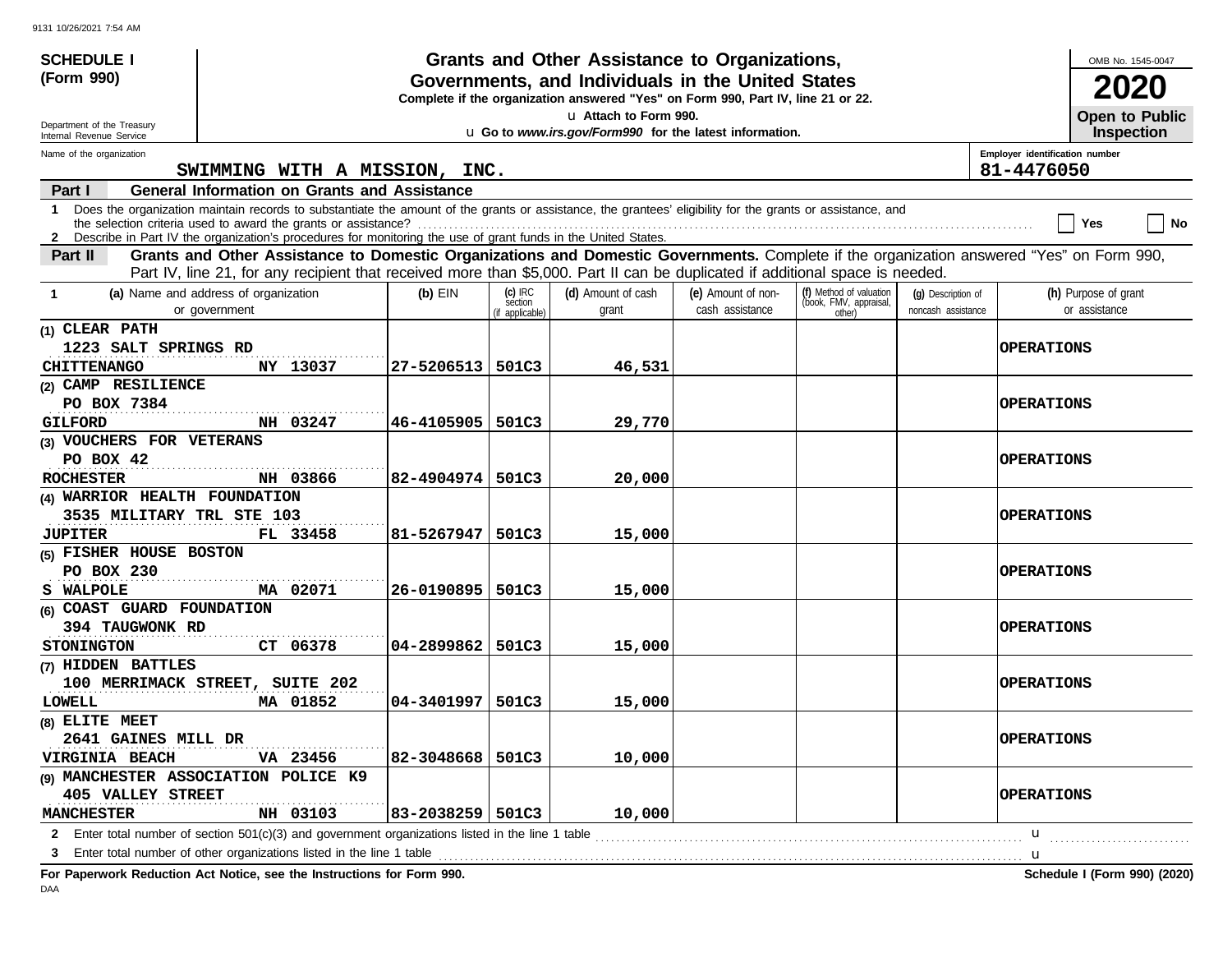| <b>SCHEDULE I</b>                                                         |                                                                                                                                                                                                                                                                               |                    |                                         | Grants and Other Assistance to Organizations,                                     |                                       |                                                             |                                          |                                              | OMB No. 1545-0047                          |
|---------------------------------------------------------------------------|-------------------------------------------------------------------------------------------------------------------------------------------------------------------------------------------------------------------------------------------------------------------------------|--------------------|-----------------------------------------|-----------------------------------------------------------------------------------|---------------------------------------|-------------------------------------------------------------|------------------------------------------|----------------------------------------------|--------------------------------------------|
| (Form 990)                                                                | Governments, and Individuals in the United States<br>Complete if the organization answered "Yes" on Form 990, Part IV, line 21 or 22.                                                                                                                                         |                    |                                         |                                                                                   |                                       |                                                             |                                          |                                              |                                            |
| Department of the Treasury<br>Internal Revenue Service                    |                                                                                                                                                                                                                                                                               |                    |                                         | La Attach to Form 990.<br>u Go to www.irs.gov/Form990 for the latest information. |                                       |                                                             |                                          |                                              | <b>Open to Public</b><br><b>Inspection</b> |
| Name of the organization                                                  | SWIMMING WITH A MISSION, INC.                                                                                                                                                                                                                                                 |                    |                                         |                                                                                   |                                       |                                                             |                                          | Employer identification number<br>81-4476050 |                                            |
| Part I                                                                    | <b>General Information on Grants and Assistance</b>                                                                                                                                                                                                                           |                    |                                         |                                                                                   |                                       |                                                             |                                          |                                              |                                            |
| 1                                                                         | Does the organization maintain records to substantiate the amount of the grants or assistance, the grantees' eligibility for the grants or assistance, and<br>2 Describe in Part IV the organization's procedures for monitoring the use of grant funds in the United States. |                    |                                         |                                                                                   |                                       |                                                             |                                          |                                              | Yes<br>No                                  |
| Part II                                                                   | Grants and Other Assistance to Domestic Organizations and Domestic Governments. Complete if the organization answered "Yes" on Form 990,<br>Part IV, line 21, for any recipient that received more than \$5,000. Part II can be duplicated if additional space is needed.     |                    |                                         |                                                                                   |                                       |                                                             |                                          |                                              |                                            |
| -1                                                                        | (a) Name and address of organization<br>or government                                                                                                                                                                                                                         | $(b)$ EIN          | $(c)$ IRC<br>section<br>(if applicable) | (d) Amount of cash<br>grant                                                       | (e) Amount of non-<br>cash assistance | (f) Method of valuation<br>(book, FMV, appraisal,<br>other) | (q) Description of<br>noncash assistance |                                              | (h) Purpose of grant<br>or assistance      |
| (1) DAN HEALY FOUNDATION<br>6 2ND ST<br><b>EXETER</b>                     | NH 03833                                                                                                                                                                                                                                                                      | 47-1514679 501C3   |                                         | 10,000                                                                            |                                       |                                                             |                                          | <b>OPERATIONS</b>                            |                                            |
| (2) NATIONAL COAST GUARD MUSEUM<br><b>78 HOWARD SUITE A</b><br>NEW LONDON | CT 06320                                                                                                                                                                                                                                                                      | 06-1621858   501C3 |                                         | 10,000                                                                            |                                       |                                                             |                                          | <b>OPERATIONS</b>                            |                                            |
| (3)                                                                       |                                                                                                                                                                                                                                                                               |                    |                                         |                                                                                   |                                       |                                                             |                                          |                                              |                                            |
| (4)                                                                       |                                                                                                                                                                                                                                                                               |                    |                                         |                                                                                   |                                       |                                                             |                                          |                                              |                                            |
| (5)                                                                       |                                                                                                                                                                                                                                                                               |                    |                                         |                                                                                   |                                       |                                                             |                                          |                                              |                                            |
| (6)                                                                       |                                                                                                                                                                                                                                                                               |                    |                                         |                                                                                   |                                       |                                                             |                                          |                                              |                                            |
| (7)                                                                       |                                                                                                                                                                                                                                                                               |                    |                                         |                                                                                   |                                       |                                                             |                                          |                                              |                                            |
| (8)                                                                       |                                                                                                                                                                                                                                                                               |                    |                                         |                                                                                   |                                       |                                                             |                                          |                                              |                                            |
| (9)                                                                       |                                                                                                                                                                                                                                                                               |                    |                                         |                                                                                   |                                       |                                                             |                                          |                                              |                                            |
| 2<br>З                                                                    | Enter total number of section 501(c)(3) and government organizations listed in the line 1 table<br>Enter total number of other organizations listed in the line 1 table                                                                                                       |                    |                                         |                                                                                   |                                       |                                                             |                                          | u<br>u                                       |                                            |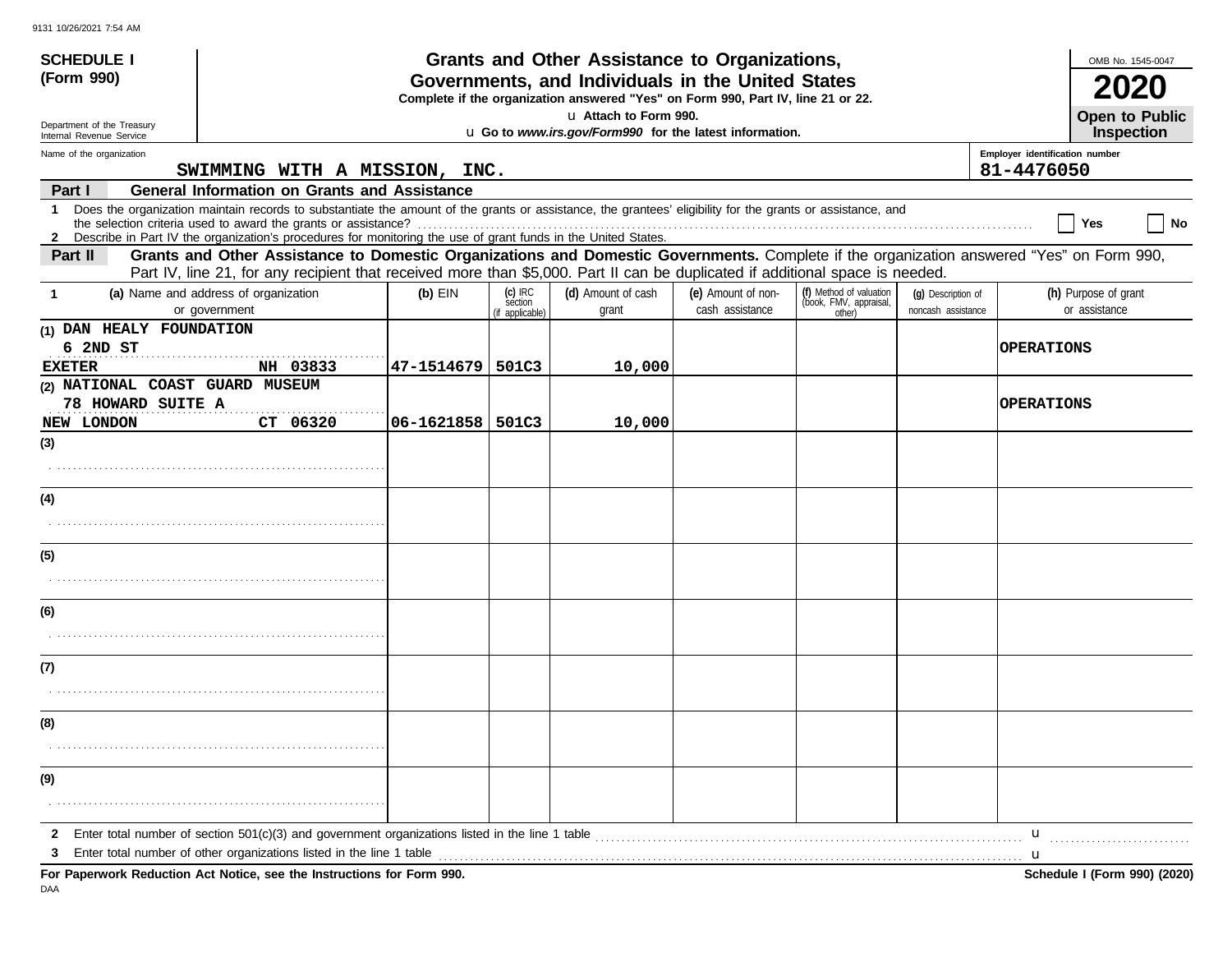#### Schedule I (Form 990) (2020) SWIMMING WITH A MISSION, INC. 81-4476050

| Grants and Other Assistance to Domestic Individuals. Complete if the organization answered "Yes" on Form 990, Part IV, line 22.<br>Part III<br>Part III can be duplicated if additional space is needed. |                             |                             |                                     |                                                          |                                       |  |
|----------------------------------------------------------------------------------------------------------------------------------------------------------------------------------------------------------|-----------------------------|-----------------------------|-------------------------------------|----------------------------------------------------------|---------------------------------------|--|
| (a) Type of grant or assistance                                                                                                                                                                          | (b) Number of<br>recipients | (c) Amount of<br>cash grant | (d) Amount of<br>noncash assistance | (e) Method of valuation (book,<br>FMV, appraisal, other) | (f) Description of noncash assistance |  |
|                                                                                                                                                                                                          |                             |                             |                                     |                                                          |                                       |  |
|                                                                                                                                                                                                          |                             |                             |                                     |                                                          |                                       |  |
|                                                                                                                                                                                                          |                             |                             |                                     |                                                          |                                       |  |
|                                                                                                                                                                                                          |                             |                             |                                     |                                                          |                                       |  |
| -5                                                                                                                                                                                                       |                             |                             |                                     |                                                          |                                       |  |
| -6                                                                                                                                                                                                       |                             |                             |                                     |                                                          |                                       |  |
| 7                                                                                                                                                                                                        |                             |                             |                                     |                                                          |                                       |  |
| Supplemental Information. Provide the information required in Part I, line 2; Part III, column (b); and any other additional information.<br>Part IV                                                     |                             |                             |                                     |                                                          |                                       |  |
| Part I, Line 2 - Procedures for Monitoring the Use of Grant Funds<br>THE CFO RECEIVES MONTHLY REPORTS FROM SUB-AWARDEES AND REVIEWS THE REPORTS                                                          |                             |                             |                                     |                                                          |                                       |  |
| FOR ALLOWABLE VS. UNALLOWABLE COSTS, BUDGET VS. ACTUAL AND SUMMARIZES THE                                                                                                                                |                             |                             |                                     |                                                          |                                       |  |
| REPORTS. THE REPORTS ARE THEN PROVIDED TO THE PRESIDENT AND VICE PRESIDENT                                                                                                                               |                             |                             |                                     |                                                          |                                       |  |
| FOR REVIEW AND APPROVAL.                                                                                                                                                                                 |                             |                             |                                     |                                                          |                                       |  |
|                                                                                                                                                                                                          |                             |                             |                                     |                                                          |                                       |  |
|                                                                                                                                                                                                          |                             |                             |                                     |                                                          |                                       |  |
|                                                                                                                                                                                                          |                             |                             |                                     |                                                          |                                       |  |
|                                                                                                                                                                                                          |                             |                             |                                     |                                                          |                                       |  |
|                                                                                                                                                                                                          |                             |                             |                                     |                                                          |                                       |  |
|                                                                                                                                                                                                          |                             |                             |                                     |                                                          |                                       |  |